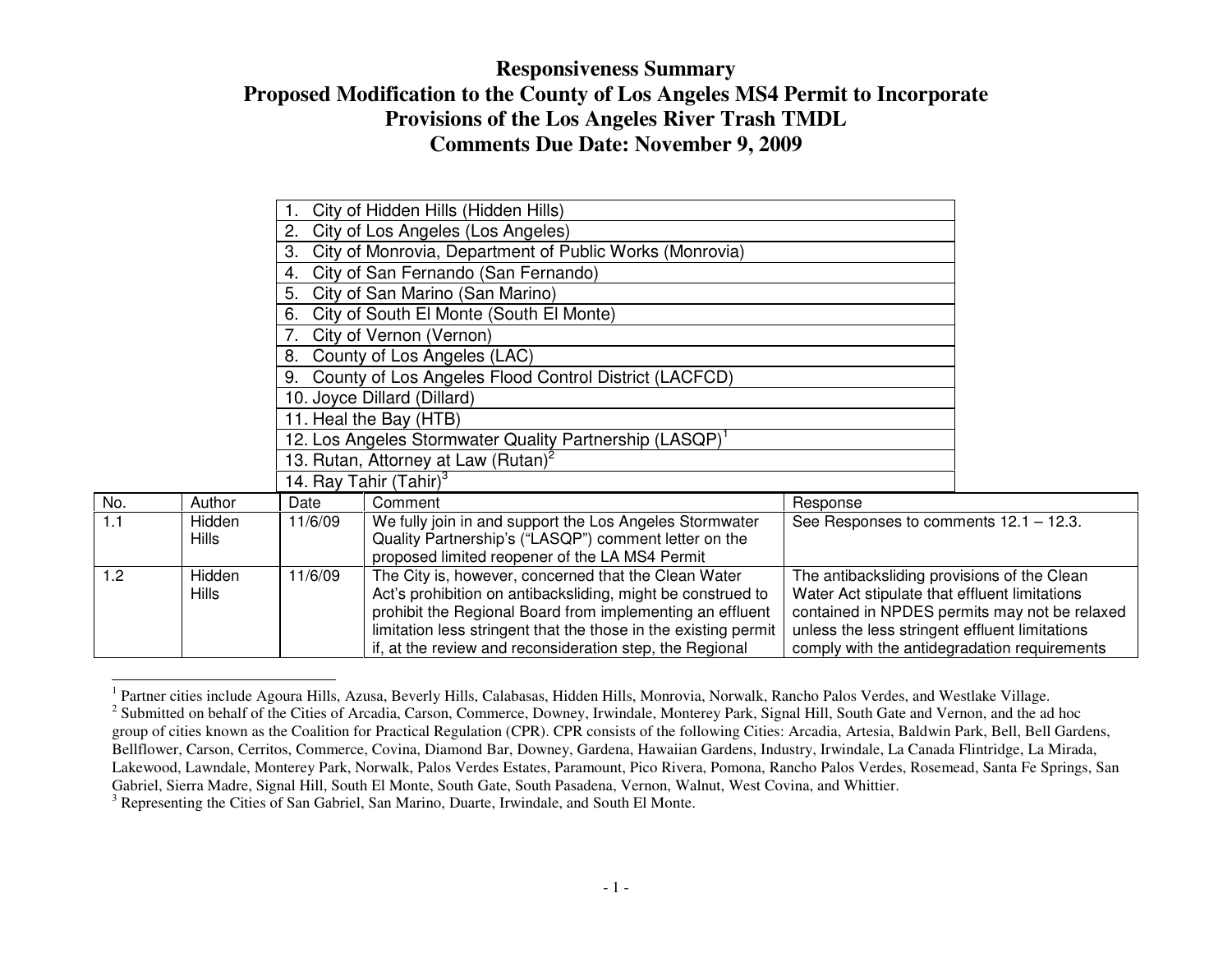| No. | Author                 | Date    | Comment                                                                                                                                                                                                                                                                                                                                                                                                      | Response                                                                                                                                                                                                                                                                                                                                                                                                                                                                                                                                                                                                                                                                                                                                                                                                                                                                                                                                                   |
|-----|------------------------|---------|--------------------------------------------------------------------------------------------------------------------------------------------------------------------------------------------------------------------------------------------------------------------------------------------------------------------------------------------------------------------------------------------------------------|------------------------------------------------------------------------------------------------------------------------------------------------------------------------------------------------------------------------------------------------------------------------------------------------------------------------------------------------------------------------------------------------------------------------------------------------------------------------------------------------------------------------------------------------------------------------------------------------------------------------------------------------------------------------------------------------------------------------------------------------------------------------------------------------------------------------------------------------------------------------------------------------------------------------------------------------------------|
|     |                        |         | Board finds that less stringent effluent limitations are<br>warranted.<br>If the Clean Water Act essentially prohibits the Regional<br>Board from reconsidering the final Waste Load Allocations<br>once a reduction of 50% has been achieved, the City<br>objects to the incorporation of the LA River Trash TMDL<br>into the LA MS4 Permit at least until this reconsideration<br>step has been completed. | contained in §303(d)(4), or they fall into one of<br>the statutory exceptions to this bar on<br>backsliding. In either case, the less stringent<br>effluent limitations must not result in a violation<br>of the applicable water quality standard. Where<br>a water quality standard has not yet been<br>attained, $\S303(d)(4)(A)$ provides that any effluent<br>limitation based on a WLA established in a<br>TMDL may be revised if all revised effluent<br>limitations based on the TMDL will result in the<br>attainment of the applicable water quality<br>standard. Any revised WLAs established during<br>the reconsideration of the Los Angeles River<br>Watershed Trash TMDL would be set to achieve<br>the applicable water quality standards, as<br>required by federal law; therefore, any revised<br>effluent limitations based on the revised WLAs,<br>even if less stringent, would be permitted under<br>the antibacksliding provisions. |
| 1.3 | Hidden<br><b>Hills</b> | 11/6/09 | The Time Period During Which the Review and<br>Reconsideration of the Final Waste Load Allocations is to<br>Occur Must Be Clear.<br>At minimum, any revisions to the LA MS4 Permit should<br>make clear that this reconsideration step will take place no<br>later than September 2010.                                                                                                                      | The 50% reduction in question must be achieved<br>and sustained prior to the reconsideration of the<br>final waste load allocation. An initial<br>demonstration of meeting the 50% target would<br>likely not be made earlier than September 30,<br>2010, as the 50% reduction is not required<br>before then. Therefore the earliest reasonable<br>time to demonstrate that it has been sustained<br>would be September 30, 2011, when a 60%<br>reduction would be required. The determination<br>of 50% compliance will be made on a<br>watershed-wide basis. Therefore the Regional<br>Board could be in a position to reconsider the<br>final WLA in the period between October 2011                                                                                                                                                                                                                                                                   |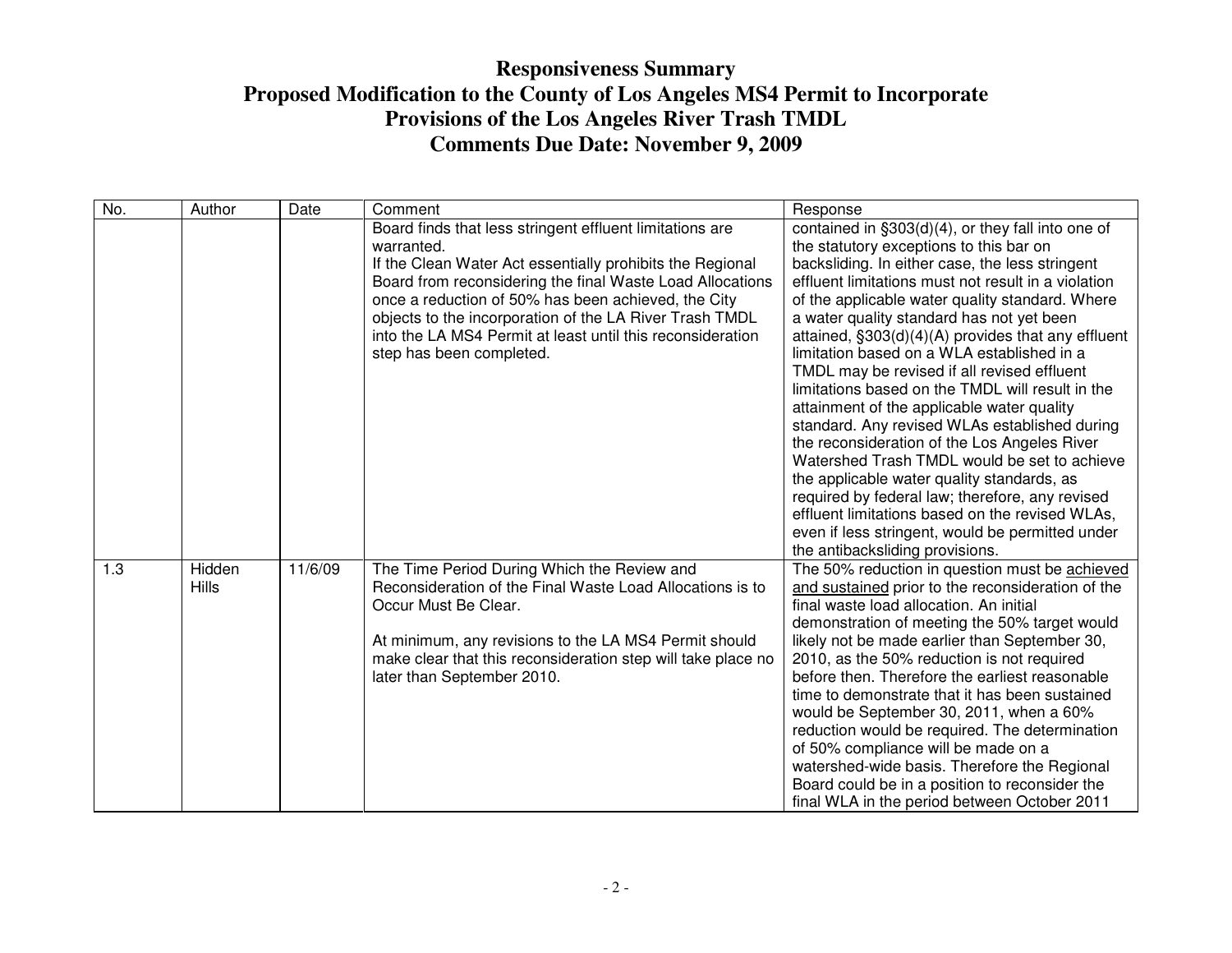| No. | Author         | Date    | Comment                                                                                                                                                                                                                                                                                                                                                                                                                                                                                                                                                                                                                                                                                                                                                                                   | Response                                                                                                                                                                                                                                                                                                                                                                                                                                                                                                                                                                                                                                                    |
|-----|----------------|---------|-------------------------------------------------------------------------------------------------------------------------------------------------------------------------------------------------------------------------------------------------------------------------------------------------------------------------------------------------------------------------------------------------------------------------------------------------------------------------------------------------------------------------------------------------------------------------------------------------------------------------------------------------------------------------------------------------------------------------------------------------------------------------------------------|-------------------------------------------------------------------------------------------------------------------------------------------------------------------------------------------------------------------------------------------------------------------------------------------------------------------------------------------------------------------------------------------------------------------------------------------------------------------------------------------------------------------------------------------------------------------------------------------------------------------------------------------------------------|
|     |                |         |                                                                                                                                                                                                                                                                                                                                                                                                                                                                                                                                                                                                                                                                                                                                                                                           | and September 2012, depending upon the                                                                                                                                                                                                                                                                                                                                                                                                                                                                                                                                                                                                                      |
|     |                |         |                                                                                                                                                                                                                                                                                                                                                                                                                                                                                                                                                                                                                                                                                                                                                                                           | responsible jurisdictions' compliance.                                                                                                                                                                                                                                                                                                                                                                                                                                                                                                                                                                                                                      |
| 2.1 | Los<br>Angeles | 1/09/09 | Within the Findings document, Finding No. 57 it states<br>"In the latter case, compliance shall be determined<br>based on direct measurement of trash discharges or site<br>specific performance data." The City wants to ensure that<br>"site specific performance" does not literally mean testing<br>the performance of each device at every catch basin in the<br>City, but that the intent is to demonstrate the performance<br>of the device(s) within the specific jurisdiction or region.<br>The City is concerned that the only proposed method for<br>determining the effectiveness of institutional measures is<br>through direct measurement of trash.                                                                                                                        | The City is correct. "Site specific performance<br>data" as used in the proposed permit provisions<br>related to partial capture devices means data on<br>the demonstrated performance of the device in<br>the jurisdictional area, not at each individual site<br>of installation. However, such data should be<br>collected under different conditions (e.g. low to<br>high trash loading). See proposed provisions in<br>Part $7.1.B(1)(b)(1)$ , which have been revised to<br>clarify this. Revisions have also been made to<br>the Fact Sheet to clarify how performance must<br>be demonstrated.                                                      |
| 2.2 | Los<br>Angeles | 1/09/09 | The City has a huge storm drain system with<br>approximately 50,000 catch basins dispersed over 450<br>square miles, so the task of direct measurement is neither<br>practical nor feasible.<br>Therefore, our recommended change is as follows: " In<br>the latter case, compliance shall be determined based on<br>direct measurement of trash discharges or<br>jurisdiction/region specific performance data. For a large<br>municipality/jurisdiction with 10,000 or more catch basins,<br>the performance of the institutional measures may be<br>determined through a pilot study performed within a<br>representative area of such municipality/jurisdiction. The<br>results of the study may then be used to report the<br>effectiveness of the institutional measures deployed." | See Response to 2.1 as it related to<br>performance data on partial capture devices.<br>There is no requirement for direct measurement<br>of all trash discharges in the Los Angeles River<br>Watershed Trash TMDL or the proposed permit<br>provisions.<br>For Permittees installing full capture systems, no<br>measurement of trash is necessary. This is also<br>the case for those installing partial capture<br>devices with pre-determined site-specific<br>performance as described in the proposed<br>provisions (see Part $7.1.B(1)(b)(1)$ ).<br>When combining partial capture installations with<br>institutional controls or relying solely on |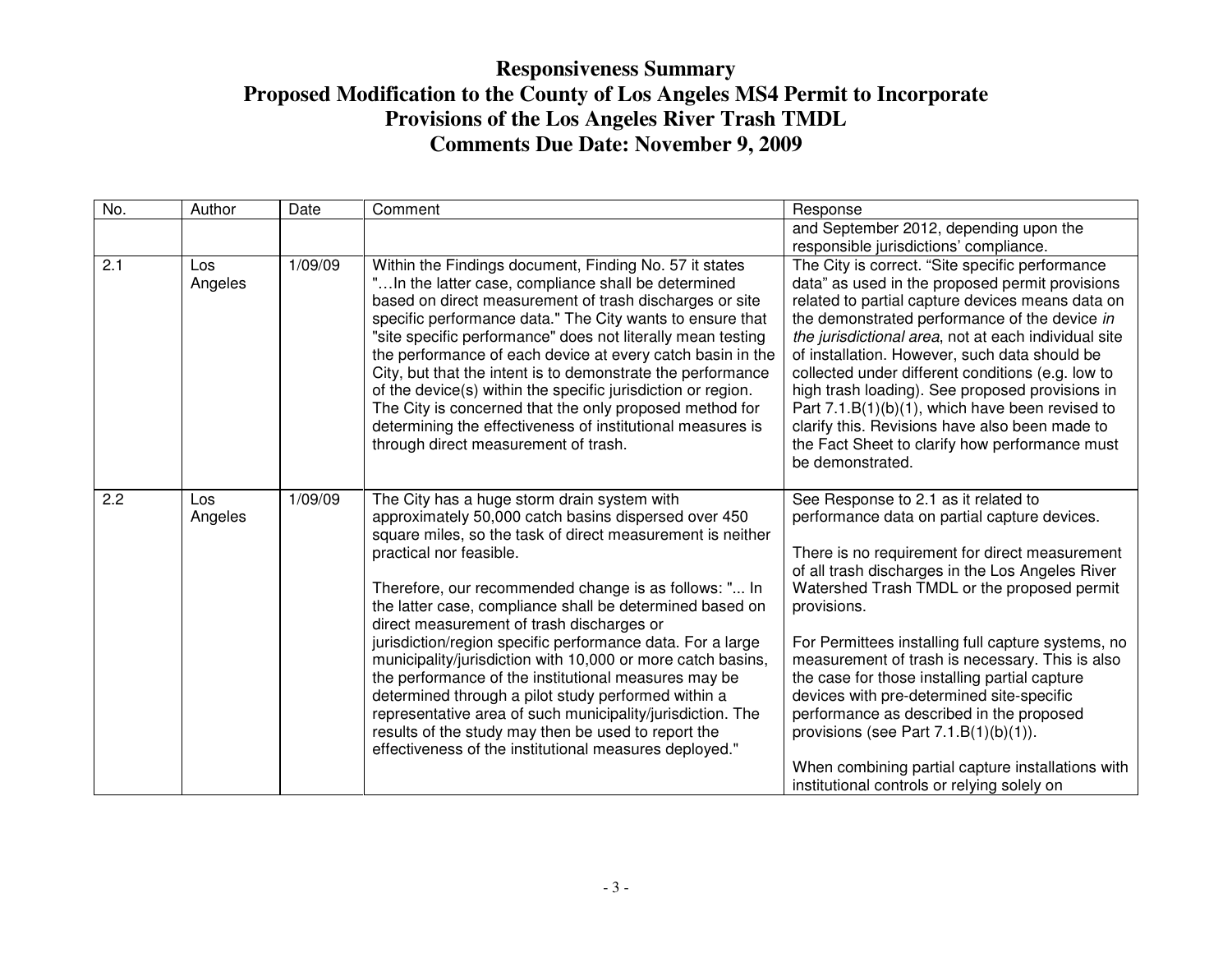| No. | Author | Date | Comment | Response                                                                                                                                                                                                                                                                                                                                                                                                                                                                                                                                                                                                                                                                                                                                                                                                                                                                                                                                      |
|-----|--------|------|---------|-----------------------------------------------------------------------------------------------------------------------------------------------------------------------------------------------------------------------------------------------------------------------------------------------------------------------------------------------------------------------------------------------------------------------------------------------------------------------------------------------------------------------------------------------------------------------------------------------------------------------------------------------------------------------------------------------------------------------------------------------------------------------------------------------------------------------------------------------------------------------------------------------------------------------------------------------|
|     |        |      |         | institutional controls, however, an estimate of<br>trash discharges is necessary for the purpose of<br>determining compliance. This estimate is derived<br>from a daily generation rate (DGR) for trash that<br>is measured annually in a representative area of<br>a given jurisdiction. The process for determining<br>the DGR is outlined in the staff report for the Los<br>Angeles River Watershed Trash TMDL and<br>further detailed in the proposed permit<br>provisions (see Part 7.1.B(1)(b)(2)).<br>Results from the representative area are<br>extrapolated over the greater jurisdictional area.<br>Therefore there is no need for direct<br>measurement of trash throughout an entire<br>jurisdictional area. Also, measurement of trash<br>from the representative area(s) is limited to a<br>single measurement effort each year in the dry<br>season. All wet weather discharges are<br>calculated based on this measurement. |
|     |        |      |         | Annual recalculation of trash generated in the<br>representative area allows for the demonstration<br>of progressive trash reduction, as well as an<br>iterative adaptive management approach to the<br>implementation of trash control measures (i.e.<br>jurisdictions can modify their implementation<br>measures based on performance results).<br>In addition, the annual assessment of the<br>performance of institutional controls, specific to<br>each jurisdiction, may result in the generation of<br>sufficient site-specific data to overcome the<br>uncertainty associated with the performance of                                                                                                                                                                                                                                                                                                                                |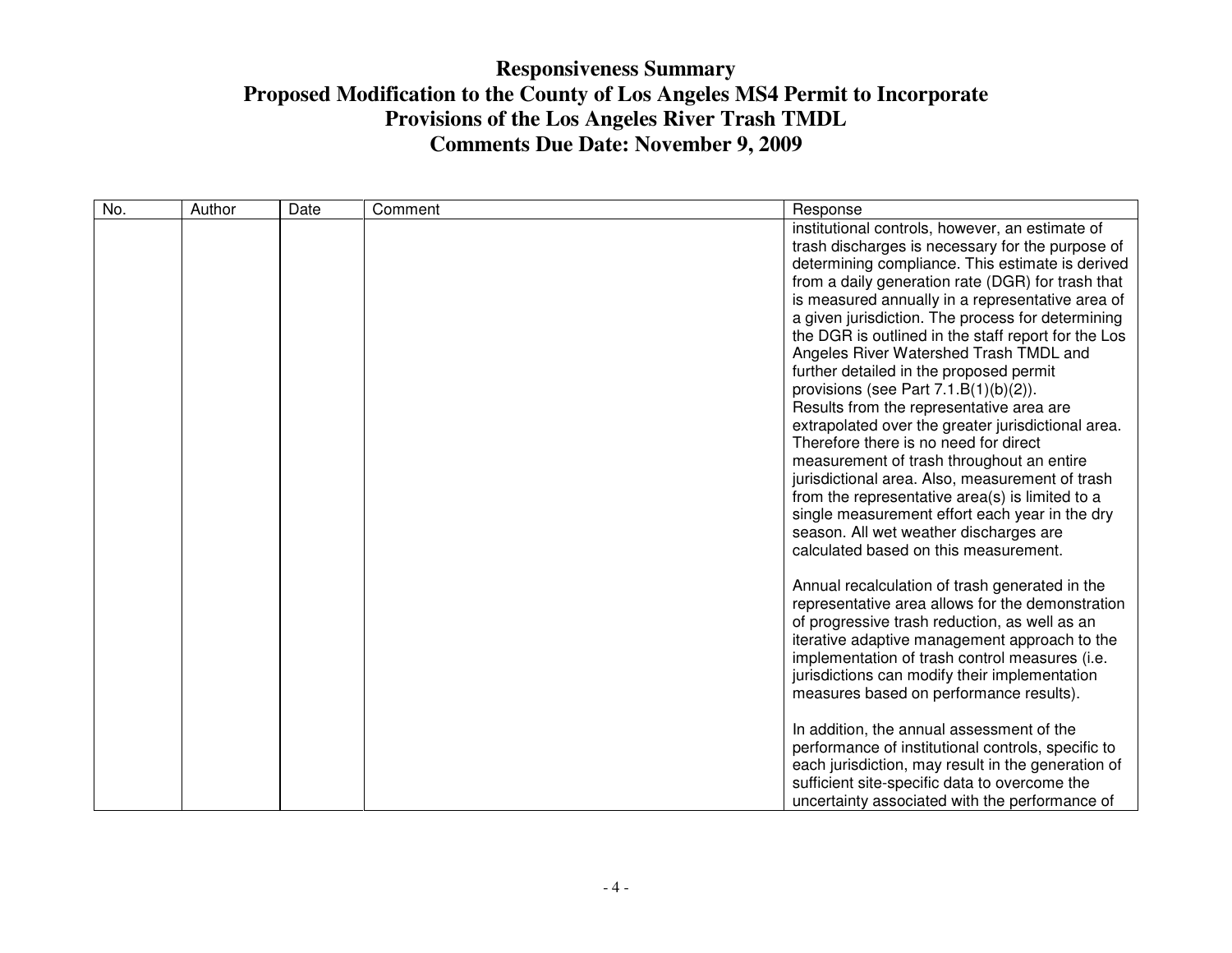| No. | Author         | Date    | Comment                                                                                                                                                                                                                                                                                                                                                            | Response                                                                                                                                                                                                                                                                                                                                                                            |
|-----|----------------|---------|--------------------------------------------------------------------------------------------------------------------------------------------------------------------------------------------------------------------------------------------------------------------------------------------------------------------------------------------------------------------|-------------------------------------------------------------------------------------------------------------------------------------------------------------------------------------------------------------------------------------------------------------------------------------------------------------------------------------------------------------------------------------|
|     |                |         |                                                                                                                                                                                                                                                                                                                                                                    | institutional control measures. This may<br>eventually allow for determination of compliance<br>with the final effluent limitation to be based on<br>established performance as is the case for<br>certified full capture systems and partial capture<br>devices.                                                                                                                   |
|     |                |         |                                                                                                                                                                                                                                                                                                                                                                    | Therefore, the current approach in the proposed<br>permit provisions contains all the elements of the<br>commenter's proposed pilot study.                                                                                                                                                                                                                                          |
|     |                |         |                                                                                                                                                                                                                                                                                                                                                                    | However, per the trash TMDL and proposed<br>permit provisions, Permittees have the option of<br>developing alternative compliance monitoring as<br>long as the selected method is scientifically<br>defensible (see Part $7.1.B(1)(b)(3)$ ). The<br>Executive Officer will review any proposed<br>alternatives and will issue approvals where<br>appropriate.                       |
|     |                |         |                                                                                                                                                                                                                                                                                                                                                                    | The City of Los Angeles is encouraged to<br>develop a work plan for the proposed pilot study<br>for consideration by the Executive Officer.<br>Regional Board staff will be available for<br>consultation where necessary.                                                                                                                                                          |
| 2.3 | Los<br>Angeles | 1/09/09 | Within the Findings document, Finding No. 53 it states<br>" Violations of the effluent limitations, therefore, are<br>limited to the days of a storm event greater than 0.25<br>inches." The reference to a storm event greater than 0.25<br>inches to assess violations is inaccurate and appears to<br>be in conflict with the Full Capture System's definition. | Not every storm event results in trash<br>discharges. The TMDL states that storms of a<br>magnitude 0.25" and greater tend to mobilize<br>trash. Therefore, only storms of that magnitude<br>or greater would be considered when<br>determining whether or not a Permittee is in<br>violation of the effluent limitation. The 0.25"<br>storm event in question is the minimum storm |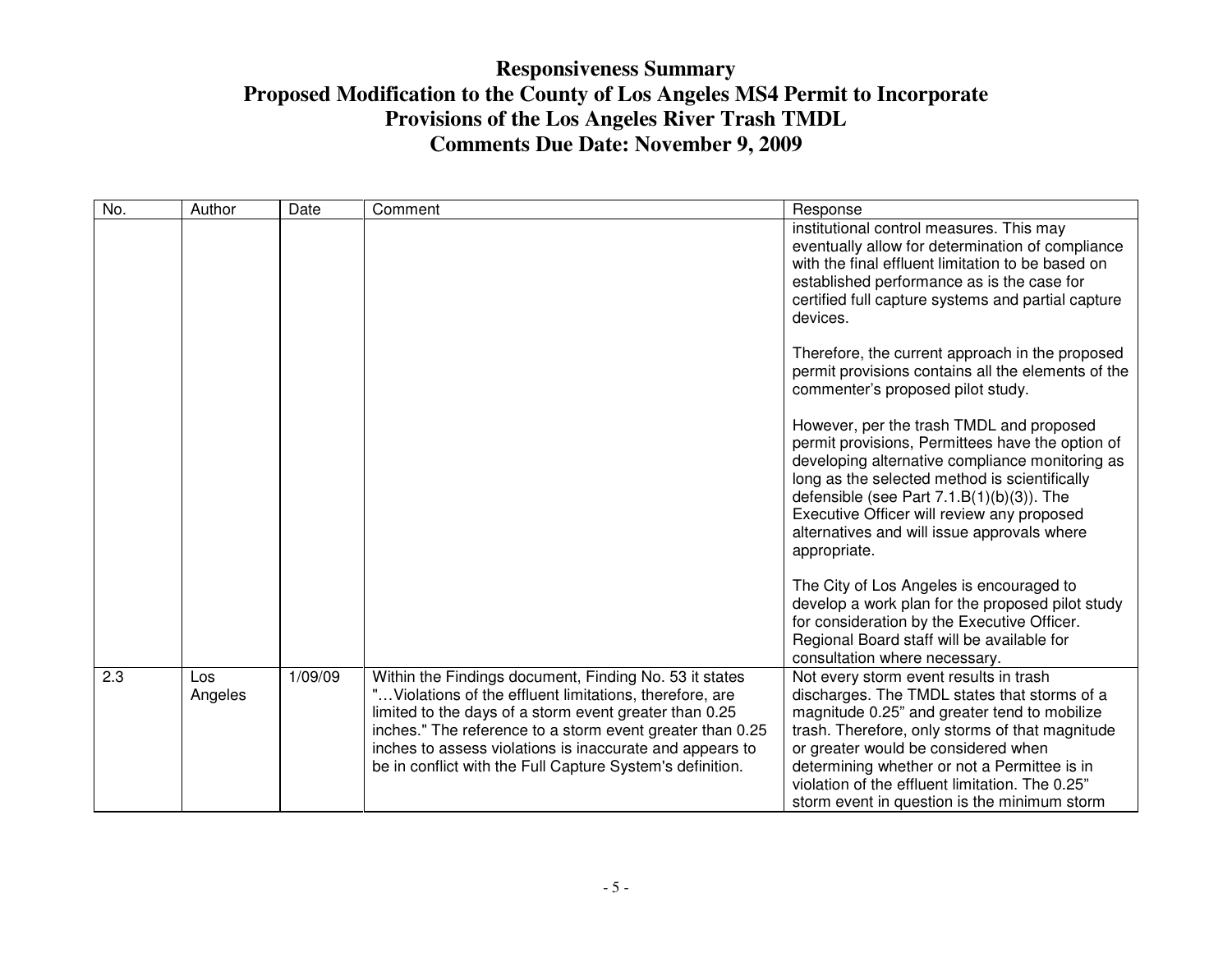| No. | Author         | Date     | Comment                                                                                                                                                                                                                                                                                                                                                                                                                                                                                                                                                                                                                                                                                                                         | Response                                                                                                                                                                                                                                                                                                                                                                                       |
|-----|----------------|----------|---------------------------------------------------------------------------------------------------------------------------------------------------------------------------------------------------------------------------------------------------------------------------------------------------------------------------------------------------------------------------------------------------------------------------------------------------------------------------------------------------------------------------------------------------------------------------------------------------------------------------------------------------------------------------------------------------------------------------------|------------------------------------------------------------------------------------------------------------------------------------------------------------------------------------------------------------------------------------------------------------------------------------------------------------------------------------------------------------------------------------------------|
|     |                |          |                                                                                                                                                                                                                                                                                                                                                                                                                                                                                                                                                                                                                                                                                                                                 | event below which trash discharges are not<br>expected to occur.                                                                                                                                                                                                                                                                                                                               |
|     |                |          |                                                                                                                                                                                                                                                                                                                                                                                                                                                                                                                                                                                                                                                                                                                                 | This is not related to the performance standard<br>of the full capture devices, which requires<br>devices or systems to capture trash generated<br>from a 1-year 1-hour storm $($ $\sim$ 0.6 $^{\prime\prime}$ ). This<br>performance standard is used for the sole<br>purpose of determining the adequacy of a<br>proposed full capture device.<br>This has been clarified in Finding No. 53. |
| 2.4 | Los<br>Angeles | 1/09/09  | We recommend deleting the sentence and replacing it<br>with one that references the definition of a full capture<br>device in the TMDL.                                                                                                                                                                                                                                                                                                                                                                                                                                                                                                                                                                                         | See Response to 2.3                                                                                                                                                                                                                                                                                                                                                                            |
| 3.1 | Monrovia       | 11/09/09 | We fully join in and support the Los Angeles Stormwater<br>Quality Partnership's ("LASQP") comment letter on the<br>proposed limited reopener of the LA MS4 Permit                                                                                                                                                                                                                                                                                                                                                                                                                                                                                                                                                              | See Responses to comments 12.1 - 12.3.                                                                                                                                                                                                                                                                                                                                                         |
| 3.2 | Monrovia       | 11/09/09 | The City is, however, concerned that the Clean Water<br>Act's prohibition on antibacksliding, might be construed to<br>prohibit the Regional Board from implementing an effluent<br>limitation less stringent that the those in the existing permit<br>if, at the review and reconsideration step, the Regional<br>Board finds that less stringent effluent limitations are<br>warranted.<br>If the Clean Water Act essentially prohibits the Regional<br>Board from reconsidering the final Waste Load Allocations<br>once a reduction of 50% has been achieved, the City<br>objects to the incorporation of the LA River Trash TMDL<br>into the LA MS4 Permit at least until this reconsideration<br>step has been completed. | See Response to 1.2                                                                                                                                                                                                                                                                                                                                                                            |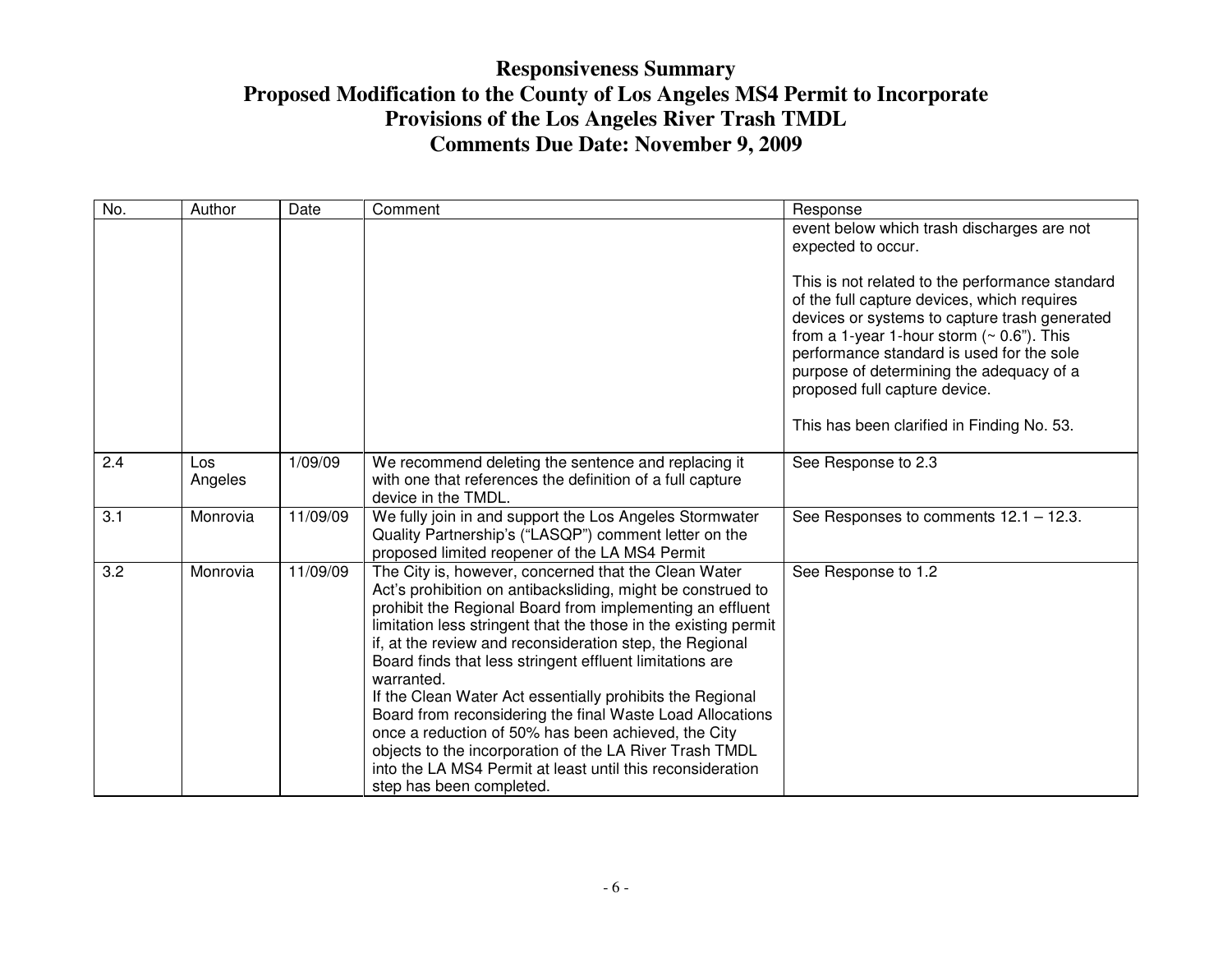| No.              | Author          | Date     | Comment                                                                                                                                                                                                                                                                                                                                                                                                                                                                                                                                                                                                                                                                                                                         | Response                               |
|------------------|-----------------|----------|---------------------------------------------------------------------------------------------------------------------------------------------------------------------------------------------------------------------------------------------------------------------------------------------------------------------------------------------------------------------------------------------------------------------------------------------------------------------------------------------------------------------------------------------------------------------------------------------------------------------------------------------------------------------------------------------------------------------------------|----------------------------------------|
| $\overline{3.3}$ | Monrovia        | 11/09/09 | The Time Period During Which the Review and<br>Reconsideration of the Final Waste Load Allocations is to<br>Occur Must Be Clear.<br>At minimum, any revisions to the LA MS4 Permit should<br>make clear that this reconsideration step will take place no<br>later than September 2010.                                                                                                                                                                                                                                                                                                                                                                                                                                         | See Response to 1.3                    |
| 4.1              | San<br>Fernando | 11/06/09 | We fully join in and support the Los Angeles Stormwater<br>Quality Partnership's ("LASQP") comment letter on the<br>proposed limited reopener of the LA MS4 Permit                                                                                                                                                                                                                                                                                                                                                                                                                                                                                                                                                              | See Responses to comments 12.1 - 12.3. |
| 4.2              | San<br>Fernando | 11/06/09 | The City is, however, concerned that the Clean Water<br>Act's prohibition on antibacksliding, might be construed to<br>prohibit the Regional Board from implementing an effluent<br>limitation less stringent that the those in the existing permit<br>if, at the review and reconsideration step, the Regional<br>Board finds that less stringent effluent limitations are<br>warranted.<br>If the Clean Water Act essentially prohibits the Regional<br>Board from reconsidering the final Waste Load Allocations<br>once a reduction of 50% has been achieved, the City<br>objects to the incorporation of the LA River Trash TMDL<br>into the LA MS4 Permit at least until this reconsideration<br>step has been completed. | See Response to 1.2                    |
| 4.3              | San<br>Fernando | 11/06/09 | The Time Period During Which the Review and<br>Reconsideration of the Final Waste Load Allocations is to<br>Occur Must Be Clear.<br>At minimum, any revisions to the LA MS4 Permit should<br>make clear that this reconsideration step will take place no<br>later than September 2010.                                                                                                                                                                                                                                                                                                                                                                                                                                         | See Response to 1.3                    |
| 5.1              | San Marino      | 11/05/09 | We fully join in and support the Los Angeles Stormwater<br>Quality Partnership's ("LASQP") comment letter on the<br>proposed limited reopener of the LA MS4 Permit                                                                                                                                                                                                                                                                                                                                                                                                                                                                                                                                                              | See Responses to comments 12.1 - 12.3. |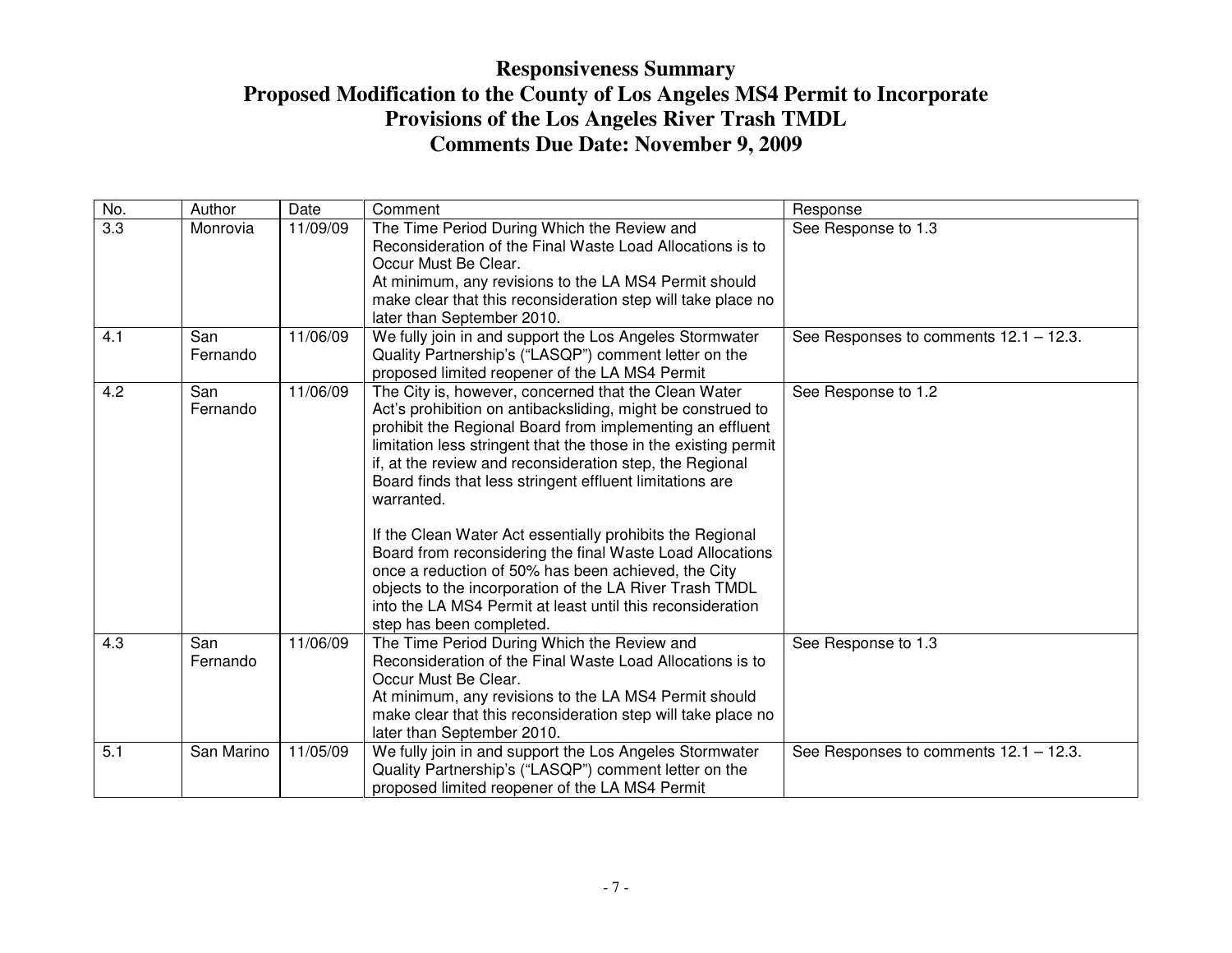| No. | Author            | Date     | Comment                                                                                                                                                                                                                                                                                                                                                                                   | Response                          |
|-----|-------------------|----------|-------------------------------------------------------------------------------------------------------------------------------------------------------------------------------------------------------------------------------------------------------------------------------------------------------------------------------------------------------------------------------------------|-----------------------------------|
| 5.2 | San Marino        | 11/05/09 | The City is, however, concerned that the Clean Water<br>Act's prohibition on antibacksliding, might be construed to<br>prohibit the Regional Board from implementing an effluent<br>limitation less stringent that the those in the existing permit<br>if, at the review and reconsideration step, the Regional<br>Board finds that less stringent effluent limitations are<br>warranted. | See Response to 1.2               |
|     |                   |          | If the Clean Water Act essentially prohibits the Regional<br>Board from reconsidering the final Waste Load Allocations<br>once a reduction of 50% has been achieved, the City<br>objects to the incorporation of the LA River Trash TMDL<br>into the LA MS4 Permit at least until this reconsideration<br>step has been completed.                                                        |                                   |
| 5.3 | San Marino        | 11/05/09 | The Time Period During Which the Review and<br>Reconsideration of the Final Waste Load Allocations is to<br>Occur Must Be Clear.<br>At minimum, any revisions to the LA MS4 Permit should<br>make clear that this reconsideration step will take place no<br>later than September 2010.                                                                                                   | See Response to 1.3               |
| 6.1 | South El<br>Monte | 11/09/09 | The City incorporates by reference comments prepared by<br>Richard Montevideo on behalf of the Coalition for Practical<br>Regulations entitles: Comments on Proposed Modification<br>to the County of Los Angeles Municipal Separate Storm<br>Sewer System Permit Regarding the Los Angeles River<br>Trash Total Maximum Daily Loads, 5, bearing the date of<br>November 2009.            | See Responses to $13.1 - 13.27$ . |
| 6.2 | South El<br>Monte | 11/09/09 | The City is, however, concerned that the Clean Water<br>Act's prohibition on antibacksliding, might be construed to<br>prohibit the Regional Board from implementing an effluent<br>limitation less stringent that the those in the existing permit<br>if, at the review and reconsideration step, the Regional                                                                           | See Response to 1.2               |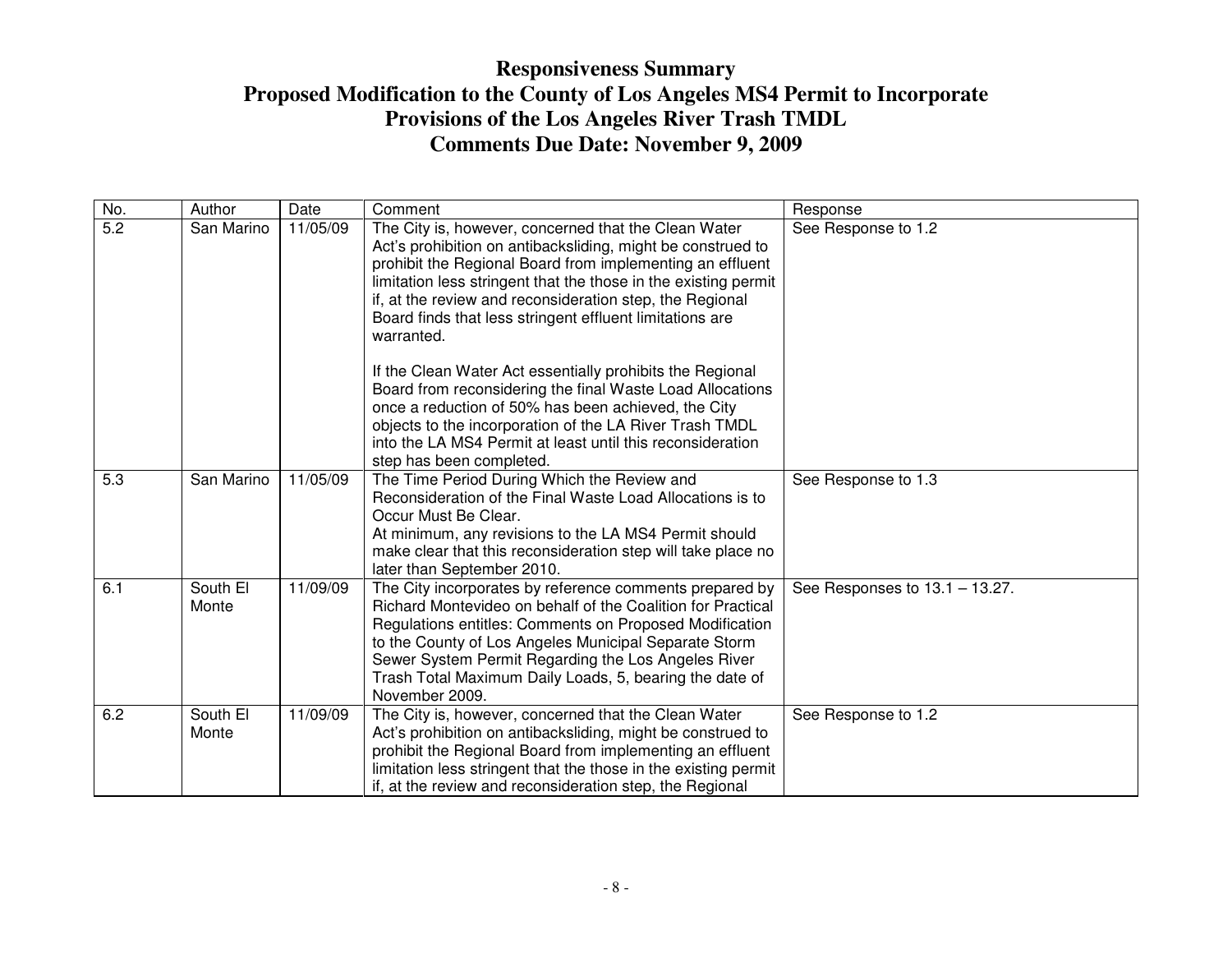| No. | Author   | Date     | Comment                                                         | Response            |
|-----|----------|----------|-----------------------------------------------------------------|---------------------|
|     |          |          | Board finds that less stringent effluent limitations are        |                     |
|     |          |          | warranted.                                                      |                     |
|     |          |          | If the Clean Water Act essentially prohibits the Regional       |                     |
|     |          |          | Board from reconsidering the final Waste Load Allocations       |                     |
|     |          |          | once a reduction of 50% has been achieved, the City             |                     |
|     |          |          | objects to the incorporation of the LA River Trash TMDL         |                     |
|     |          |          | into the LA MS4 Permit at least until this reconsideration      |                     |
|     |          |          | step has been completed.                                        |                     |
| 6.3 | South El | 11/09/09 | The Time Period During Which the Review and                     | See Response to 1.3 |
|     | Monte    |          | Reconsideration of the Final Waste Load Allocations is to       |                     |
|     |          |          | Occur Must Be Clear.                                            |                     |
|     |          |          | At minimum, any revisions to the LA MS4 Permit should           |                     |
|     |          |          | make clear that this reconsideration step will take place no    |                     |
|     |          |          | later than September 2010                                       |                     |
| 7.1 | Vernon   | 11/05/09 | The City is, however, concerned that the Clean Water            | See Response to 1.2 |
|     |          |          | Act's prohibition on antibacksliding, might be construed to     |                     |
|     |          |          | prohibit the Regional Board from implementing an effluent       |                     |
|     |          |          | limitation less stringent that the those in the existing permit |                     |
|     |          |          | if, at the review and reconsideration step, the Regional        |                     |
|     |          |          | Board finds that less stringent effluent limitations are        |                     |
|     |          |          | warranted.                                                      |                     |
|     |          |          | If the Clean Water Act essentially prohibits the Regional       |                     |
|     |          |          | Board from reconsidering the final Waste Load Allocations       |                     |
|     |          |          | once a reduction of 50% has been achieved, the City             |                     |
|     |          |          | objects to the incorporation of the LA River Trash TMDL         |                     |
|     |          |          | into the LA MS4 Permit at least until this reconsideration      |                     |
|     |          |          | step has been completed.                                        |                     |
| 7.2 | Vernon   | 11/05/09 | The Time Period During Which the Review and                     | See Response to 1.3 |
|     |          |          | Reconsideration of the Final Waste Load Allocations is to       |                     |
|     |          |          | Occur Must Be Clear.                                            |                     |
|     |          |          | At minimum, any revisions to the LA MS4 Permit should           |                     |
|     |          |          | make clear that this reconsideration step will take place no    |                     |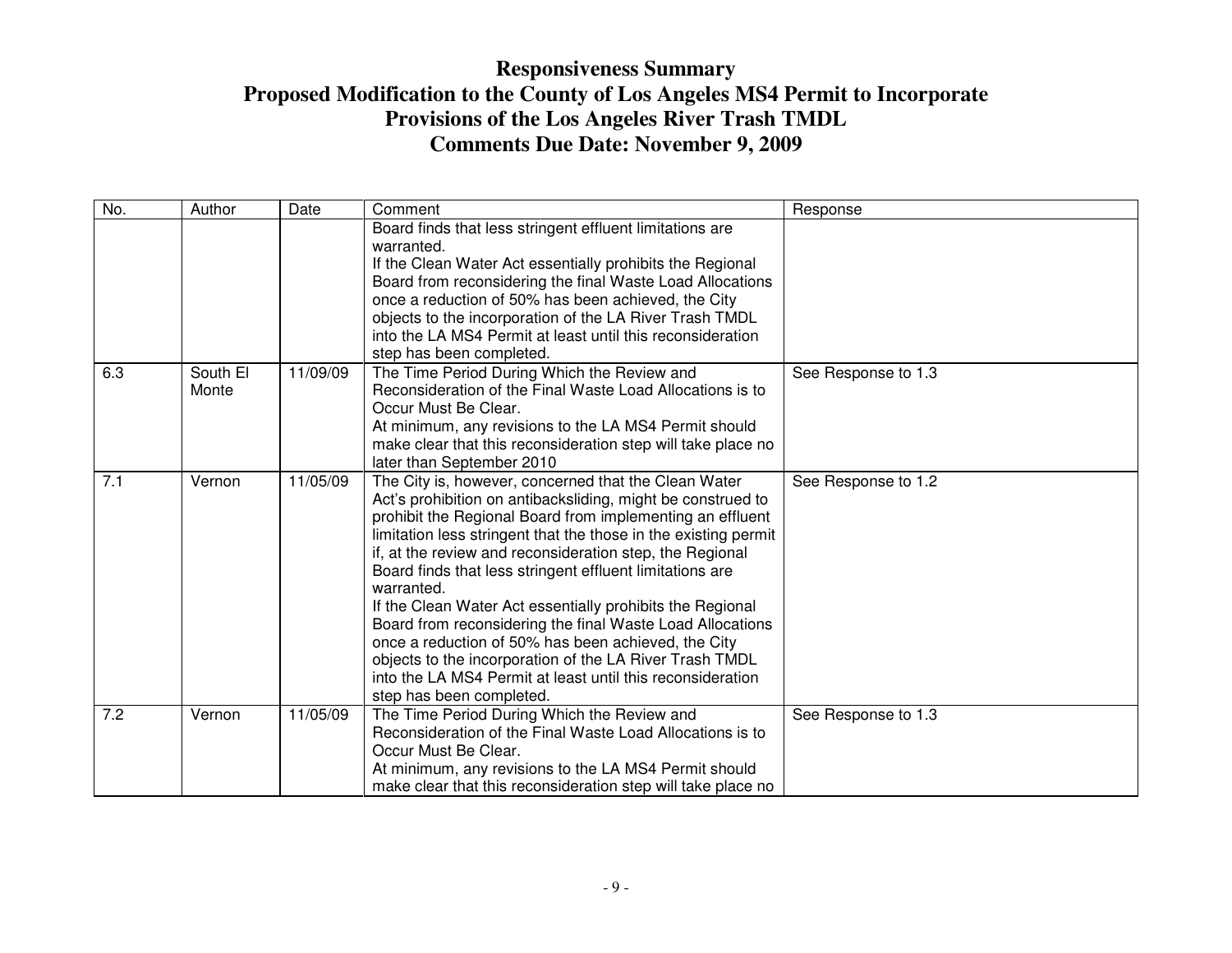| No. | Author     | Date     | Comment                                                                                                                                                                                                                                                                                                                                                                                                                                                                                                                              | Response                                                                                                                                                                                                                                                                                                                                                                                                                                                                                                                                                                                |
|-----|------------|----------|--------------------------------------------------------------------------------------------------------------------------------------------------------------------------------------------------------------------------------------------------------------------------------------------------------------------------------------------------------------------------------------------------------------------------------------------------------------------------------------------------------------------------------------|-----------------------------------------------------------------------------------------------------------------------------------------------------------------------------------------------------------------------------------------------------------------------------------------------------------------------------------------------------------------------------------------------------------------------------------------------------------------------------------------------------------------------------------------------------------------------------------------|
|     |            |          | later than September 2010.                                                                                                                                                                                                                                                                                                                                                                                                                                                                                                           |                                                                                                                                                                                                                                                                                                                                                                                                                                                                                                                                                                                         |
| 8.1 | <b>LAC</b> | 11/09/09 | "Performance data" as it is used in Part $7.1.B(1)(a)(3)$ is<br>vague and superfluous and therefore should be deleted.                                                                                                                                                                                                                                                                                                                                                                                                               | The references to "performance data" under<br>Parts $7.1.B(1)(a)(3)$ and $7.1.B(2)(b)$ as it relates<br>to Full Capture Systems has been deleted.<br>Performance data must be submitted as part of<br>the certification process outlined in Part<br>7.1.B(1)(a)(1).                                                                                                                                                                                                                                                                                                                     |
| 8.2 | <b>LAC</b> | 11/09/09 | Appendix 7-1 Should be Modified to Reflect Table 7.2.3 of<br>the Basin Plan and the Settlement Agreement entered into<br>Between the Regional Board, State Board, and Various<br>Parties.<br>The Settlement Agreement requires the Regional Board to<br>review and reconsider the final waste load allocations<br>once a reduction of 50% of the baseline waste load<br>allocation has been achieved. The Regional Board<br>subsequently incorporated this provision into the Basin<br>Plan as footnote 2 to Basin Plan Table 7.2.3. | Finding No. 50 will be modified with the addition<br>of the following sentence. "Should this<br>reconsideration result in a modification to the<br>final wasteload allocations, the permit will be<br>reopened pursuant to Part 6., paragraph I.1.b, to<br>ensure the effluent limitations contained in<br>Tables 1a and 1b of Appendix 7-1 are consistent<br>with the assumptions and requirements of any<br>revised wasteload allocations. (40 CFR §<br>$122.44(d)(1)(vii)(B).$ " This will align the<br>proposed permit modifications with the TMDL<br>and the Settlement Agreement. |
|     |            |          | Unless this requirement is included in Part 7, the Permit<br>will be inconsistent with the Basin Plan and the Settlement<br>Agreement. To correct this omission, proposed Appendix<br>7-1 should be revised to include on Tables 1a and 1b the<br>same footnote that is in the Basin Plan.                                                                                                                                                                                                                                           |                                                                                                                                                                                                                                                                                                                                                                                                                                                                                                                                                                                         |
| 8.3 | <b>LAC</b> | 11/09/09 | The Trash TMDL Waste Load Allocations should be<br>incorporated into the Permit as Municipal Action Levels,<br>Not Effluent Limitations.<br>Proposed Appendix 7.1 calculates the waste load<br>allocations for each permittee per storm year and refers to<br>them as effluent limitations, although the Basin Plan does<br>not establish effluent limitations as part of the Trash<br>TMDL. Therefore, to be consistent with the Basin Plan, the                                                                                    | First, regarding the use of MALs to implement<br>the Trash TMDL WLAs:<br>The State Board's panel of experts on the<br>incorporation of numeric effluent limits in<br>stormwater permits recommended the use of<br>"action levels" for catchments (drainage areas)<br>not treated by a structural or treatment BMP, in                                                                                                                                                                                                                                                                   |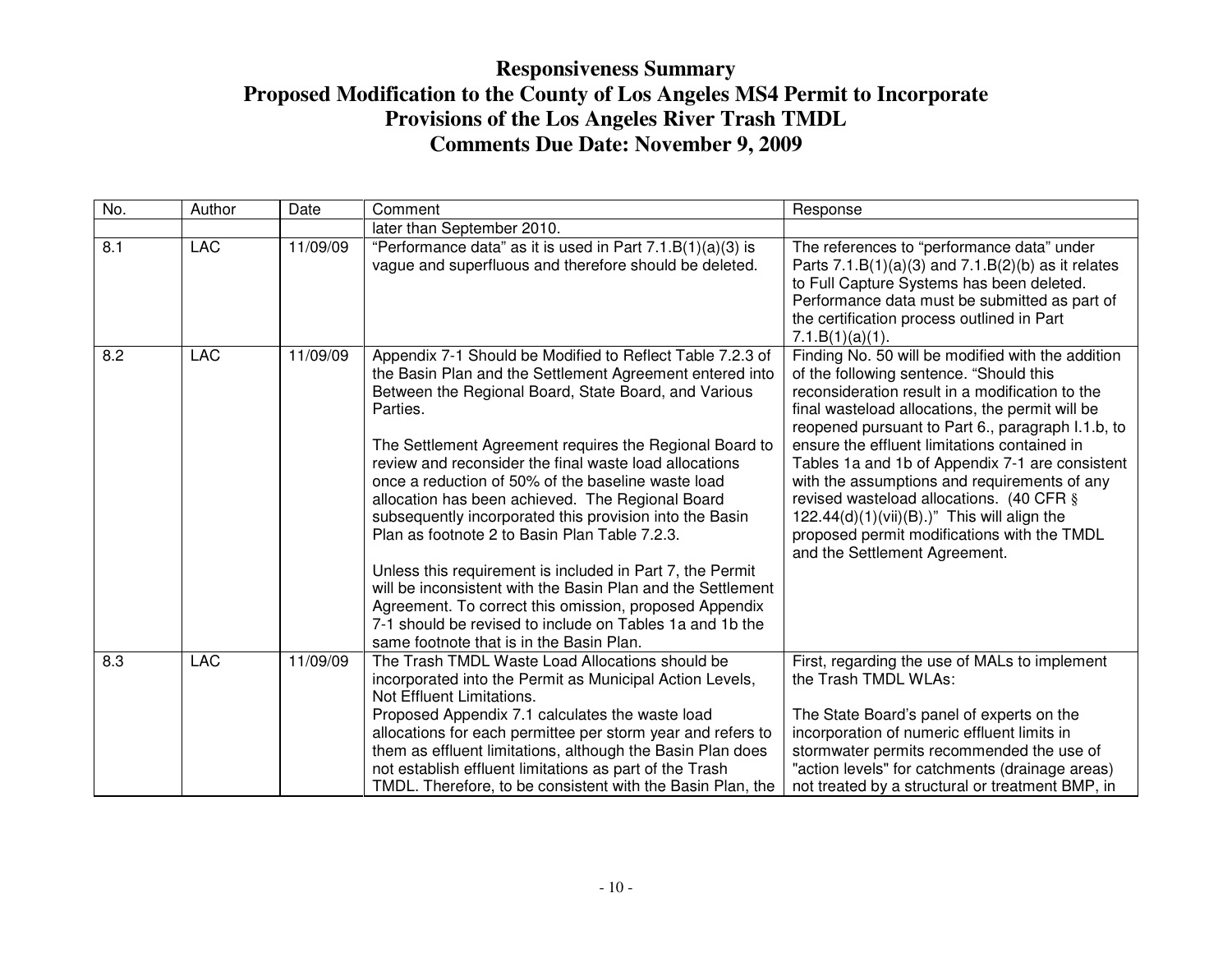| No. | Author | Date | Comment                                                                                                                                                                                                                                                                                                                                                                                                                                                                                                                                                         | Response                                                                                                                                                                                                                                                                                                                                                                                                                                                                                                                                                                                                                                                                                                                                                                                                                                                                                                                                                     |
|-----|--------|------|-----------------------------------------------------------------------------------------------------------------------------------------------------------------------------------------------------------------------------------------------------------------------------------------------------------------------------------------------------------------------------------------------------------------------------------------------------------------------------------------------------------------------------------------------------------------|--------------------------------------------------------------------------------------------------------------------------------------------------------------------------------------------------------------------------------------------------------------------------------------------------------------------------------------------------------------------------------------------------------------------------------------------------------------------------------------------------------------------------------------------------------------------------------------------------------------------------------------------------------------------------------------------------------------------------------------------------------------------------------------------------------------------------------------------------------------------------------------------------------------------------------------------------------------|
|     |        |      | caption for Tables 1a and 1b should be revised to read:<br>"Los Angeles River Watershed Trash Municipal Action<br>Levels Per Storm year", and references in proposed Part 7<br>to effluent limitations should be similarly revised.<br>If this change is not made, the proposed amendment to<br>the Permit would be contrary to both the report by the<br>State Board's panel of experts on the incorporation of<br>numeric effluent limits in stormwater permits and EPA<br>guidance on incorporating TMDL waste load allocations<br>into storm sewer permits. | lieu of setting numeric limits. These action levels<br>would typically be representations of runoff<br>quality, based on "outfall" monitoring data, for a<br>geographical area. The panel proposed this<br>approach as a means of identifying those<br>catchments that discharge pollutants at levels<br>clearly above the normal observed variability in<br>stormwater discharges in order to focus<br>implementation efforts on these areas. These<br>action levels are expected to lower as a result of<br>targeted management actions. The derivation of<br>action levels is based on outfall sampling and<br>does not take Water Quality Standards into<br>consideration. Therefore, while this<br>recommended approach may be an effective<br>means of assessing stormwater program<br>effectiveness, it does not directly address the<br>issue of achieving receiving water quality<br>standards and cannot be applicable to impaired<br>waterbodies. |
|     |        |      |                                                                                                                                                                                                                                                                                                                                                                                                                                                                                                                                                                 | TMDLs are developed when existing water<br>quality control efforts (or programs) have failed<br>to achieve water quality conditions necessary to<br>support designated beneficial uses. TMDL waste<br>load allocations (WLAs) are assigned to attain<br>water quality standards in order to provide water<br>quality sufficient to support the beneficial uses of<br>a waterbody. These WLAs are generally set at<br>or below the applicable water quality objective.<br>The effluent limitations in the proposed permit<br>provisions are consistent with the WLAs.<br>Federal regulation requires that NPDES permits                                                                                                                                                                                                                                                                                                                                       |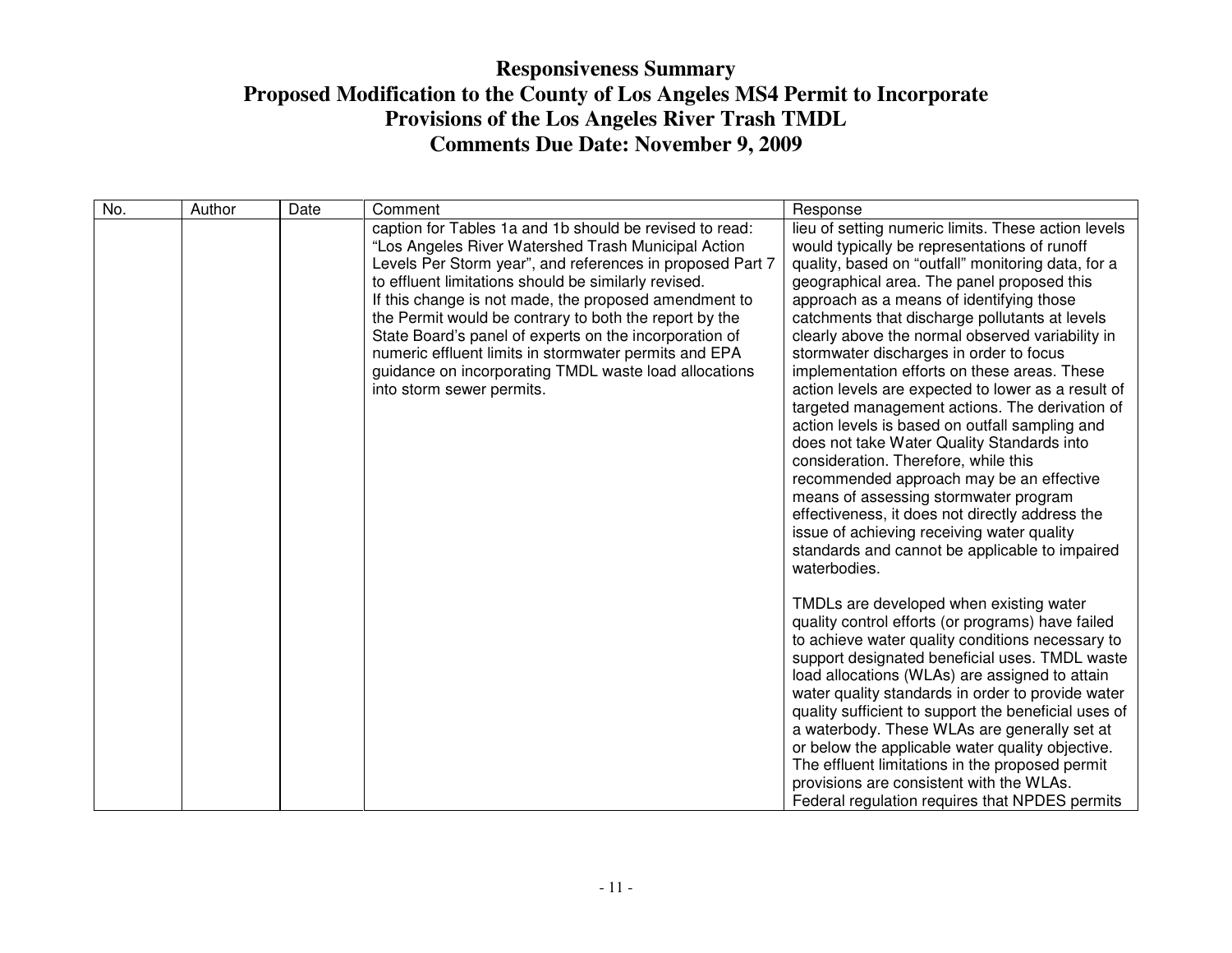| No. | Author | Date | Comment | Response                                                                                                                                                                                                                                                                                                                                                                                                                                                                           |
|-----|--------|------|---------|------------------------------------------------------------------------------------------------------------------------------------------------------------------------------------------------------------------------------------------------------------------------------------------------------------------------------------------------------------------------------------------------------------------------------------------------------------------------------------|
|     |        |      |         | must contain effluent limits and conditions<br>consistent with the requirements and<br>assumptions of available WLAs (40 CFR<br>122.44(d)(1)(vii)(B)). Incorporating the WLAs as<br>Municipal Action Levels rather than effluent<br>limitations would be contrary to federal<br>regulations, as Action Levels have no basis in<br>the water quality standards that the WLAs are<br>designed to attain.                                                                             |
|     |        |      |         | Note: Action Levels are referred to as MALs by<br>the commenter.                                                                                                                                                                                                                                                                                                                                                                                                                   |
|     |        |      |         | Second, in TMDLs, which are adopted as<br>regulations, point sources are assigned<br>'wasteload allocations'. These are then<br>incorporated into individual permits as 'effluent<br>limitations'. 'Wasteload allocations' and 'effluent<br>limitations' are terms of art used in TMDLs and<br>permits, respectively. Therefore, it is not<br>inconsistent to refer to 'effluent limitations' in the<br>permit, which have been derived from<br>'wasteload allocations' in a TMDL. |
|     |        |      |         | Third, as for EPA's November 22, 2002<br>memorandum, EPA begins by reiterating the<br>requirement set forth in federal regulation that,<br>"NPDES permit conditions must be consistent<br>with the assumptions and requirements of<br>available WLAs" (40 CFR 122.44(d)(1)(vii)(B)).<br>Nothing in EPA's 2002 memorandum substitutes                                                                                                                                               |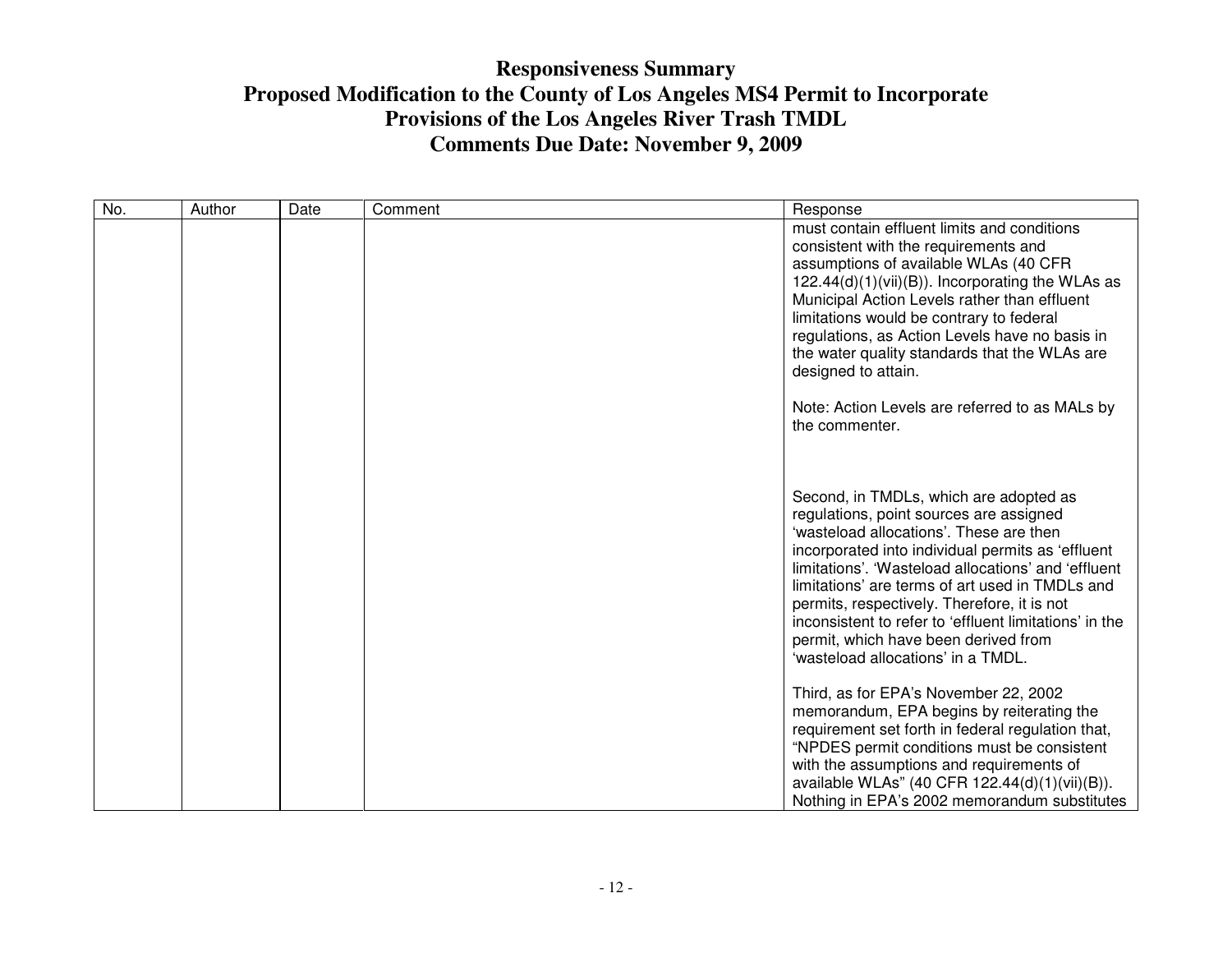| No. | Author | Date | Comment | Response                                                                                                                                                                                                                                                                                                                                                                                                                                                                                                                                                                                                                                            |
|-----|--------|------|---------|-----------------------------------------------------------------------------------------------------------------------------------------------------------------------------------------------------------------------------------------------------------------------------------------------------------------------------------------------------------------------------------------------------------------------------------------------------------------------------------------------------------------------------------------------------------------------------------------------------------------------------------------------------|
|     |        |      |         | for those legally binding requirements.<br>Wasteload allocations must be set to achieve<br>water quality standards in the receiving water<br>(see Clean Water Act $303(d)(1)(C)$ ).                                                                                                                                                                                                                                                                                                                                                                                                                                                                 |
|     |        |      |         | EPA goes on to say that, "WQBELs [water<br>quality-based effluent limitations] for NPDES-<br>regulated storm water discharges that implement<br>WLAs in TMDLs may be expressed in the form<br>of best management practices (BMPs) under<br>specified circumstances  When a non-numeric<br>water quality-based effluent limit is imposed, the<br>permit's administrative record  needs to<br>support that the BMPs are expected to be<br>sufficient to implement the WLA in the TMDL.<br>If it is determined that a BMP approach  is<br>appropriate to meet the storm water component<br>of the TMDL, EPA recommends that the TMDL<br>reflect this." |
|     |        |      |         | The Los Angeles River Watershed Trash TMDL<br>and the proposed permit provisions allow<br>Permittees the option of demonstrating<br>compliance through a BMP-based approach, i.e.<br>the progressive (i.e. iterative) installation of<br>certified full capture systems, which have been<br>determined in the TMDL and proposed permit<br>provisions to perform to a standard sufficient to<br>fully achieve the WLAs in the TMDL.                                                                                                                                                                                                                  |
|     |        |      |         | However, the trash TMDL and the proposed<br>permit provisions provide a variety of means to<br>comply, including certified full capture systems,                                                                                                                                                                                                                                                                                                                                                                                                                                                                                                    |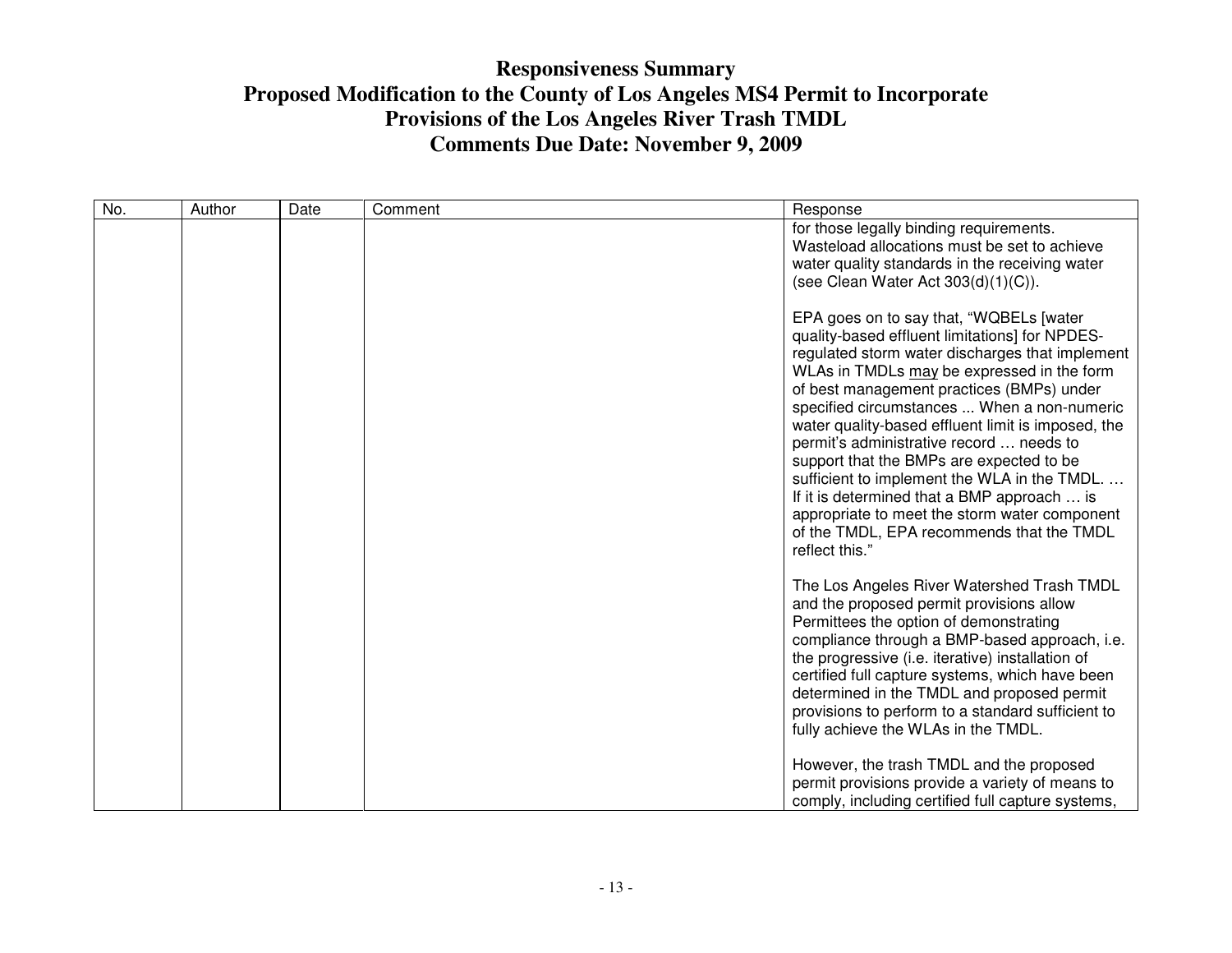| No. | Author | Date | Comment | Response                                                                                                                                                                                                                                                                                                                                                                                                                                                                                                                                                                                                                                                                                                                                                                                                                                                                                                                                                                                                                                            |
|-----|--------|------|---------|-----------------------------------------------------------------------------------------------------------------------------------------------------------------------------------------------------------------------------------------------------------------------------------------------------------------------------------------------------------------------------------------------------------------------------------------------------------------------------------------------------------------------------------------------------------------------------------------------------------------------------------------------------------------------------------------------------------------------------------------------------------------------------------------------------------------------------------------------------------------------------------------------------------------------------------------------------------------------------------------------------------------------------------------------------|
|     |        |      |         | partial capture devices, and institutional controls.<br>Unlike certified full capture systems, partial<br>capture installations and institutional controls<br>may not be sufficient to implement the final<br>WLAs in the TMDL; therefore, per EPA's memo,<br>it is necessary to include numeric effluent<br>limitations and monitoring necessary to<br>determine compliance.                                                                                                                                                                                                                                                                                                                                                                                                                                                                                                                                                                                                                                                                       |
|     |        |      |         | Furthermore, the trash TMDL is a case in which<br>numeric effluent limitations are feasible and<br>appropriate. While EPA recognized that high<br>variability in storm events and minimal available<br>data has generally resulted in difficulty<br>characterizing pollutant loads in stormwater<br>discharges from individual dischargers or groups<br>of dischargers, this has been addressed in the<br>trash TMDL. As part of the TMDL<br>implementation, extensive monitoring was<br>conducted early on to determine the baseline<br>levels of trash discharges from each Permittee's<br>jurisdictional area within the watershed. The<br>TMDL and WLAs were revised to reflect the<br>baseline trash discharges by jurisdiction<br>determined from the two-year baseline<br>monitoring. Additionally, a practical method for<br>measuring annual trash discharges (i.e. Annual<br>Storm Event Discharge calculations based on a<br>Daily Generation Rate (DGR)) was developed to<br>track reductions in trash discharges from the<br>baseline. |
|     |        |      |         | In sum, the proposed permit provisions, which                                                                                                                                                                                                                                                                                                                                                                                                                                                                                                                                                                                                                                                                                                                                                                                                                                                                                                                                                                                                       |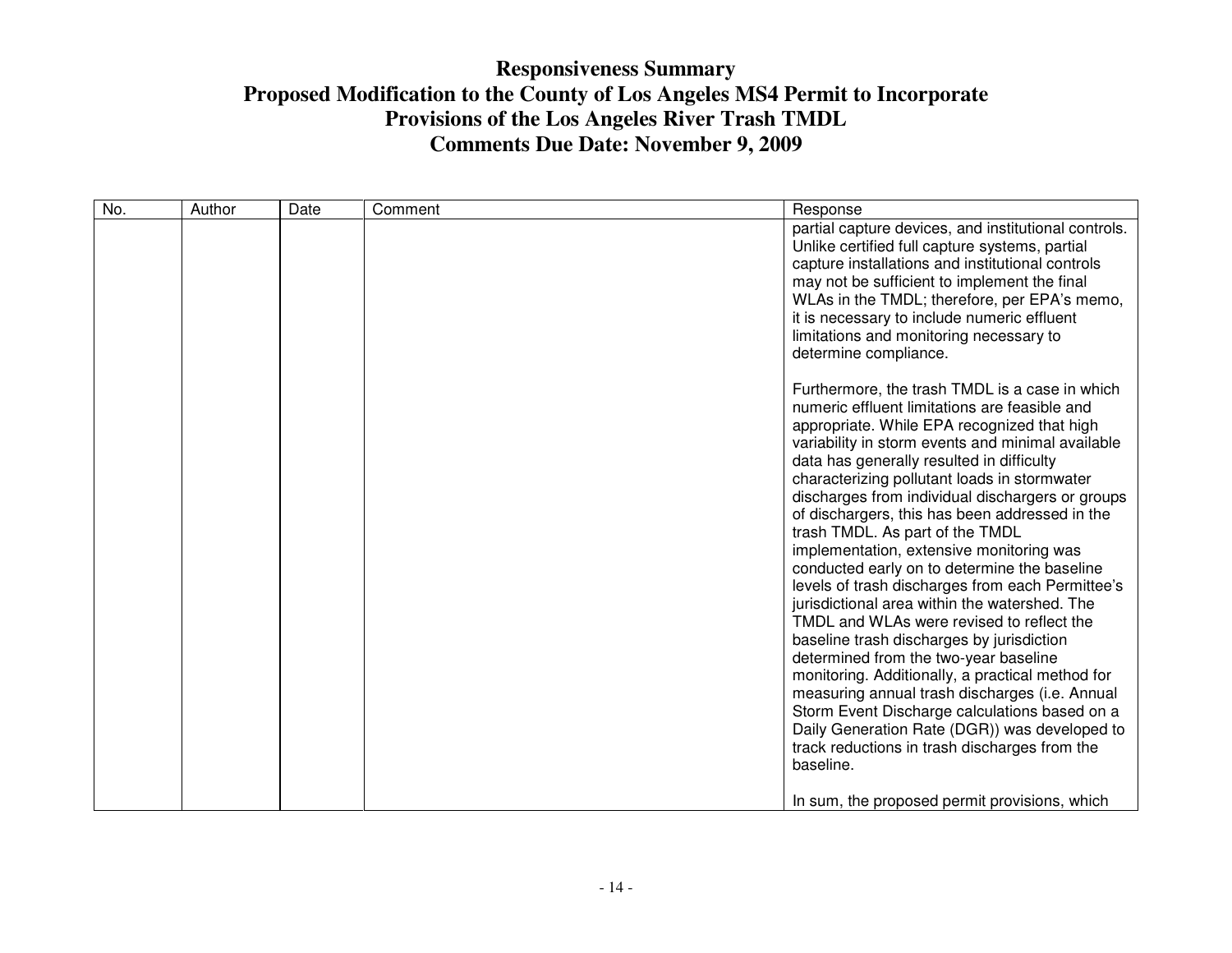| No. | Author | Date | Comment | Response                                                                                                                                                                                                                                                                                                                                                                                                                                                                                                                                                                                                                                                                                                                                                                                                                                                                                                                                                                                                                                   |
|-----|--------|------|---------|--------------------------------------------------------------------------------------------------------------------------------------------------------------------------------------------------------------------------------------------------------------------------------------------------------------------------------------------------------------------------------------------------------------------------------------------------------------------------------------------------------------------------------------------------------------------------------------------------------------------------------------------------------------------------------------------------------------------------------------------------------------------------------------------------------------------------------------------------------------------------------------------------------------------------------------------------------------------------------------------------------------------------------------------|
|     |        |      |         | incorporate the requirements of the WLAs in the<br>TMDL as numeric effluent limitations, while<br>providing a BMP-based option for compliance<br>through progressive installation of certified full<br>capture systems, is fully consistent with EPA's<br>policy memorandum dated November 22, 2002.                                                                                                                                                                                                                                                                                                                                                                                                                                                                                                                                                                                                                                                                                                                                       |
|     |        |      |         | As for the Storm Water Panel Recommendations<br>to the State Board (June 19, 2006), the panel's<br>observations are largely inapplicable to trash<br>discharges. The panel notes that it is difficult to<br>(1) determine the level of control needed to<br>protect beneficial uses, (2) monitor for<br>enforcement of numeric effluent limitations, and<br>(3) design a BMP that will produce a desired<br>outflow concentration for a constituent of<br>concern. The Los Angeles River Watershed<br>Trash TMDL and proposed permit provisions<br>address all these areas. The TMDL and<br>supporting documentation identify (1) the level of<br>control to protect beneficial uses through the<br>establishment of the TMDL numeric target and<br>BMP equivalent, (2) a methodology for<br>monitoring compliance with the WLAs and<br>associated effluent limitations through the use of<br>Annual Storm Event Discharge calculations<br>based on a representative DGR for the<br>jurisdiction, or alternative scientifically defensible |
|     |        |      |         | methods, and (3) a performance standard for<br>BMPs that is sufficient to achieve the WLAs and,<br>therefore, can be used in lieu of direct<br>measurement of trash discharges to<br>demonstrate compliance.                                                                                                                                                                                                                                                                                                                                                                                                                                                                                                                                                                                                                                                                                                                                                                                                                               |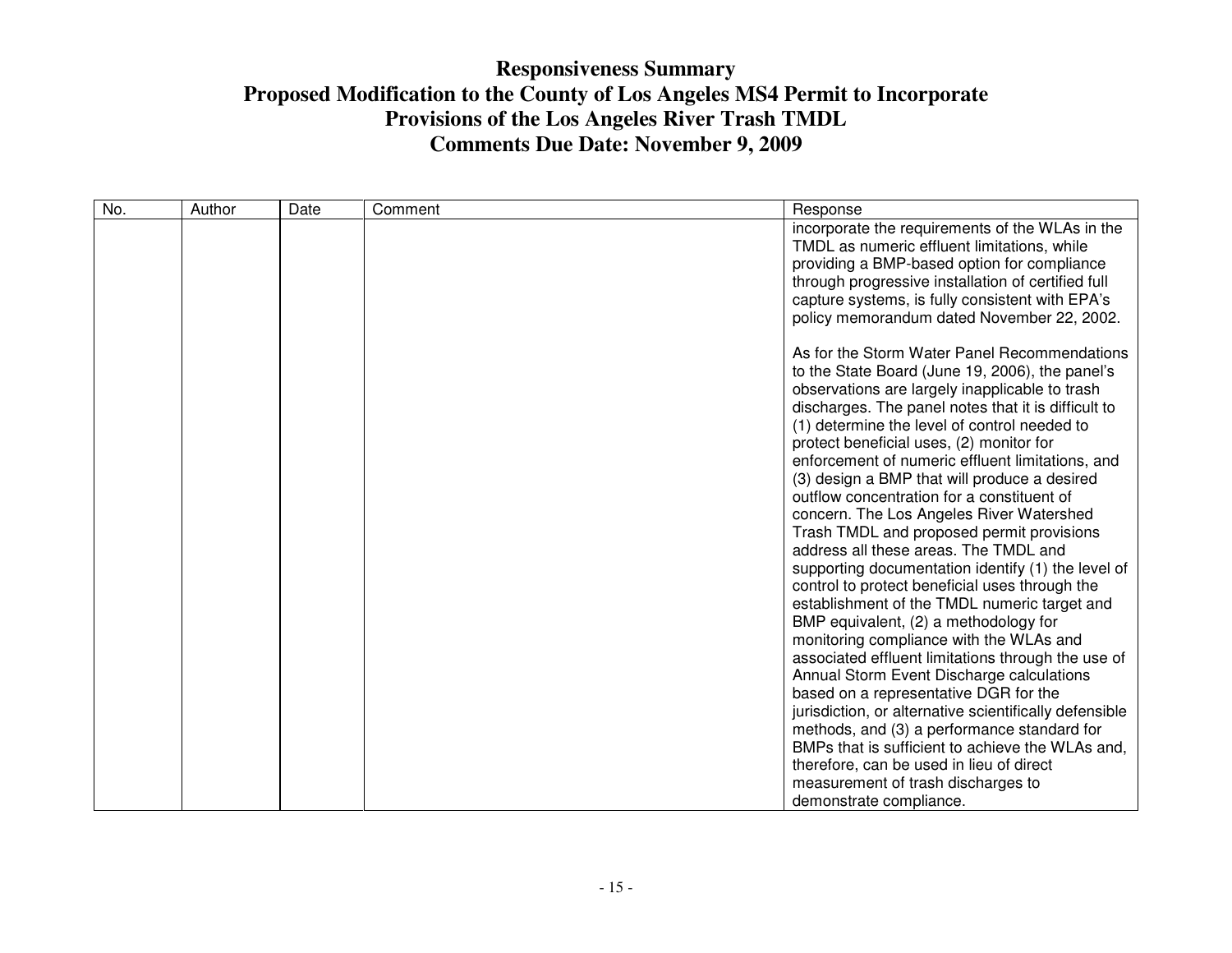| No. | Author        | Date     | Comment                                                                                                                                                                                                                                                                                                                                                                                                                                                                                                                                                                                                                                                                                                                                                               | Response                                                                                                                                                                                                                                                                                                                                                                                       |
|-----|---------------|----------|-----------------------------------------------------------------------------------------------------------------------------------------------------------------------------------------------------------------------------------------------------------------------------------------------------------------------------------------------------------------------------------------------------------------------------------------------------------------------------------------------------------------------------------------------------------------------------------------------------------------------------------------------------------------------------------------------------------------------------------------------------------------------|------------------------------------------------------------------------------------------------------------------------------------------------------------------------------------------------------------------------------------------------------------------------------------------------------------------------------------------------------------------------------------------------|
|     |               |          |                                                                                                                                                                                                                                                                                                                                                                                                                                                                                                                                                                                                                                                                                                                                                                       | Therefore, Regional Board staff concludes that it<br>is feasible to establish numeric effluent<br>limitations to implement the WLAs based on the<br>fact that the constraints on setting numeric<br>effluent limitations identified by the panel have<br>all been addressed in the case of regulating<br>trash discharges as outlined in the Los Angeles<br><b>River Watershed Trash TMDL.</b> |
| 8.4 | <b>LAC</b>    | 11/09/09 | The Regional Board's proposed amendment is also<br>inconsistent with EPA guidance on incorporation of<br>TMDLs into municipal stormwater permits.                                                                                                                                                                                                                                                                                                                                                                                                                                                                                                                                                                                                                     | See Response to 8.3                                                                                                                                                                                                                                                                                                                                                                            |
| 8.5 | <b>LAC</b>    | 11/09/09 | The County requests that the following documents be<br>admitted into evidence and made a part of the<br>administrative record:<br>Settlement Agreement Regarding Total Maximum Daily<br>Loads for Trash in the Los Angeles River Watershed and<br>Ballona Creek and Wetland Watershed.<br>The Feasibility of Numeric Effluent Limits Applicable to<br>Discharges of Storm Water Associated with Municipal,<br>Industrial and Construction Activities (Storm Water Panel<br>Recommendations to the California State Water<br>Resources Control Board, June 19, 2006).<br>EPA issued guidance entitled "Establishing Total<br>Maximum Daily Load (TMDL) Waste Load Allocations<br>(WLAs) for Storm Water Sources and NPDES Permit<br>Requirements Based on Those WLAs." | Staff will recommend that these documents be<br>added to the administrative record.                                                                                                                                                                                                                                                                                                            |
| 9.1 | <b>LACFCD</b> | 11/09/09 | Proposed Appendix 7-1 Should be Modified to Reflect<br>Table 7.2.3 of the Basin Plan and the Settlement<br>Agreement entered into Between the Regional Board,<br>State Board, and Various Parties                                                                                                                                                                                                                                                                                                                                                                                                                                                                                                                                                                     | See Response to 8.2                                                                                                                                                                                                                                                                                                                                                                            |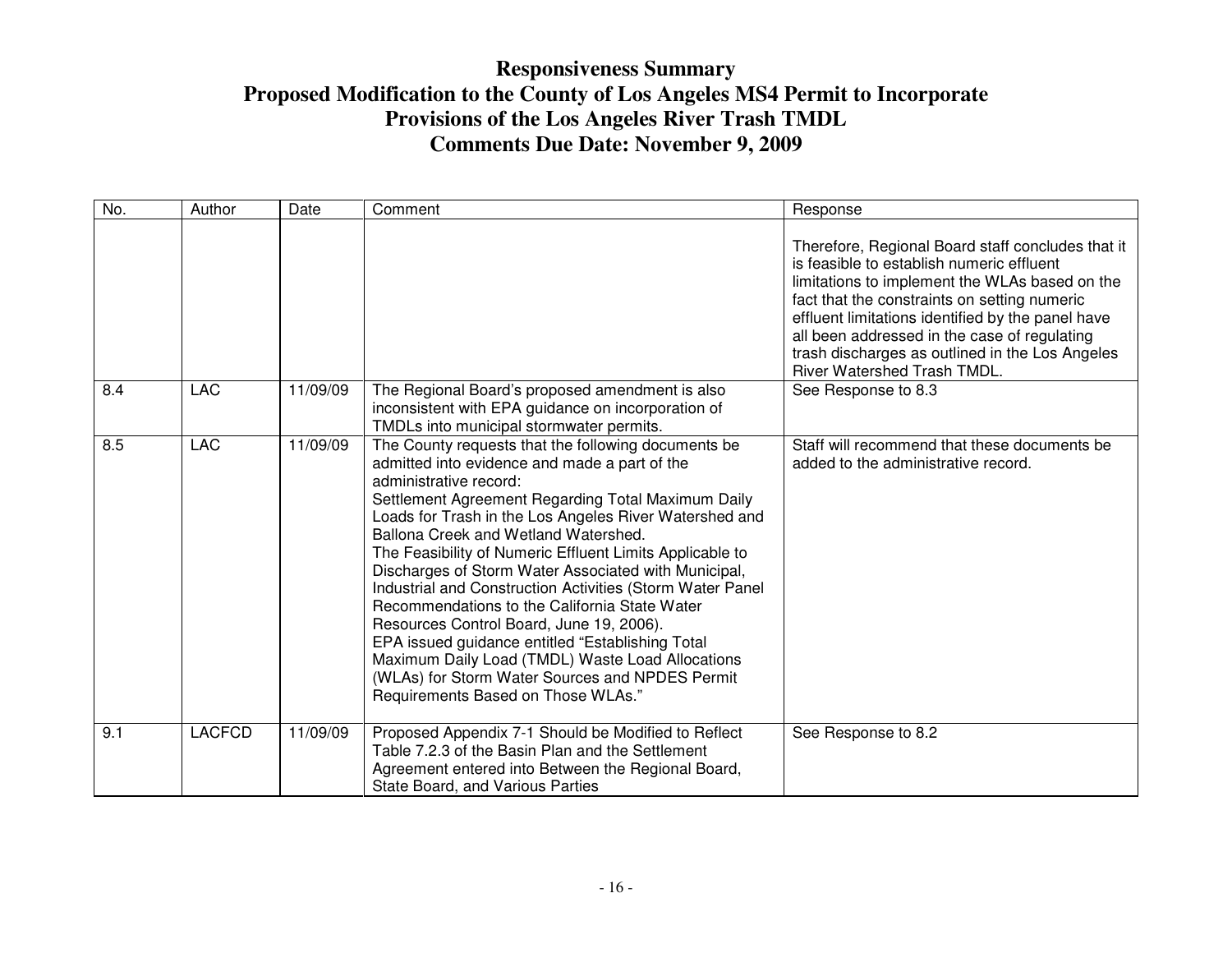| No. | Author        | Date     | Comment                                                                                                                                                                                                                                                                                                                                                                                                                                                                                                                                                                                                                            | Response                                                                                                                                                                                                                                                                                                                                                                                                                                                                                                                                                                                                                                                                                                                                                                                                                                                                                                                                                                                                                                                                         |
|-----|---------------|----------|------------------------------------------------------------------------------------------------------------------------------------------------------------------------------------------------------------------------------------------------------------------------------------------------------------------------------------------------------------------------------------------------------------------------------------------------------------------------------------------------------------------------------------------------------------------------------------------------------------------------------------|----------------------------------------------------------------------------------------------------------------------------------------------------------------------------------------------------------------------------------------------------------------------------------------------------------------------------------------------------------------------------------------------------------------------------------------------------------------------------------------------------------------------------------------------------------------------------------------------------------------------------------------------------------------------------------------------------------------------------------------------------------------------------------------------------------------------------------------------------------------------------------------------------------------------------------------------------------------------------------------------------------------------------------------------------------------------------------|
|     |               |          | The Settlement Agreement requires the Regional Board to<br>review and reconsider the final waste load allocations<br>once a reduction of 50% of the baseline waste load<br>allocation has been achieved. The Regional Board<br>subsequently incorporated this provision into the Basin<br>Plan as footnote 2 to Basin Plan Table 7.2.3.<br>Unless this requirement is included in Part 7, the Permit<br>will be inconsistent with the Basin Plan and the Settlement<br>Agreement. To correct this omission, proposed Appendix<br>7-1 should be revised to include on Tables 1a and 1b the<br>same footnote that in the Basin Plan. |                                                                                                                                                                                                                                                                                                                                                                                                                                                                                                                                                                                                                                                                                                                                                                                                                                                                                                                                                                                                                                                                                  |
| 9.2 | <b>LACFCD</b> | 11/09/09 | Because the District Cannot Lawfully be made liable for<br>actions of other Permittees over which it has no control,<br>Proposed Part 7.1.B(4) should be deleted.                                                                                                                                                                                                                                                                                                                                                                                                                                                                  | Part 7.1.B(4) recognizes the commenter's and<br>other Permittees' statements in a variety of other<br>proceedings that they lack authority, alternatively<br>over particular parts of the MS4 infrastructure, or<br>the land area discharging to the MS4. The MS4<br>infrastructure is by design a joint system that<br>conveys and discharges commingled storm and<br>non storm water runoff (containing pollutants)<br>from municipal jurisdictions across the region to<br>multiple waters of United States, including in<br>relevant part, waters in the Los Angeles River<br>Watershed. The MS4 permit was adopted<br>following the filing of a report of waste discharge<br>(ROWD), by the Los Angeles County Director of<br>Public Works, on behalf of the "Los Angeles<br>County Flood Control District, Los Angeles<br>County, and the [83] incorporated cities." The<br>ROWD proposed, and the MS4 permit therefore<br>designates, the Flood Control District as the<br>Principal Permittee. The Principal Permittee is<br>expressly charged under the permit with the |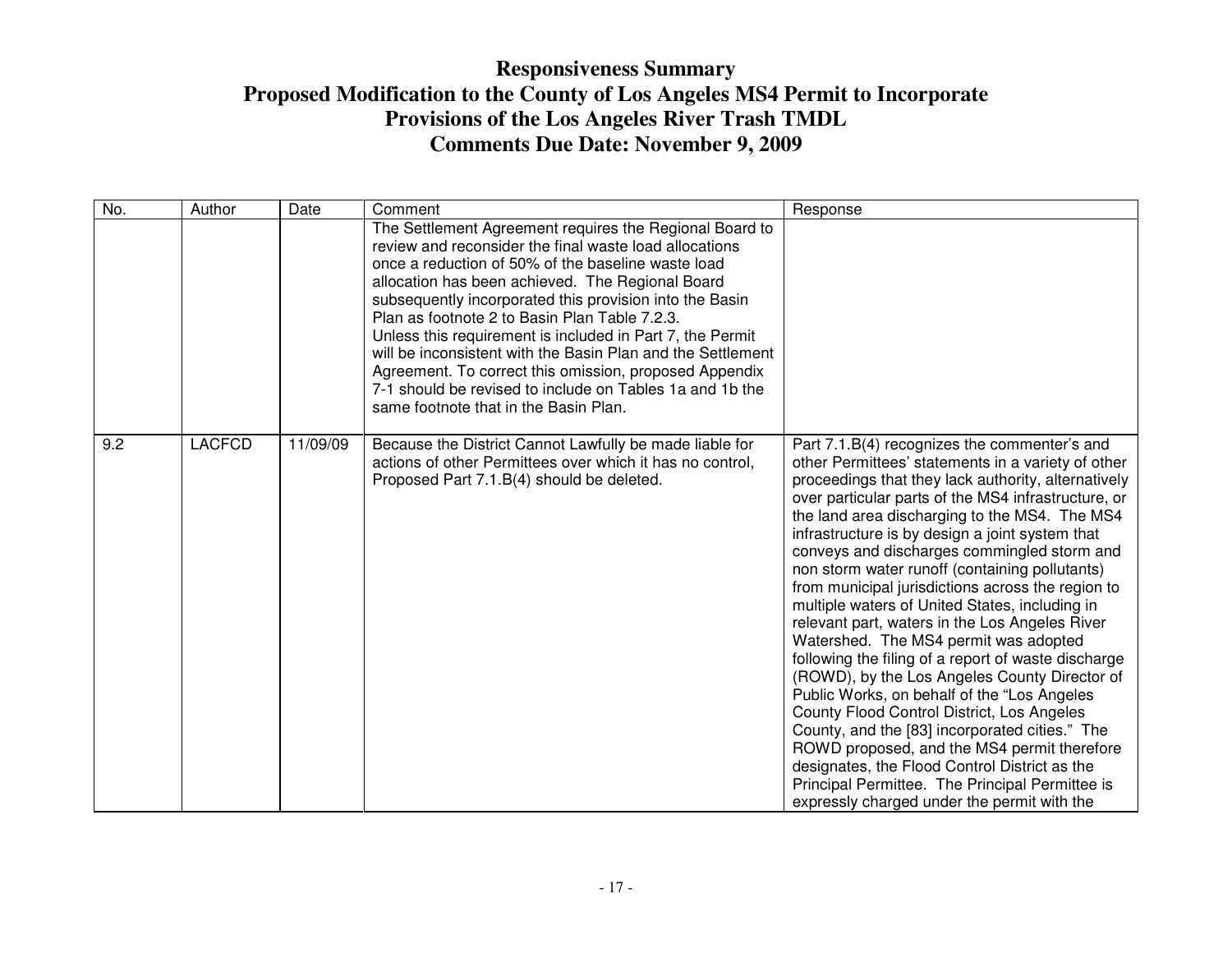|  | responsibility for coordinating and facilitating<br>activities necessary to comply with the<br>requirements of the permit and acting as liaison<br>between the other Permittees and the Regional<br>Board on permitting issues. The principal                                                                                                                                                                                                                                                                                                                                                                                                                                                                                                                                                                                                                                                                                                                                                                                                                                                                                                                                   |
|--|---------------------------------------------------------------------------------------------------------------------------------------------------------------------------------------------------------------------------------------------------------------------------------------------------------------------------------------------------------------------------------------------------------------------------------------------------------------------------------------------------------------------------------------------------------------------------------------------------------------------------------------------------------------------------------------------------------------------------------------------------------------------------------------------------------------------------------------------------------------------------------------------------------------------------------------------------------------------------------------------------------------------------------------------------------------------------------------------------------------------------------------------------------------------------------|
|  | Permittee is also obligated to comply with the<br>provisions of the permit that generally apply to<br>the other Permittees as well (including<br>implementing the SQMP within its jurisdiction).<br>These are spelled out generally, inter alia, in<br>Part 3, paragraphs D and E, respectively.<br>Furthermore, the provisions of paragraph G<br>require all Permittees to possess adequate legal<br>authority to implement the requirements of the<br>permit, including prohibiting litter from being<br>discharged into the MS4 and to require the use<br>of BMPs to prevent or reduce the discharge of<br>pollutants to the MS4. The Clean Water Act and<br>Porter Cologne Act place responsibility on the<br>Flood Control District (the owner/operator) for<br>discharges from its MS4 (a point source). The<br>Co-Permittees are also responsible to the extent<br>they control or discharge to portions of the MS4.<br>Under these circumstances, it is not the<br>responsibility of the Regional Board to determine<br>which Permittees have legal authority over parts<br>of the MS4 physically within their jurisdictions<br>versus the Flood Control District. That |
|  | responsibility properly rests with the Flood<br>Control District and the other Co-Permittees.<br>Neither is it the responsibility of the Regional                                                                                                                                                                                                                                                                                                                                                                                                                                                                                                                                                                                                                                                                                                                                                                                                                                                                                                                                                                                                                               |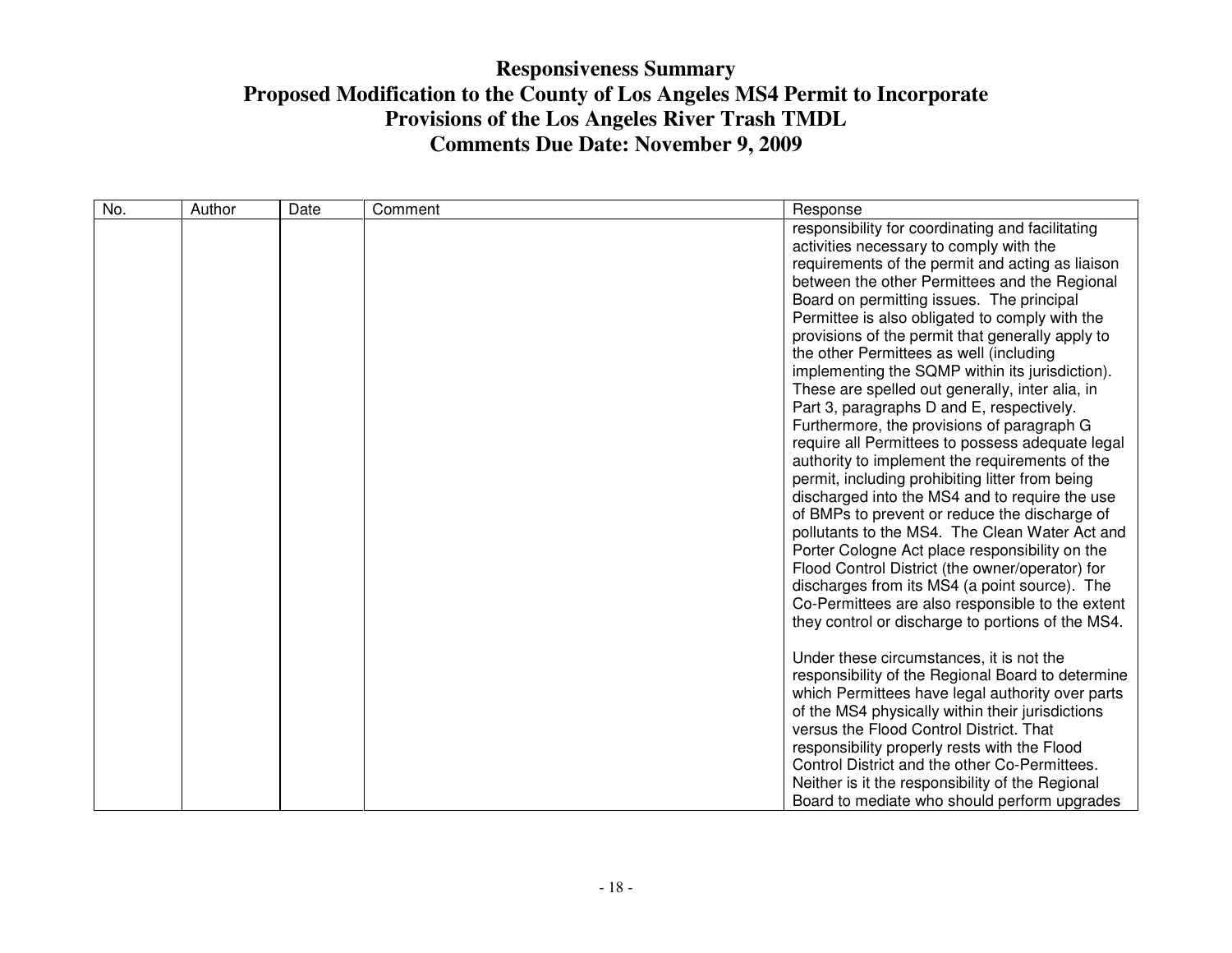| No. | Author | Date | Comment | Response                                                                          |
|-----|--------|------|---------|-----------------------------------------------------------------------------------|
|     |        |      |         | to the MS4 infrastructure as between                                              |
|     |        |      |         | independent governing bodies with                                                 |
|     |        |      |         | complementary or overlapping authority within                                     |
|     |        |      |         | the same jurisdictional area (i.e., the District                                  |
|     |        |      |         | versus specific Permittees in whose jurisdictional                                |
|     |        |      |         | boundaries District controlled portions of the                                    |
|     |        |      |         | MS4 are situated). Where responsibility over the                                  |
|     |        |      |         | MS4 infrastructure has not been made apparent                                     |
|     |        |      |         | to the Regional Board, the joint                                                  |
|     |        |      |         | owners/operators/dischargers may appropriately                                    |
|     |        |      |         | be held jointly and severally liable by the                                       |
|     |        |      |         | Regional Board for the violations of the effluent                                 |
|     |        |      |         | limitations. Nevertheless, both the Permittee and                                 |
|     |        |      |         | the District have the right to seek indemnity or                                  |
|     |        |      |         | contribution from the other in a separate<br>proceeding as they deem appropriate. |
|     |        |      |         |                                                                                   |
|     |        |      |         | Since the trash that is the subject of the TMDL                                   |
|     |        |      |         | emanates from the jurisdiction and the relevant                                   |
|     |        |      |         | portions of the MS4 are physically within the                                     |
|     |        |      |         | geographic boundaries of the jurisdiction, the                                    |
|     |        |      |         | proposed permit provisions require non-District                                   |
|     |        |      |         | Co-Permittees to control discharges of trash                                      |
|     |        |      |         | from their jurisdictional areas to the MS4, as                                    |
|     |        |      |         | required by the TMDL. As noted in the draft                                       |
|     |        |      |         | permit provisions and accompanying                                                |
|     |        |      |         | documents, Co-Permittees have a variety of                                        |
|     |        |      |         | options for controlling these discharges, which                                   |
|     |        |      |         | can be broadly classified as full capture, partial                                |
|     |        |      |         | capture, and institutional controls.                                              |
|     |        |      |         | In its capacity as the Principal Permittee,                                       |
|     |        |      |         | however, and the owner/operator of significant                                    |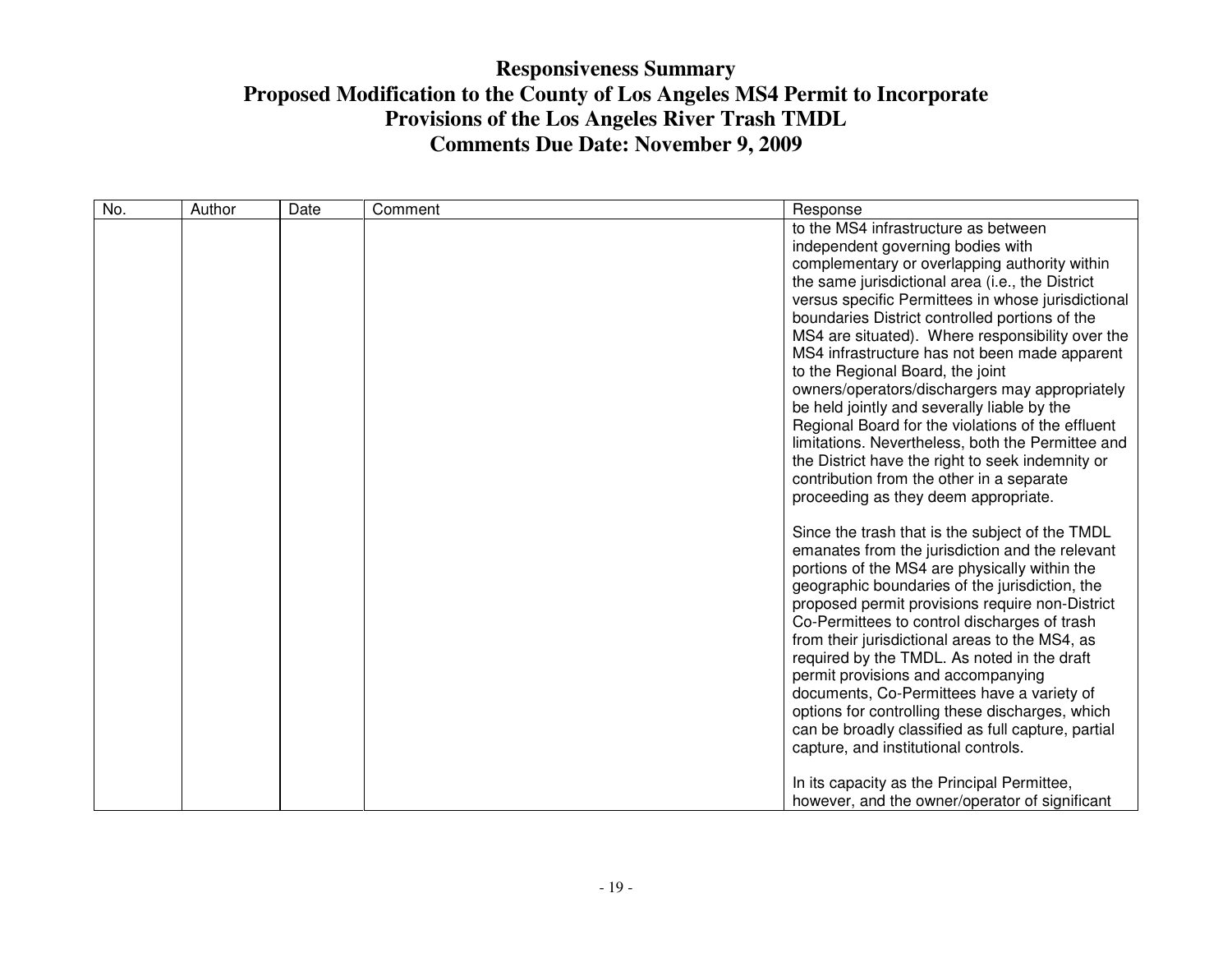| No. | Author | Date | Comment | Response                                                                                                                                                                                                                                                                                                                                                                                                                                                                                                                                                                                                                                                                                                                                                                                                                                                                                                   |
|-----|--------|------|---------|------------------------------------------------------------------------------------------------------------------------------------------------------------------------------------------------------------------------------------------------------------------------------------------------------------------------------------------------------------------------------------------------------------------------------------------------------------------------------------------------------------------------------------------------------------------------------------------------------------------------------------------------------------------------------------------------------------------------------------------------------------------------------------------------------------------------------------------------------------------------------------------------------------|
|     |        |      |         | portions of the MS4, including 120,000 catch<br>basins throughout Los Angeles County, the<br>District also has an obligation to facilitate<br>activities necessary to comply with the<br>requirements of the permit, which may include<br>the timely installation and maintenance of trash<br>control devices (i.e. certified full capture systems<br>or partial capture devices) in District-owned<br>catch basins within a Co-Permittee's jurisdiction.                                                                                                                                                                                                                                                                                                                                                                                                                                                  |
|     |        |      |         | In response to the District's comments and in<br>view of subsequent communications between<br>District and Regional Board staff, staff has<br>proposed modifying the language of Part<br>7.1.B(4) to better account for the District's legal<br>obligations, both as Principal Permittee and as<br>the Flood Control District. Therefore, Part<br>7.1.B(4) has been modified to require a showing<br>by a Co-Permittee that the District has<br>inappropriately prevented the Co-Permittee from<br>undertaking activities to comply with the permit<br>provisions. Specifically, Co-Permittee must show<br>that the District has denied, without good cause,<br>entitlements or other necessary authority<br>requested by a Co-Permittee to facilitate the<br>timely installation and/or maintenance of such<br>devices in parts of the MS4 physical<br>infrastructure that are under the authority of the |
|     |        |      |         | District, before the District may be held jointly<br>and severally liable for violations of the effluent<br>limitations assigned to that Permittee. The<br>District's liability, however, would be limited to<br>violations related to the drainage areas within                                                                                                                                                                                                                                                                                                                                                                                                                                                                                                                                                                                                                                           |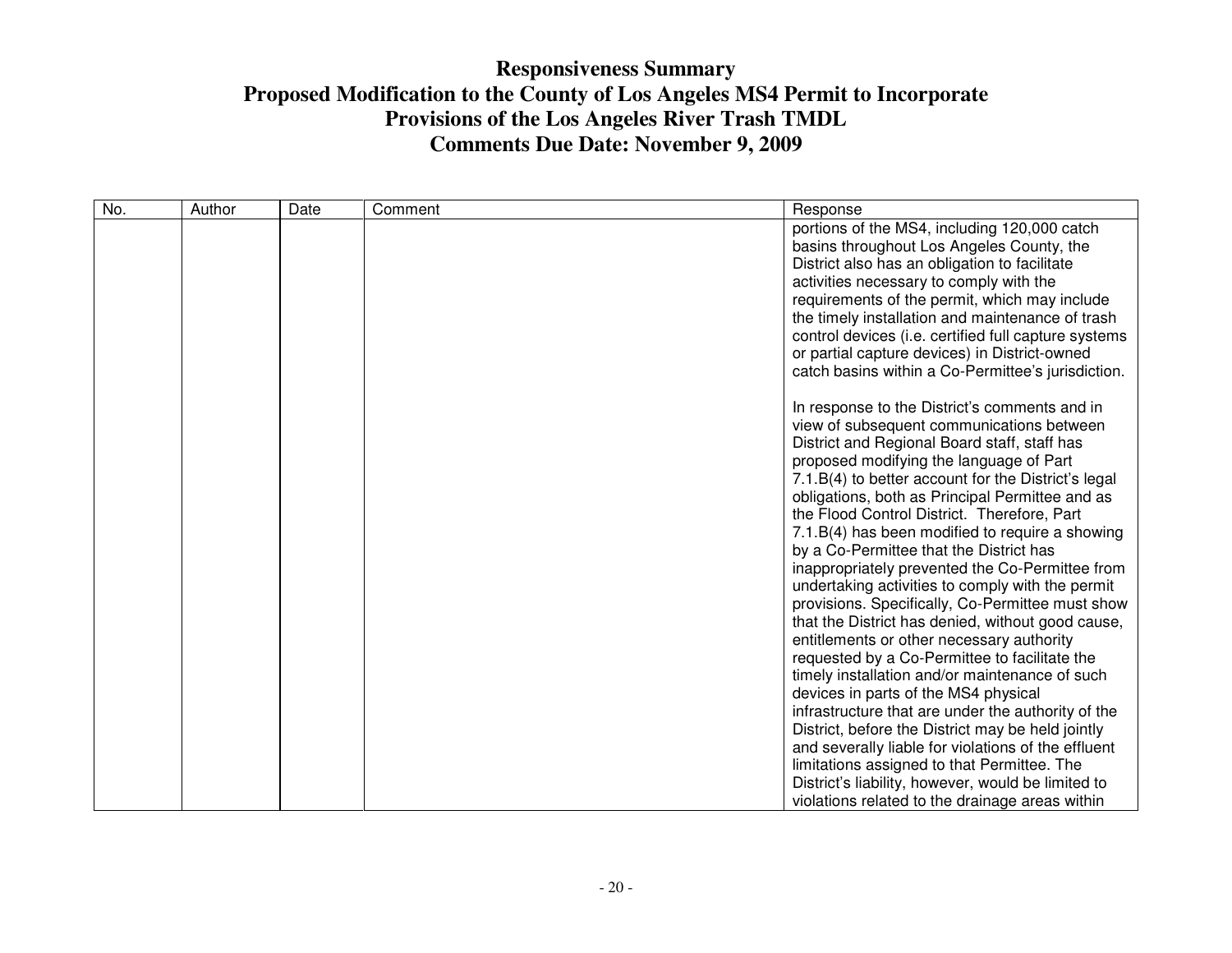| No.              | Author        | Date     | Comment                                                                                                                                                                                                                                                                                                                                                                                                                                                                                                                                                                                                                                                                                                                                                                                                                                                                                                                                                                                                              | Response                                                                                                                                                                                                                                 |
|------------------|---------------|----------|----------------------------------------------------------------------------------------------------------------------------------------------------------------------------------------------------------------------------------------------------------------------------------------------------------------------------------------------------------------------------------------------------------------------------------------------------------------------------------------------------------------------------------------------------------------------------------------------------------------------------------------------------------------------------------------------------------------------------------------------------------------------------------------------------------------------------------------------------------------------------------------------------------------------------------------------------------------------------------------------------------------------|------------------------------------------------------------------------------------------------------------------------------------------------------------------------------------------------------------------------------------------|
|                  |               |          |                                                                                                                                                                                                                                                                                                                                                                                                                                                                                                                                                                                                                                                                                                                                                                                                                                                                                                                                                                                                                      | the jurisdiction where the District has authority<br>over the relevant portions of the MS4 physical<br>infrastructure. The proposed language also<br>expressly preserves the District's and Co-<br>Permittees' rights to seek indemnity. |
| 9.3              | <b>LACFCD</b> | 11/09/09 | There is no legal basis for joint and several liability under<br>either the California Water Code or the Clean Water Act.                                                                                                                                                                                                                                                                                                                                                                                                                                                                                                                                                                                                                                                                                                                                                                                                                                                                                            | See Response to 9.2                                                                                                                                                                                                                      |
| 9.4              | <b>LACFCD</b> | 11/09/09 | The Trash TMDL Waste Load Allocations should be<br>incorporated into the Permit as Municipal Action levels,<br>Not Effluent Limitations.<br>Proposed Appendix 7-1 calculates the trash waste load<br>allocations for each permittee per storm year and refers to<br>them as effluent limitations, although the Basin Plan does<br>not establish effluent limitations as part of the Trash<br>TMDL. Therefore, to be consistent with the Basin Plan, the<br>caption for Tables 1a and 1b should be revised to read:<br>"Los Angeles River Watershed Trash Municipal Action<br>Levels Per Storm Year", and references in proposed Part<br>7 to effluent limitations should be similarly revised.<br>If this change is not made, the proposed Permit<br>amendment will be contrary to both the report by the State<br>Board's panel of experts on the incorporation of numeric<br>effluent limits in stormwater permits and EPA's guidance<br>on incorporating TMDL waste load allocations into storm<br>sewer permits. | See Response to 8.3                                                                                                                                                                                                                      |
| 9.5              | <b>LACFCD</b> | 11/09/09 | The Regional Board's proposed amendment is also<br>inconsistent with EPA guidance on incorporation of<br>TMDLs into municipal stormwater permits.                                                                                                                                                                                                                                                                                                                                                                                                                                                                                                                                                                                                                                                                                                                                                                                                                                                                    | See Response to 8.4                                                                                                                                                                                                                      |
| $9.\overline{6}$ | <b>LACFCD</b> | 11/09/09 | The District requests that the following documents be<br>admitted into evidence and made a part of the<br>administrative record:<br>Settlement Agreement Regarding Total Maximum Daily                                                                                                                                                                                                                                                                                                                                                                                                                                                                                                                                                                                                                                                                                                                                                                                                                               | See Response to 8.5                                                                                                                                                                                                                      |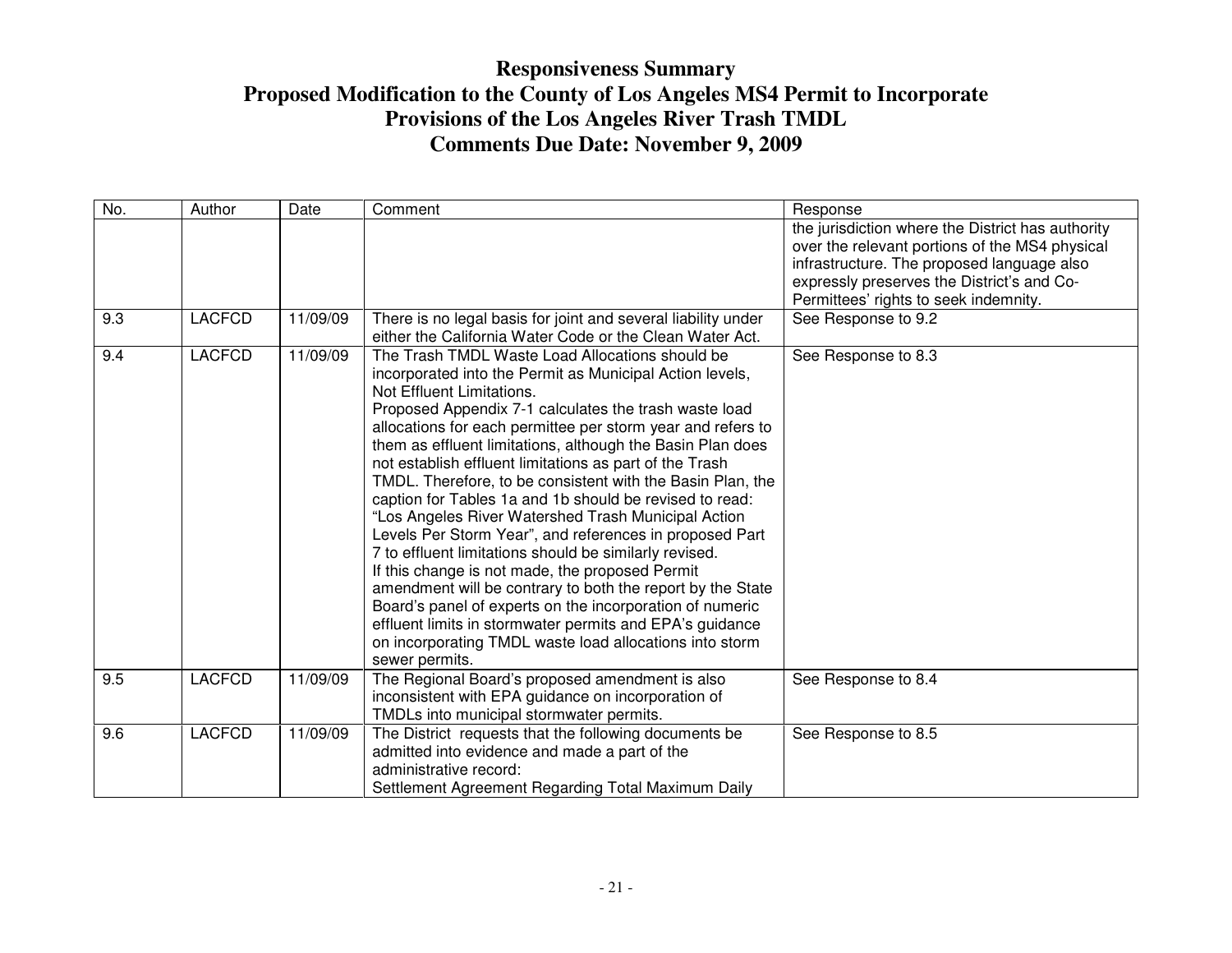| No.  | Author         | Date     | Comment                                                                                                                                                                                                                                                                                                                                                                                                                                                                                                                                                                       | Response                                                                                                                                                                                                                                                                                                                                                                                                                                                                    |
|------|----------------|----------|-------------------------------------------------------------------------------------------------------------------------------------------------------------------------------------------------------------------------------------------------------------------------------------------------------------------------------------------------------------------------------------------------------------------------------------------------------------------------------------------------------------------------------------------------------------------------------|-----------------------------------------------------------------------------------------------------------------------------------------------------------------------------------------------------------------------------------------------------------------------------------------------------------------------------------------------------------------------------------------------------------------------------------------------------------------------------|
|      |                |          | Loads for Trash in the Los Angeles River Watershed and<br>Ballona Creek and Wetland Watershed.<br>The Feasibility of Numeric Effluent Limits Applicable to<br>Discharges of Storm Water Associated with Municipal,<br>Industrial and Construction Activities (Storm water panel<br>Recommendations to the California State Water<br>Resources Control Board, June 19, 2006).<br>EPA issued guidance entitled "Establishing Total<br>Maximum Daily Load (TMDL) Waste Load Allocations<br>(WLAs) for Storm Water Sources and NPDES Permit<br>Requirements Based on Those WLAs." |                                                                                                                                                                                                                                                                                                                                                                                                                                                                             |
| 10.1 | <b>Dillard</b> | 11/09/09 | How does this reopener to the Basin Plan change the non-<br>adjudicated status of the Hollywood Basin?                                                                                                                                                                                                                                                                                                                                                                                                                                                                        | The proposed reopener is not an amendment to<br>the Basin Plan; it is a modification of the<br>provisions of Los Angeles County Municipal<br>Separate Storm Sewer System (MS4) Permit,<br>which regulates urban runoff and stormwater<br>discharges to waters within the Los Angeles<br>Region, to implement the Los Angeles River<br>Watershed Trash TMDL that was incorporated<br>into the Basin Plan. The reopener does not<br>affect the status of the Hollywood Basin. |
| 10.2 | <b>Dillard</b> | 11/09/09 | How does this reopener to the Basin Plan change the<br>Non-adjudicated status of the Santa Monica Basin (not<br>applicable to this reopener)?                                                                                                                                                                                                                                                                                                                                                                                                                                 | See Response to 10.1                                                                                                                                                                                                                                                                                                                                                                                                                                                        |
| 10.3 | <b>Dillard</b> | 11/09/09 | Why are the Upper Los Angeles River Area Basins<br>considered in the Basin Plan of the Coastal Watersheds of<br>the Los Angeles and Ventura Counties?                                                                                                                                                                                                                                                                                                                                                                                                                         | The jurisdiction of the Los Angeles Regional<br>Water Quality Control Board is established by<br>statute in the Cal. Water Code section 13200(d)<br>and encompasses all waters of the state,<br>including surface waters and ground waters,<br>within the statutory boundaries.                                                                                                                                                                                             |
| 10.4 | <b>Dillard</b> | 11/09/09 | Why is the Hollywood Basin considered in the Basin Plan<br>of the Coastal Watersheds of Los Angeles and Ventura                                                                                                                                                                                                                                                                                                                                                                                                                                                               | See Response to 10.3                                                                                                                                                                                                                                                                                                                                                                                                                                                        |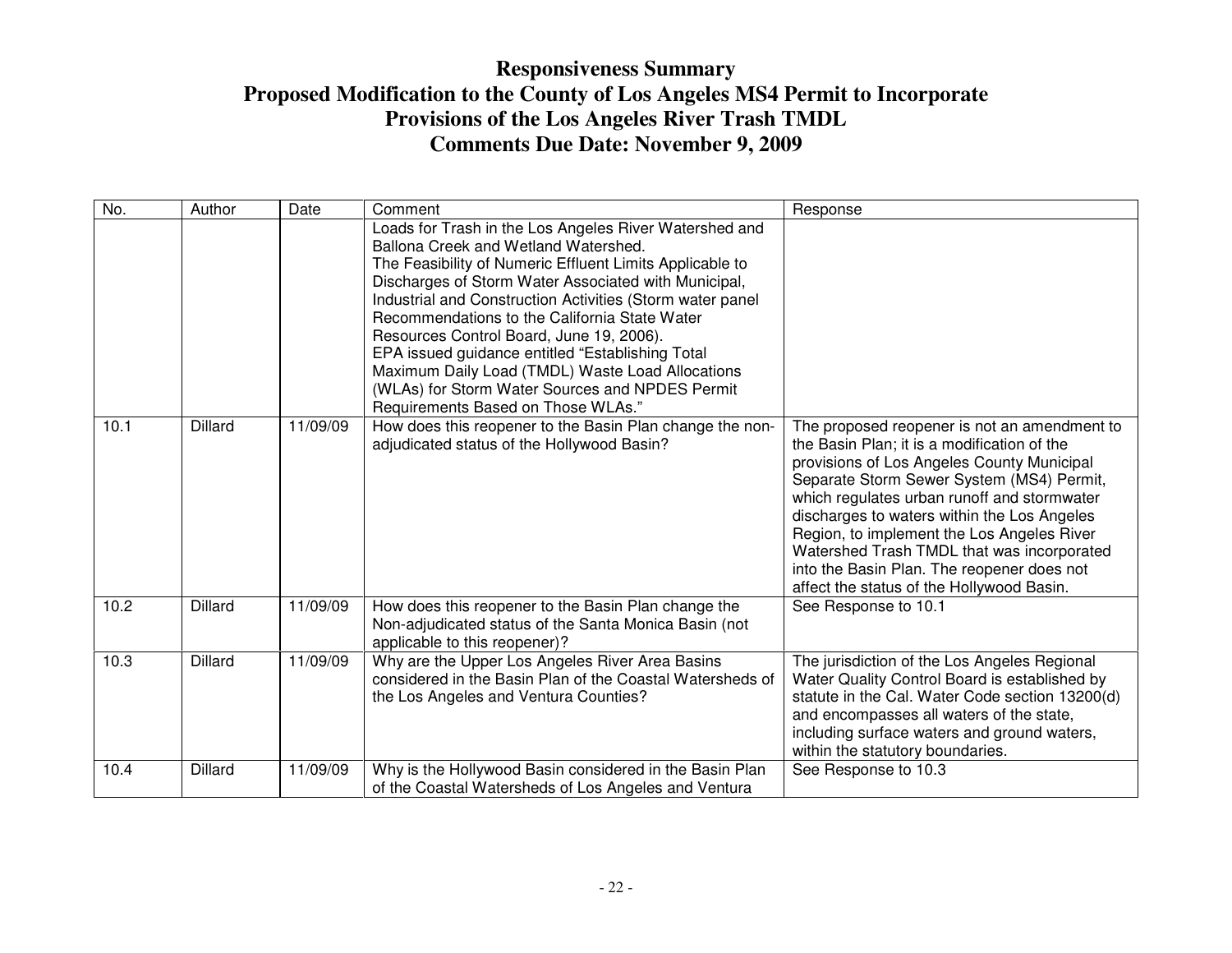| No.  | Author         | Date     | Comment                                                                                                                                                                           | Response                                                                                                                                                                                                                                                                                                                                                                                                                                                                                                                                                                                                                                                                                                                                                                                                                                                                                                                                                                                                                                                                                                                                                                                                                                                                                                                                                                                                                                                |
|------|----------------|----------|-----------------------------------------------------------------------------------------------------------------------------------------------------------------------------------|---------------------------------------------------------------------------------------------------------------------------------------------------------------------------------------------------------------------------------------------------------------------------------------------------------------------------------------------------------------------------------------------------------------------------------------------------------------------------------------------------------------------------------------------------------------------------------------------------------------------------------------------------------------------------------------------------------------------------------------------------------------------------------------------------------------------------------------------------------------------------------------------------------------------------------------------------------------------------------------------------------------------------------------------------------------------------------------------------------------------------------------------------------------------------------------------------------------------------------------------------------------------------------------------------------------------------------------------------------------------------------------------------------------------------------------------------------|
|      |                |          | Counties?                                                                                                                                                                         |                                                                                                                                                                                                                                                                                                                                                                                                                                                                                                                                                                                                                                                                                                                                                                                                                                                                                                                                                                                                                                                                                                                                                                                                                                                                                                                                                                                                                                                         |
| 10.5 | <b>Dillard</b> | 11/09/09 | How is private property being monitored for compliance?<br>Have the private property owners been named in any legal<br>action over any of these MS4 and/or NPDES<br>requirements. | The permit generally requires the Permittees to<br>monitor and control discharges into the MS4 by<br>the citizens under their jurisdiction. Some private<br>property is monitored for compliance under<br>individual industrial stormwater permits, the<br>statewide Industrial Storm Water General Permit<br>(Order 97-03-DWQ), and the statewide<br>Construction General Stormwater Permit (2009-<br>0009-DWQ, effective 07/01/10). Each of these<br>permits has its own monitoring and reporting<br>requirements. See<br>http://www.waterboards.ca.gov/water_issues/pro<br>grams/stormwater/annualreport.shtml for annual<br>reports submitted under the General Industrial<br>Permit;<br>http://www.waterboards.ca.gov/water_issues/pro<br>grams/stormwater/docs/constpermits/wgo 2009<br>0009 app 3.pdf (bioassessment monitoring<br>requirements for construction projects meeting<br>certain thresholds); and specific monitoring and<br>reporting requirements identified in the<br>respective individual orders. Other private<br>properties such as commercial properties are<br>inspected for compliance by the municipalities<br>as required by the LA County MS4 Permit (Order<br>01-182 as amended), Part 4 (Special<br>Provisions), subparts B (Public Information and<br>Participation Program), C (Industrial/Commercial<br>Facilities Control Program), and G (Illicit<br>Connections and Illicit Discharges Elimination<br>Program). |
|      |                |          |                                                                                                                                                                                   |                                                                                                                                                                                                                                                                                                                                                                                                                                                                                                                                                                                                                                                                                                                                                                                                                                                                                                                                                                                                                                                                                                                                                                                                                                                                                                                                                                                                                                                         |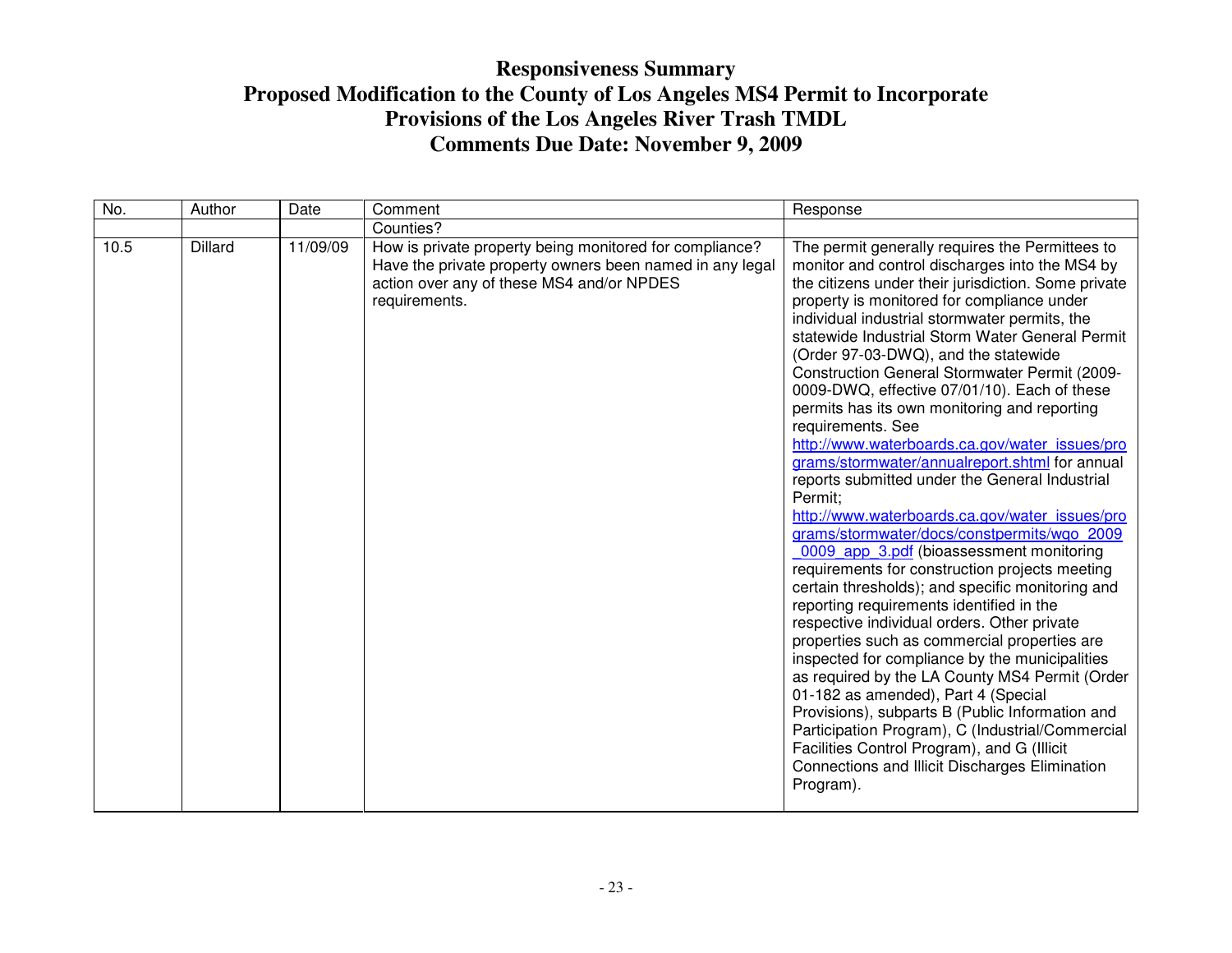| No.  | Author     | Date     | Comment                                                                                           | Response                                                                                                                                                                                                                                                                                                                                                                                                                                                                                                                                                                                                                                                                                                                                                                                                                                                                                           |
|------|------------|----------|---------------------------------------------------------------------------------------------------|----------------------------------------------------------------------------------------------------------------------------------------------------------------------------------------------------------------------------------------------------------------------------------------------------------------------------------------------------------------------------------------------------------------------------------------------------------------------------------------------------------------------------------------------------------------------------------------------------------------------------------------------------------------------------------------------------------------------------------------------------------------------------------------------------------------------------------------------------------------------------------------------------|
| 11.1 | <b>HTB</b> | 11/09/09 | The Regional Board's Proposal Is Required By Law                                                  | Staff agrees. Federal regulations require that<br>NPDES permits must be consistent with the<br>assumptions and requirements of any available<br>wasteload allocation (40 CFR 122.44(d)).<br>Additionally, NPDES permits must contain<br>provisions consistent with the State Water<br>Quality Management Plan (Cal. Wat. Code §<br>13263). TMDLs are adopted by the Regional<br>Board as amendments to the Regional Water<br>Quality Control Plan (Basin Plan), which is a part<br>of the State Water Quality Management Plan.<br>Therefore, according to both federal and state<br>law, the Regional Board is obligated to<br>incorporate the provisions and requirements of<br>the TMDL into the permit.                                                                                                                                                                                         |
| 11.2 | <b>HTB</b> | 11/09/09 | Staff's Proposal is Consistent with Regional Board and<br>State Board Actions and USEPA Guidance. | Staff agrees. The proposed reopener is<br>consistent with the State Board's recent decision<br>in which it stated, "It is our intent that federally<br>mandated TMDLs be given substantive effect<br>Doing so can improve the efficacy of California's<br>NPDES storm water permits." The State Board<br>concluded that, "whether a future municipal<br>storm water permit requirement appropriately<br>implements a storm water wasteload allocation<br>will need to be decided based on the regional<br>water quality control board's findings supporting<br>either the numeric or non-numeric effluent<br>limitations contained in the permit" (Order WQ<br>2009-0008). Additionally, US EPA recently<br>stated in its comment letter dated May 29, 2008,<br>"EPA supports the approach used for<br>incorporating TMDL WLAs in the August 28,<br>2007 second draft of this permit, in which the |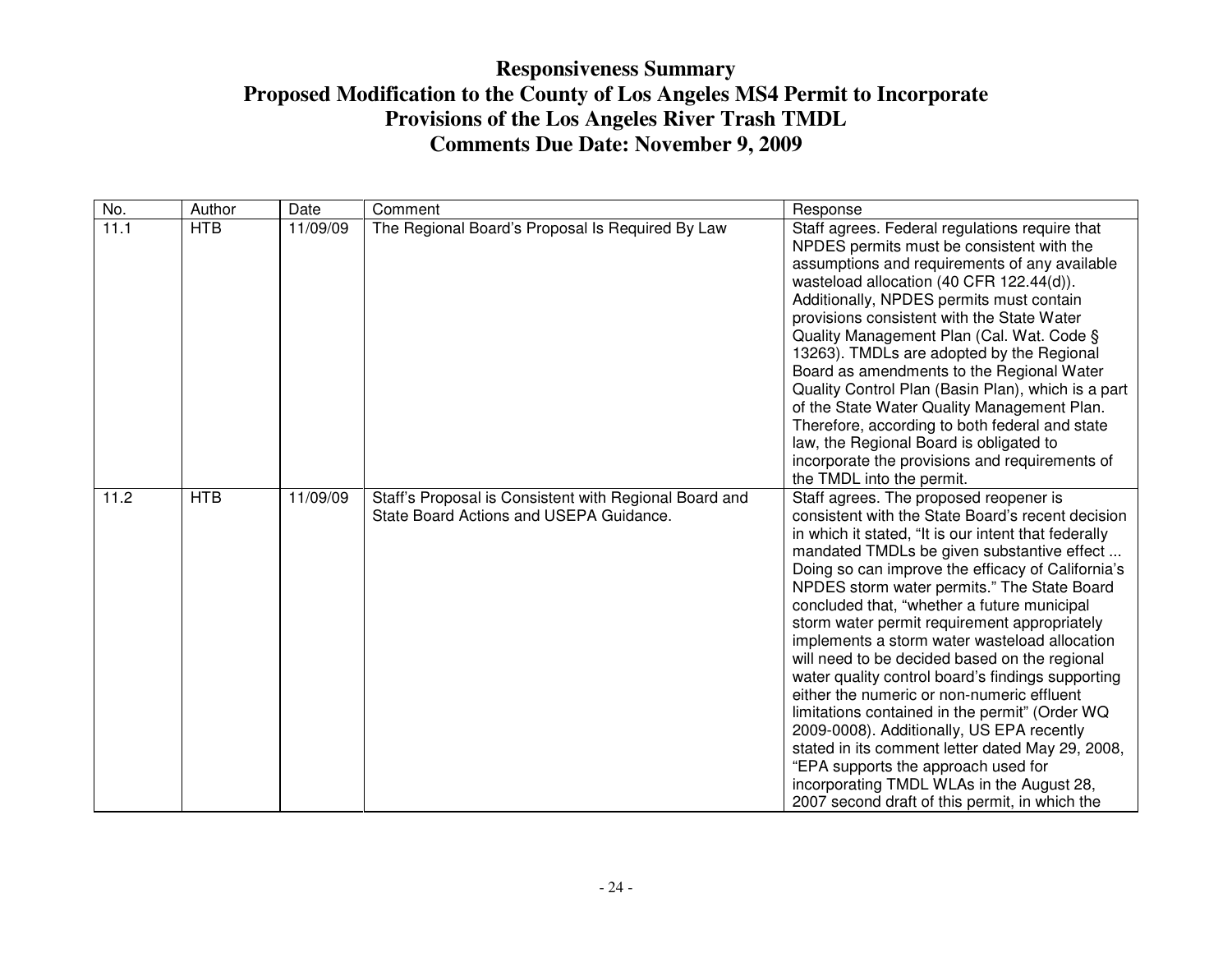| No.  | Author     | Date     | Comment                                                                                                                                                                                                                                                                                               | Response                                                                                                                                                                                                                                                                                                                                                                                                                                                                                                                                      |
|------|------------|----------|-------------------------------------------------------------------------------------------------------------------------------------------------------------------------------------------------------------------------------------------------------------------------------------------------------|-----------------------------------------------------------------------------------------------------------------------------------------------------------------------------------------------------------------------------------------------------------------------------------------------------------------------------------------------------------------------------------------------------------------------------------------------------------------------------------------------------------------------------------------------|
|      |            |          |                                                                                                                                                                                                                                                                                                       | WLAs were incorporated as numeric water<br>quality-based effluent limits (WQBELs)  Under<br>this approach, clear compliance determinations<br>may be made, and the effectiveness of<br>stormwater controls on water quality may be<br>assessed. As a general matter, MS4 permits,<br>many of which represent the fourth generation of<br>permits to control municipal stormwater, should<br>enable permitting authorities to more effectively<br>determine compliance and evaluate impacts on<br>water quality."                              |
| 11.3 | <b>HTB</b> | 11/09/09 | Heal the Bay requests that Order No. R8-2009-0030 be<br>included in the administrative record for this matter. This<br>evidence is relevant to demonstrate that other regional<br>water boards have incorporated TMDL wasteload<br>allocations expressed as numeric effluent limits in MS4<br>permits | Staff will not recommend inclusion of an order<br>issued by the Santa Ana Regional Water Quality<br>Control Board into the administrative record.<br>Existing applicable legal authorities (including<br>but not limited to SWRCB Order WQ 2009-0008)<br>provide adequate authority for incorporation of<br>the Trash TMDL and WLAs established therein<br>into the MS4 permit in the manner proposed<br>(including with numeric effluent limitations), or in<br>an alternative manner that does not include<br>numeric effluent limitations. |
| 11.4 | <b>HTB</b> | 11/09/09 | Heal the Bay requests that the USEPA letter be included<br>in the administrative record for this matter. This evidence<br>is relevant to demonstrate that USEPA has agreed that<br>WLAs expressed as numeric limits are appropriate for<br>MS4 permits                                                | Staff will recommend inclusion of the US EPA<br>letter dated May 29, 2008 regarding the Ventura<br>County MS4 Permit into the administrative<br>record.                                                                                                                                                                                                                                                                                                                                                                                       |
| 11.5 | <b>HTB</b> | 11/09/09 | The Regional Board Should Broaden the Scope of the<br>Reopener to Include Additional TMDLs                                                                                                                                                                                                            | All available WLAs assigned to Permittees under<br>the Los Angeles County MS4 permit will be<br>incorporated into the MS4 permit, as resources<br>permit, and not later than the reissuance of the<br>permit. At this time, the Regional Board is only                                                                                                                                                                                                                                                                                        |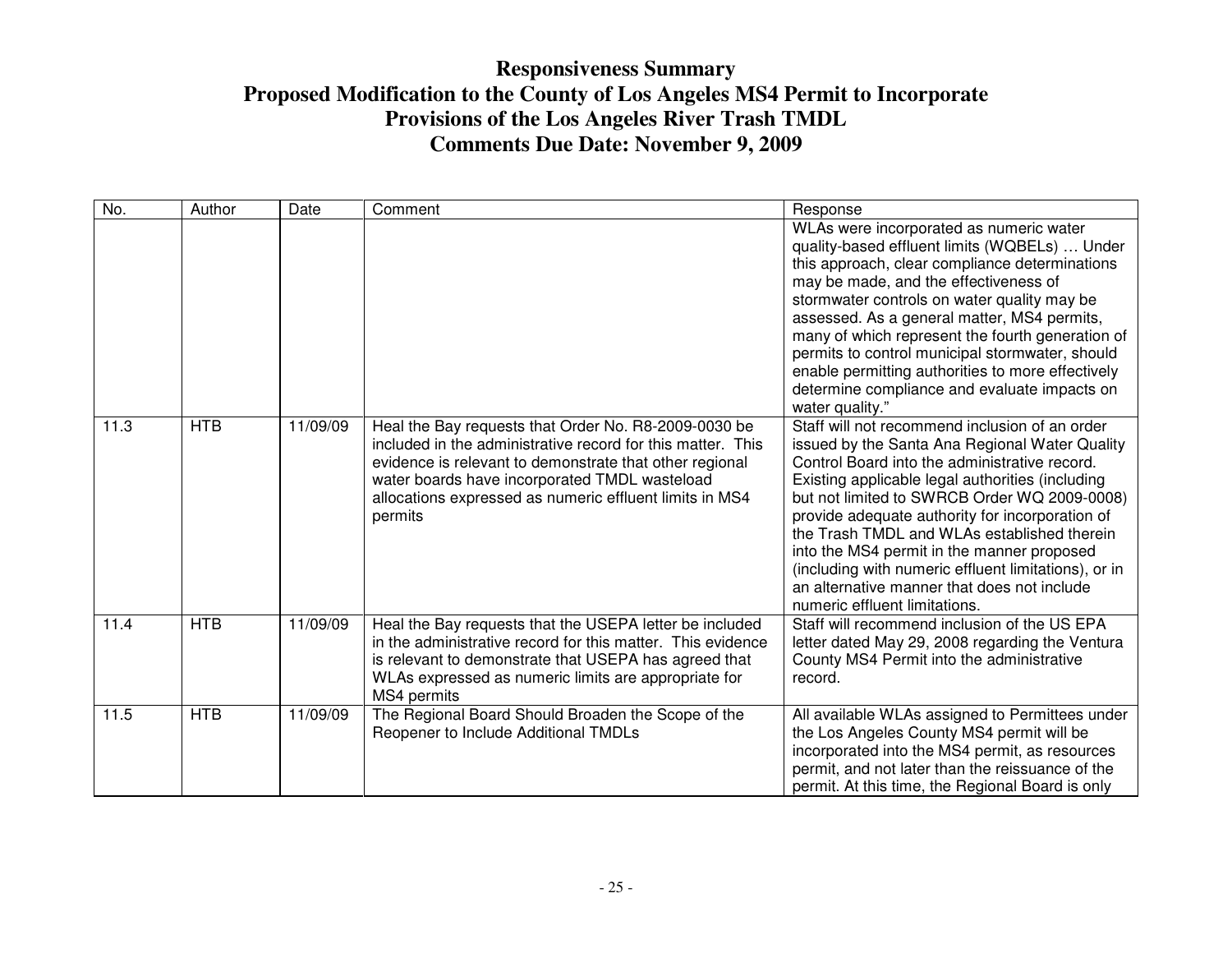| No.  | Author     | Date     | Comment                                                                                                                                                                                                                                                                                                                                        | Response                                                                                                                                                                                                                                                                                                                                                                                                                                                                                                                                          |
|------|------------|----------|------------------------------------------------------------------------------------------------------------------------------------------------------------------------------------------------------------------------------------------------------------------------------------------------------------------------------------------------|---------------------------------------------------------------------------------------------------------------------------------------------------------------------------------------------------------------------------------------------------------------------------------------------------------------------------------------------------------------------------------------------------------------------------------------------------------------------------------------------------------------------------------------------------|
|      |            |          |                                                                                                                                                                                                                                                                                                                                                | able to address the incorporation of the LA River<br>Watershed Trash TMDL WLAs.                                                                                                                                                                                                                                                                                                                                                                                                                                                                   |
| 11.6 | <b>HTB</b> | 11/09/09 | At a minimum all TMDLs with compliance points that have<br>passed or that are upcoming in the next two years, should<br>be included in this reopener. As the Ballona Creek Trash<br>TMDL is nearly identical to the L.A. River Trash TMDL,<br>why did the Regional Board not at least propose to include<br>this TMDL in the Reopener as well? | See Response to 11.5<br>Regarding the Ballona Creek Trash TMDL, the<br>default wasteload allocations have not been<br>updated to reflect the results of the Baseline<br>Monitoring study conducted for that purpose.<br>Therefore, it was not considered for inclusion in<br>the proposed reopener.                                                                                                                                                                                                                                               |
| 11.7 | <b>HTB</b> | 11/09/09 | The Regional Board should also include the Malibu<br>Nutrients and Bacteria TMDLs in the Reopener. We have<br>included example language for several additional TMDLs<br>in Attachment A.                                                                                                                                                       | See Response to 11.5                                                                                                                                                                                                                                                                                                                                                                                                                                                                                                                              |
| 11.8 | <b>HTB</b> | 11/09/09 | The Regional Board Should Clarify that Compton Creek<br>and other Tributaries are Covered by the L.A. River Trash<br>TMDL.                                                                                                                                                                                                                     | Compton Creek is a sub-watershed of the Los<br>Angeles River watershed and its trash<br>impairments are addressed, in their entirety,<br>through the Los Angeles River Watershed Trash<br>TMDL. All jurisdictions within the Compton<br>Creek watershed are assigned WLAs for trash<br>discharges under this TMDL. For this reason,<br>the trash impairment in Compton Creek is<br>recognized as being addressed by an EPA<br>approved TMDL on the 2008 (most recent)<br>303(d) list that has been approved and adopted<br>by the Regional Board. |
| 11.9 | <b>HTB</b> | 11/09/09 | Heal the Bay requests that the OPC's Implementation<br>Strategy for the California Ocean Protection Council<br>Resolution to Reduce and Prevent Ocean Litter be<br>included in the administrative record for this matter. This<br>evidence is relevant to demonstrate that trash reduction is<br>a state priority.                             | Staff will evaluate whether to recommend<br>inclusion of this document in the administrative<br>record.                                                                                                                                                                                                                                                                                                                                                                                                                                           |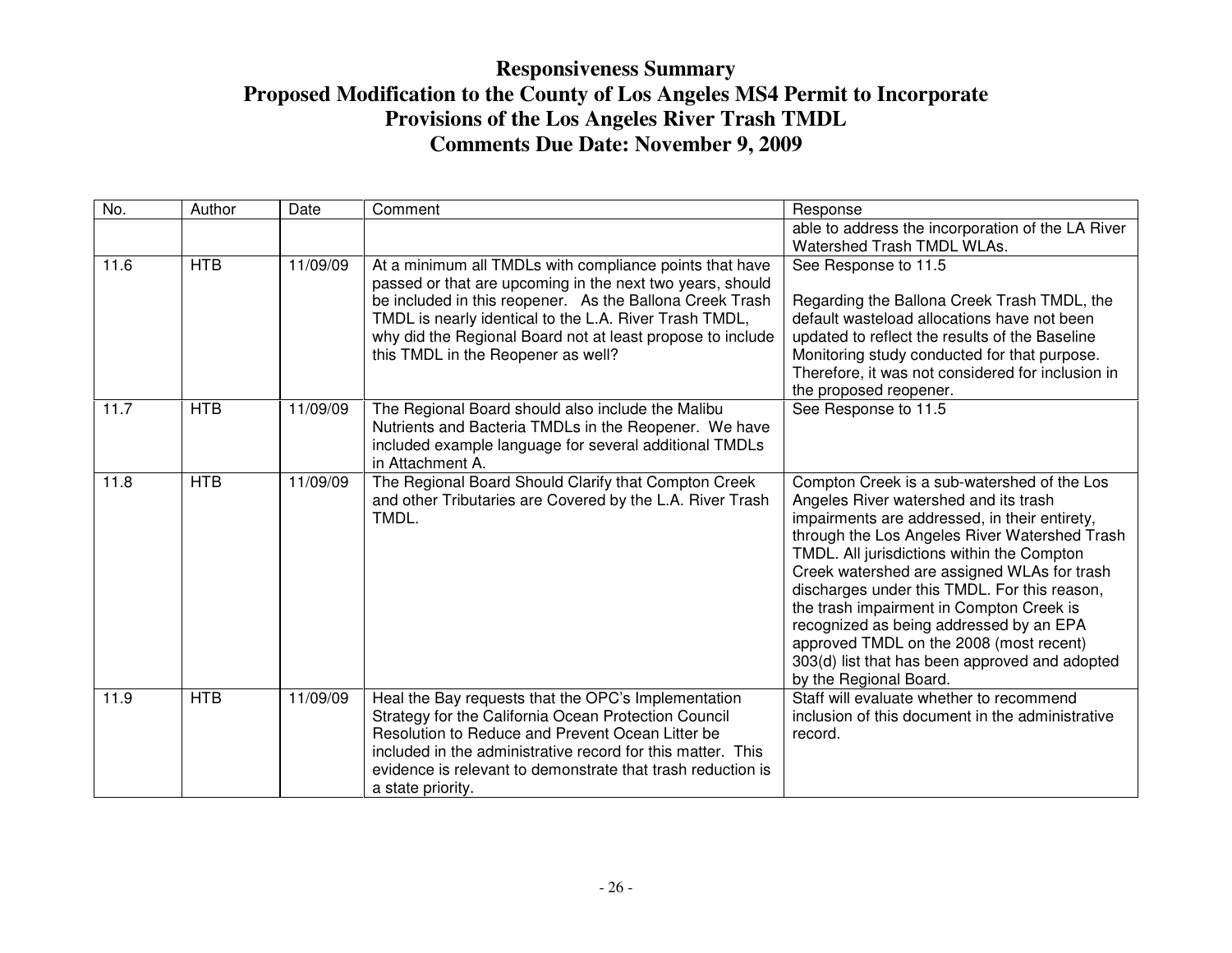| No.   | Author     | Date     | Comment                                                                                                                                                                                                                                                                                                                                                                                                                                                                                                          | Response                                                                                                                                                                                                                                                                                                                                                                                                                                                                                                                                                                                          |
|-------|------------|----------|------------------------------------------------------------------------------------------------------------------------------------------------------------------------------------------------------------------------------------------------------------------------------------------------------------------------------------------------------------------------------------------------------------------------------------------------------------------------------------------------------------------|---------------------------------------------------------------------------------------------------------------------------------------------------------------------------------------------------------------------------------------------------------------------------------------------------------------------------------------------------------------------------------------------------------------------------------------------------------------------------------------------------------------------------------------------------------------------------------------------------|
| 11.10 | <b>HTB</b> | 11/09/09 | Many of the Cities that May Oppose Incorporation of this<br>TMDL Have Received Millions of Dollars of Federal<br>Stimulus Money from the State to Reduce Trash in the<br>Los Angeles River.<br>The Regional Board should not be dissuaded by these<br>cities' arguments about cost or feasibility when these cities<br>have acknowledged feasibility in their grant request to the<br>State Board and have accepted taxpayer funds to address<br>the problem specifically in the Los Angeles River<br>Watershed. | Comment noted.                                                                                                                                                                                                                                                                                                                                                                                                                                                                                                                                                                                    |
| 11.11 | <b>HTB</b> | 11/09/09 | Heal the Bay requests that the information from the<br>Gateway grant request as well as the State Water Board's<br>allocation of funds to those cities be included in the<br>administrative record for this matter. This evidence is<br>relevant to the cities' ability to comply with the TMDL as<br>incorporated into the stormwater permit and to the State<br>Water Board's support for their efforts to comply                                                                                              | Staff will recommend that the following<br>documents be added to the administrative<br>record: Application of the Los Angeles Gateway<br>Region Integrated Regional Water Management<br>Joint Powers Authority (Gateway IRWM<br>Authority) for funding under the Nonpoint Source<br>and Estuary Enhancement SRF Loan Program;<br>State Water Board Clean Water State Revolving<br>Fund Executed Agreements by County - All<br>ARRA and CWSRF Funds since May 20, 2009;<br>and Clean Water State Revolving Fund<br>American Recovery and Reinvestment Act<br>Status Report as of November 6, 2009. |
| 11.12 | <b>HTB</b> | 11/09/09 | The Regional Board Should Modify the Proposed<br>Reopener Language.<br>In general, the Regional Board should streamline the<br>proposed Reopener language in Part 7. The proposed<br>Reopener language includes a detailed discussion of<br>compliance determination and Monitoring and Reporting                                                                                                                                                                                                                | It is important and appropriate to include in the<br>permit provisions that detail how compliance<br>with the effluent limitations will be determined,<br>and that establish monitoring and reporting<br>requirements necessary to demonstrate<br>compliance. Such provisions are standard in any                                                                                                                                                                                                                                                                                                 |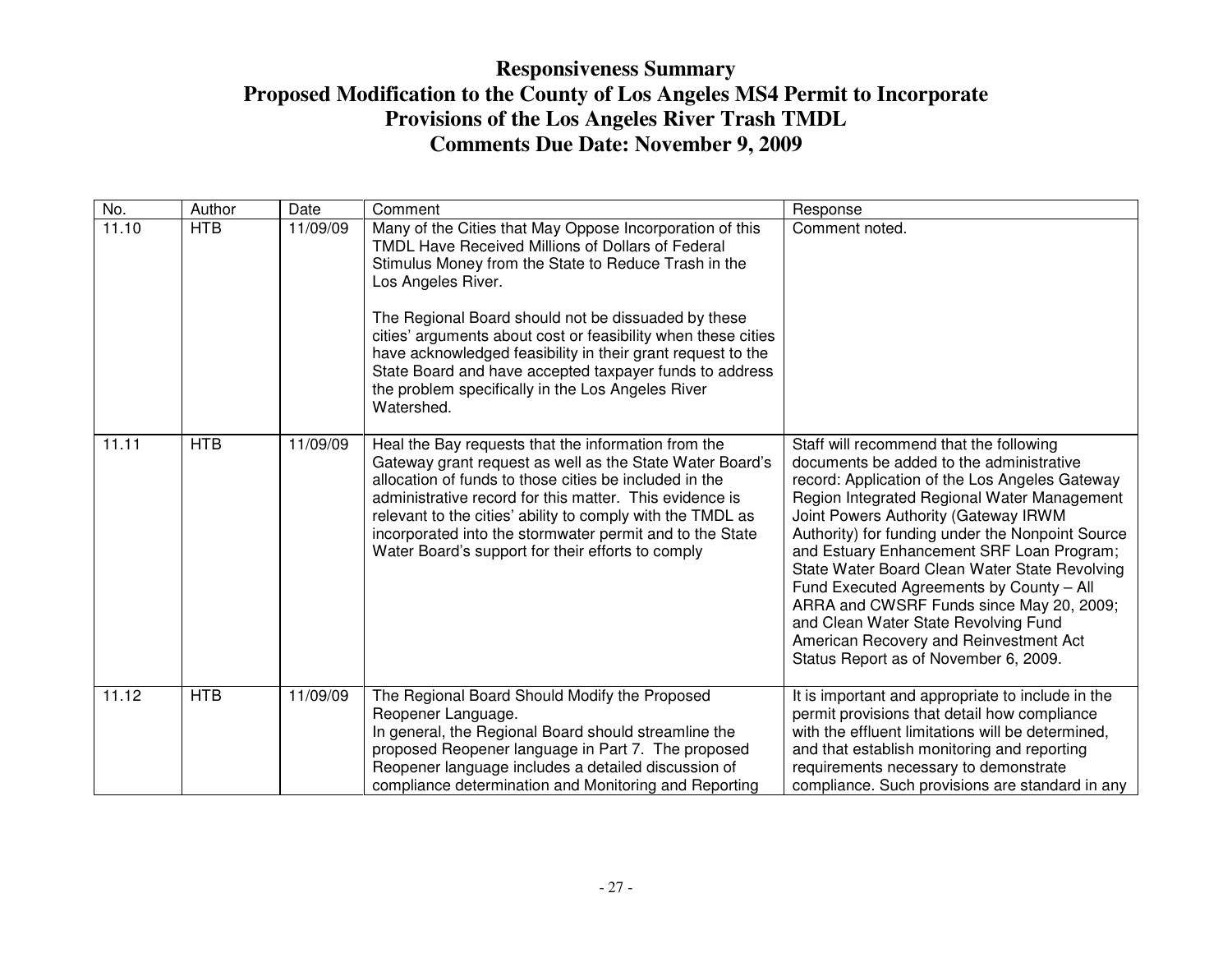| No.   | Author       | Date     | Comment                                                                                                                                                                                                                                                                                                                                                                                                                                                                               | Response                                                                                                                                                                                                                                                                                                                                                                                                                                                                                     |
|-------|--------------|----------|---------------------------------------------------------------------------------------------------------------------------------------------------------------------------------------------------------------------------------------------------------------------------------------------------------------------------------------------------------------------------------------------------------------------------------------------------------------------------------------|----------------------------------------------------------------------------------------------------------------------------------------------------------------------------------------------------------------------------------------------------------------------------------------------------------------------------------------------------------------------------------------------------------------------------------------------------------------------------------------------|
|       |              |          | Requirements. Reopener at Part 7, 1.B.-C. While this is<br>important information, the Regional Board should describe<br>these elements in a document outside of the L.A. County<br>MS4 or incorporate the information by reference<br>Instead, the Regional Board should simply include<br>numeric WLAs as effluent limits and required<br>implementation actions and milestones in Part 7. We<br>suggest following the approach taken in the recently<br>adopted Ventura County MS4. | permit. The US EPA in its comment letters dated<br>May 29, 2008 and April 9, 2009 on the Ventura<br>County draft MS4 Permit specifically identified<br>the need to make it clear how compliance with<br>TMDL WLAs will be determined. Staff believes it<br>is helpful to the stakeholders to have a complete<br>understanding of how the TMDL language will<br>be implemented and will reduce ambiguity about<br>compliance determinations if the specificity is<br>contained in the permit. |
| 11.13 | <b>HTB</b>   | 11/09/09 | Section 1.B.1.(b).1.<br>It appears that this section allows for final compliance with<br>the use of only partial capture devices. This would<br>obviously not make sense given the definition of a partial<br>(not full) capture device. The Regional Board should<br>clarify this section                                                                                                                                                                                            | Compliance with the final wasteload allocation<br>can not be achieved through the exclusive use<br>of partial capture devices. This has been<br>clarified in the permit provisions Part $7.1.B(1)(b)$<br>and Finding No. 57.                                                                                                                                                                                                                                                                 |
| 11.14 | <b>HTB</b>   | 11/09/09 | Section 1.B.1.(a).3<br>The proposed Reopener appropriately describes that the<br>entire L.A. River system must be addressed for<br>compliance purposes. However, this is only described in<br>the section on "Full Capture Systems". This should be<br>included as an overarching concept for the Reopener                                                                                                                                                                            | The Los Angeles River Watershed Trash TMDL<br>addresses trash impairments throughout the<br>watershed. Wasteload allocations are assigned<br>to all jurisdictions within the watershed.<br>Compliance with the effluent limitations,<br>therefore, shall be watershed-wide.                                                                                                                                                                                                                  |
| 11.15 | <b>HTB</b>   | 11/09/09 | We strongly support staff moving forward with<br>modifications to the L.A. MS4 permit to incorporate the<br>Los Angeles River Watershed Trash Total Maximum Daily<br>Load                                                                                                                                                                                                                                                                                                             | Comment noted.                                                                                                                                                                                                                                                                                                                                                                                                                                                                               |
| 12.1  | LASQP        | 11/05/09 | Explicitly recognize and include the TMDL review /<br>reconsideration step at the sustained 50% reduction mark                                                                                                                                                                                                                                                                                                                                                                        | See Response to 8.2                                                                                                                                                                                                                                                                                                                                                                                                                                                                          |
| 12.2  | <b>LASQP</b> | 11/05/09 | Allow for options in demonstrating achievement with<br>Waste Load Allocation (WLA), i.e., "compliance<br>monitoring", including quantification of reductions from full<br>capture, partial capture, institutional controls, and other                                                                                                                                                                                                                                                 | The proposed permit provisions allow several<br>options for demonstrating compliance with the<br>effluent limitations derived from the WLAs,<br>including (1) installation and maintenance of                                                                                                                                                                                                                                                                                                |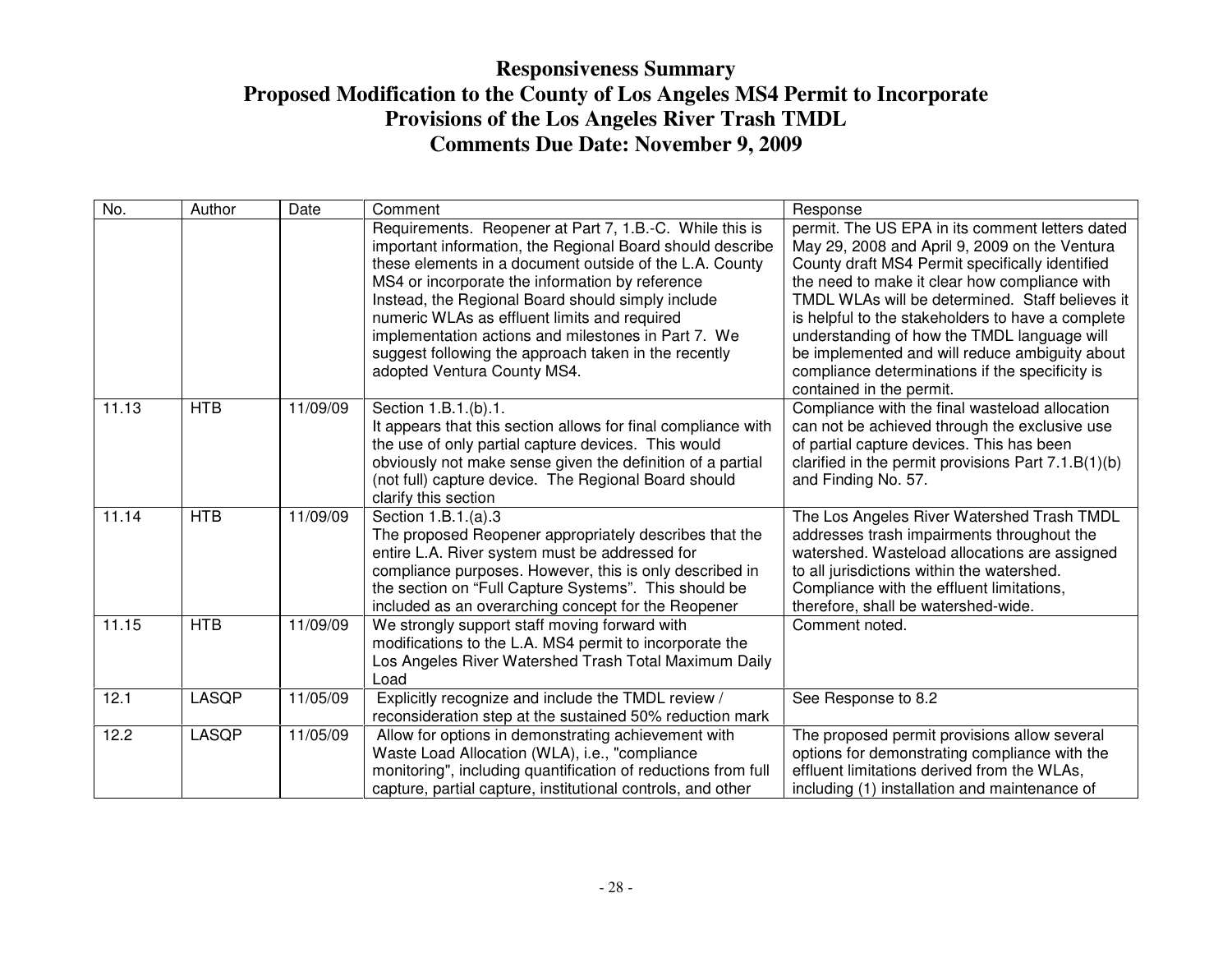| No.  | Author | Date     | Comment                                                                                                                                                                                                                                                                                                                                                                                                                                                                                                                                                                                                                                                                                                                                                                                                                                                           | Response                                                                                                                                                                                                                                                                                                                                                                                                                                                                                                                                                                                                                                                                                                                                                                                                                                                                                                                                                                        |
|------|--------|----------|-------------------------------------------------------------------------------------------------------------------------------------------------------------------------------------------------------------------------------------------------------------------------------------------------------------------------------------------------------------------------------------------------------------------------------------------------------------------------------------------------------------------------------------------------------------------------------------------------------------------------------------------------------------------------------------------------------------------------------------------------------------------------------------------------------------------------------------------------------------------|---------------------------------------------------------------------------------------------------------------------------------------------------------------------------------------------------------------------------------------------------------------------------------------------------------------------------------------------------------------------------------------------------------------------------------------------------------------------------------------------------------------------------------------------------------------------------------------------------------------------------------------------------------------------------------------------------------------------------------------------------------------------------------------------------------------------------------------------------------------------------------------------------------------------------------------------------------------------------------|
|      |        |          | equivalents.                                                                                                                                                                                                                                                                                                                                                                                                                                                                                                                                                                                                                                                                                                                                                                                                                                                      | certified full capture systems, (2) installation and<br>maintenance of partial capture devices with<br>device-specific performance data from the<br>jurisdictional area, and (3) use of partial capture<br>devices and institutional controls with<br>measurement of trash discharges using (i) DGR<br>or (ii) another scientifically based approach to<br>measurement approved by the Executive<br>Officer. See proposed provisions Part 7.1.B.                                                                                                                                                                                                                                                                                                                                                                                                                                                                                                                                |
| 12.3 | LASQP  | 11/05/09 | LASQP recognizes and appreciates that these have in<br>fact been explicitly incorporated into the proposed Permit<br>revisions.                                                                                                                                                                                                                                                                                                                                                                                                                                                                                                                                                                                                                                                                                                                                   | Comment noted.                                                                                                                                                                                                                                                                                                                                                                                                                                                                                                                                                                                                                                                                                                                                                                                                                                                                                                                                                                  |
| 13.1 | Rutan  | 11/06/09 | Submitted on behalf of the Cities of Arcadia, Carson,<br>Commerce, Downey, Irwindale, Monterey Park, Signal<br>Hill, South Gate and Vernon, and the ad hoc group of<br>cities known as the Coalition for Practical Regulation<br>Object to the limited Administrative Record reflected in the<br>Index of Administrative Record sent October 15, 2009<br>The Cities respectively request that their comments dated<br>July 27, 2009 along with all exhibits included therewith<br>and all other Comments submitted by interested parties,<br>along with the Record of any Comments provided during<br>the Workshop on July 29, 2009, be made a part of the<br>Administrative Record and be available for the Board's<br>consideration prior to amending the NPDES permit in<br>question. The Index to the Administrative Record should<br>similarly be corrected. | All materials from the Public Workshop held on<br>July 29, 2009 as well as all written comments<br>submitted during the open comment period<br>following the workshop are included in the<br>Administrative Record. The Administrative<br>Record Index includes "[a]ll timely comment<br>letters and evidence received by the Regional<br>Board" (Item 44) and "Staff's Responses to<br>Comments" (Item 45), which includes written<br>comments and supporting exhibits solicited<br>following the public workshop and staff's<br>responses to those comments. All written<br>comments received in response to the public<br>workshop and during the October $8 -$ November<br>9 public comment period along with staff's<br>responses to those comments will be included in<br>the board's agenda package for their<br>consideration prior to the board hearing on this<br>matter. A final Administrative Record Index will<br>be prepared after the Board hearing, which will |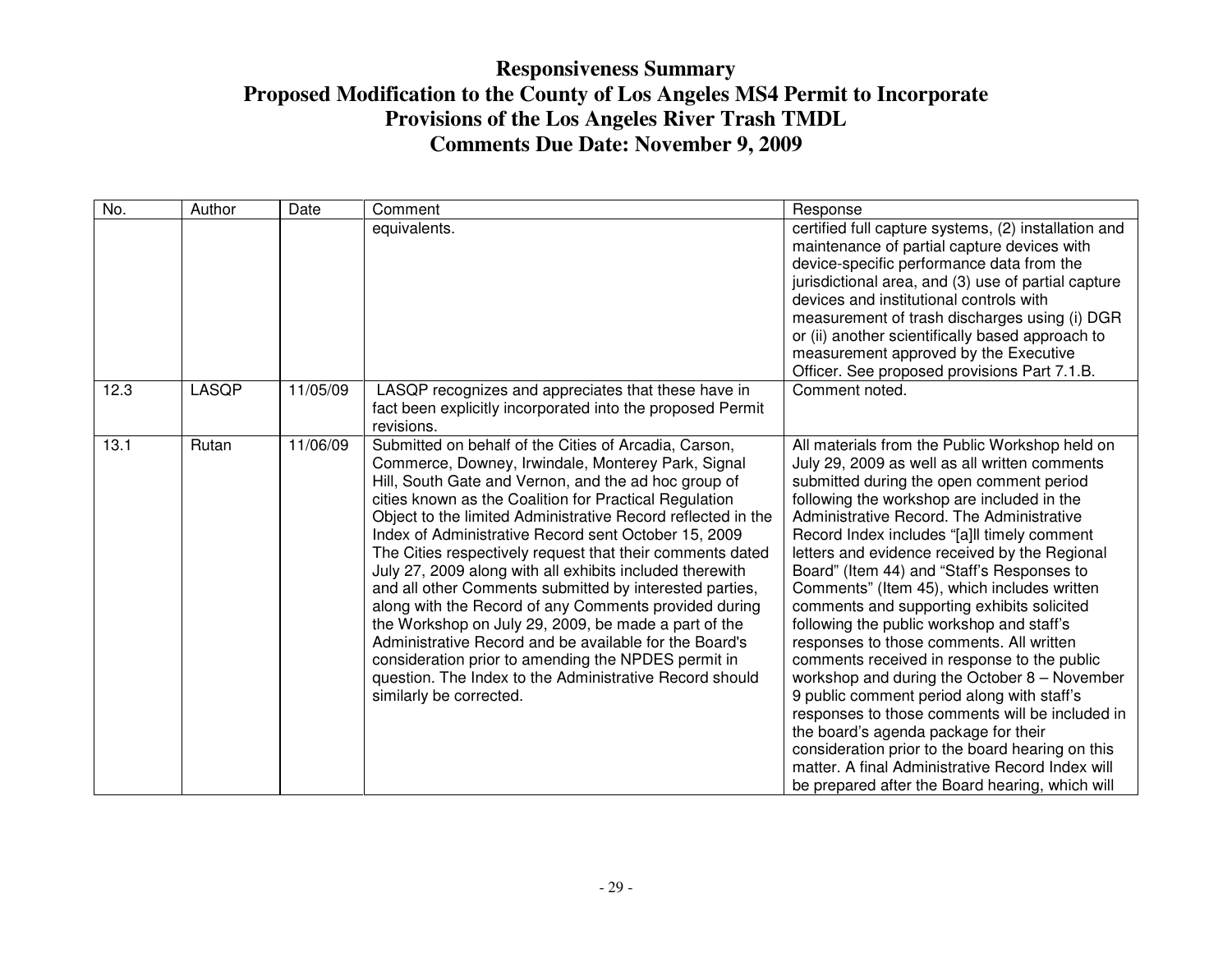| No.  | Author | Date     | Comment                                                                                                                                                                                                                                                                                                                                                                                                             | Response                                                                                                                                                                                                                                                                                                                                                                                                                                                                                                                                                                                                                                                                                                                                                                                                                                                                                                                                                                                                                                                                                                                                                     |
|------|--------|----------|---------------------------------------------------------------------------------------------------------------------------------------------------------------------------------------------------------------------------------------------------------------------------------------------------------------------------------------------------------------------------------------------------------------------|--------------------------------------------------------------------------------------------------------------------------------------------------------------------------------------------------------------------------------------------------------------------------------------------------------------------------------------------------------------------------------------------------------------------------------------------------------------------------------------------------------------------------------------------------------------------------------------------------------------------------------------------------------------------------------------------------------------------------------------------------------------------------------------------------------------------------------------------------------------------------------------------------------------------------------------------------------------------------------------------------------------------------------------------------------------------------------------------------------------------------------------------------------------|
|      |        |          |                                                                                                                                                                                                                                                                                                                                                                                                                     | include an itemized list of all comment letters                                                                                                                                                                                                                                                                                                                                                                                                                                                                                                                                                                                                                                                                                                                                                                                                                                                                                                                                                                                                                                                                                                              |
|      |        |          |                                                                                                                                                                                                                                                                                                                                                                                                                     | received.                                                                                                                                                                                                                                                                                                                                                                                                                                                                                                                                                                                                                                                                                                                                                                                                                                                                                                                                                                                                                                                                                                                                                    |
| 13.2 | Rutan  | 11/06/09 | It is inappropriate to revise the NPDES Permit as<br>proposed, and specifically it is inappropriate to "implement"<br>the Trash TMDL with numeric effluent limitations" in a<br>municipal separate storm sewer system ("MS4") permit<br>under the present circumstances, for the following<br>reasons:                                                                                                              | See Responses below.                                                                                                                                                                                                                                                                                                                                                                                                                                                                                                                                                                                                                                                                                                                                                                                                                                                                                                                                                                                                                                                                                                                                         |
| 13.3 | Rutan  | 11/06/09 | Because the Clean Water Act does not require that the<br>subject NPDES Permit include numeric effluent limits, any<br>attempt to include either a numeric effluent limit for<br>purposes of the Trash TMDL, or any other numeric<br>effluent limit for any other TMDL into the NPDES Permit in<br>issue, is an attempt to impose a requirement that clearly<br>goes beyond the requirements of the Clean Water Act. | It is well established that the federal Clean<br>Water Act authorizes imposition of provisions in<br>an MS4 permit that require strict compliance with<br>water quality standards. (See e.g., Defenders of<br>Wildlife v. Browner.) Federal regulations require<br>all NPDES permits to be consistent with the<br>assumptions and requirements of applicable<br>waste load allocations established under section<br>303(d). The permit provisions are practicable,<br>and therefore well within the federal mandate in<br>Clean Water Act section 402(p) that the<br>Permittees reduce pollutants in storm water to<br>the "maximum" extent practicable.<br>The commenter suggests that the manner of<br>measuring compliance with required trash<br>abatement somehow imposes different costs<br>and burdens upon the Permittees, but that is not<br>the case. Assuming the Permittees intend to<br>comply with the provisions of the TMDL (staff<br>has no reason to believe they do not), the costs<br>and burdens associated with complying with the<br>waste load allocations are the same, irrespective<br>of whether enforcement for noncompliance is |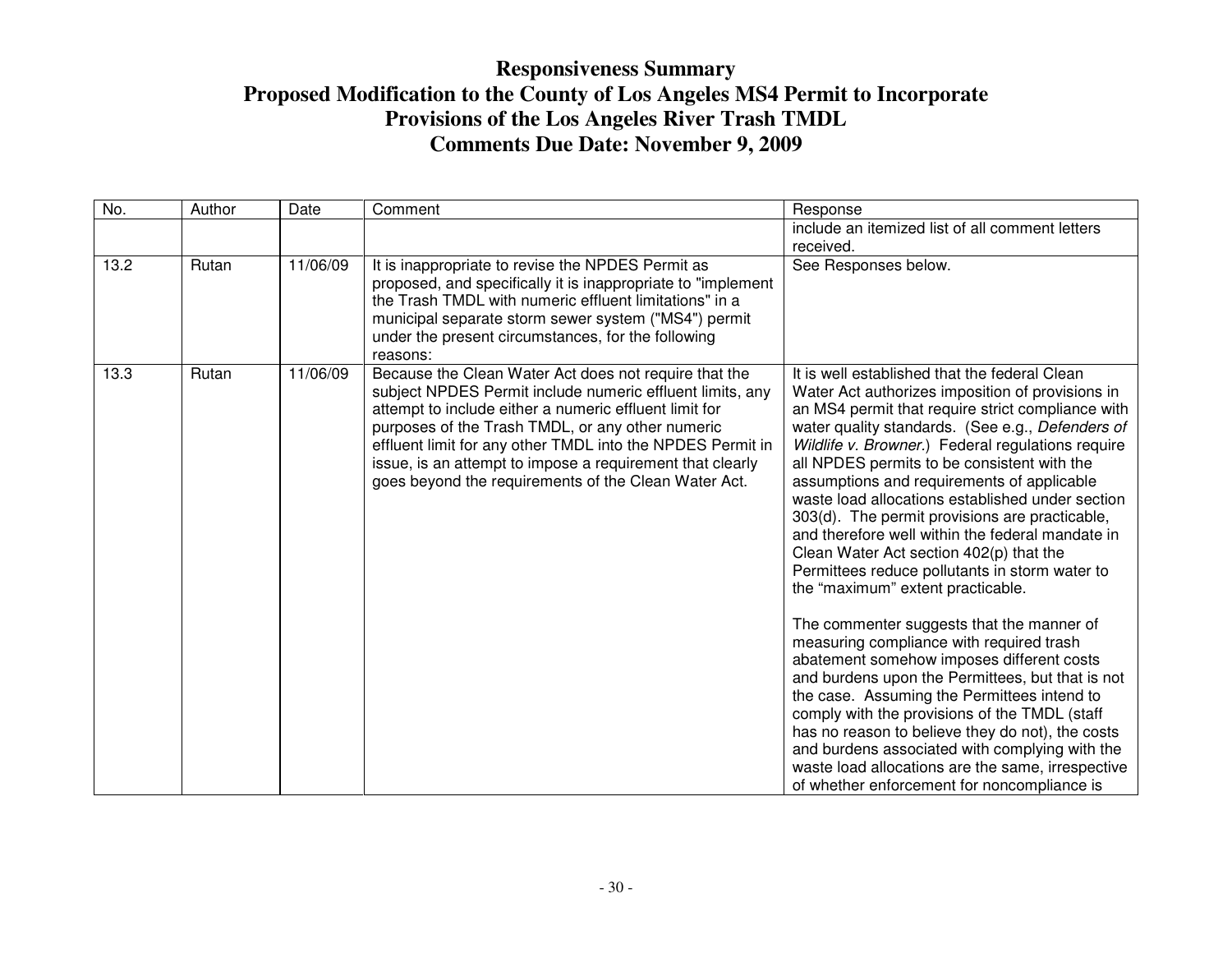| No.           | Date     | Comment                                                                                                     | Response                                                                                                                                                                                                                                                                                                                                                                                                                                                                                                                                                                                                                                                                                                                                                                                                                                                                                                                                                                                                                                                                                                                                                                                                                                                                                                                                                                                                                                                                     |
|---------------|----------|-------------------------------------------------------------------------------------------------------------|------------------------------------------------------------------------------------------------------------------------------------------------------------------------------------------------------------------------------------------------------------------------------------------------------------------------------------------------------------------------------------------------------------------------------------------------------------------------------------------------------------------------------------------------------------------------------------------------------------------------------------------------------------------------------------------------------------------------------------------------------------------------------------------------------------------------------------------------------------------------------------------------------------------------------------------------------------------------------------------------------------------------------------------------------------------------------------------------------------------------------------------------------------------------------------------------------------------------------------------------------------------------------------------------------------------------------------------------------------------------------------------------------------------------------------------------------------------------------|
|               |          |                                                                                                             | triggered by measuring effluent concentrations<br>numerically or by assessing whether the<br>Permittee has actually implemented and is<br>maintaining appropriate BMPs. In either case,<br>the Permittees must rely upon the same suite of<br>structural or non-structural best management<br>practices and institutional controls to stop people<br>from littering, prevent trash that was littered into<br>the streets from getting into the storm drains,<br>and/or capture litter that enters the drains before<br>it is discharged into the receiving waters. The<br>waste load allocations are the same irrespective<br>of the manner of compliance or manner of<br>assessing penalties. The only manner that is<br>not the same is that to enforce this TMDL, the<br>proposal does not rely upon the previous<br>iterative approach to trash abatement, since that<br>approach has not resulted in compliance with<br>water quality standards since the current permit<br>was adopted in 2001, or since 1998 when the<br>Los Angeles River was listed as impaired.<br>In other words, requiring that water quality<br>improvements occur, and holding Permittees<br>responsible to ensure they occur, amid a<br>practicable and feasible time frame (while<br>allowing the Permittees the option to choose a<br>numeric effluent limitation or a BMP based<br>approach) does not render the permit provisions<br>"beyond the requirements of the Clean Water<br>Act." |
| 13.4<br>Rutan | 11/06/09 | Therefore all requirements under the California Porter-<br>Cologne Act ("PCA") must be complied with by the | See response to 13.3.                                                                                                                                                                                                                                                                                                                                                                                                                                                                                                                                                                                                                                                                                                                                                                                                                                                                                                                                                                                                                                                                                                                                                                                                                                                                                                                                                                                                                                                        |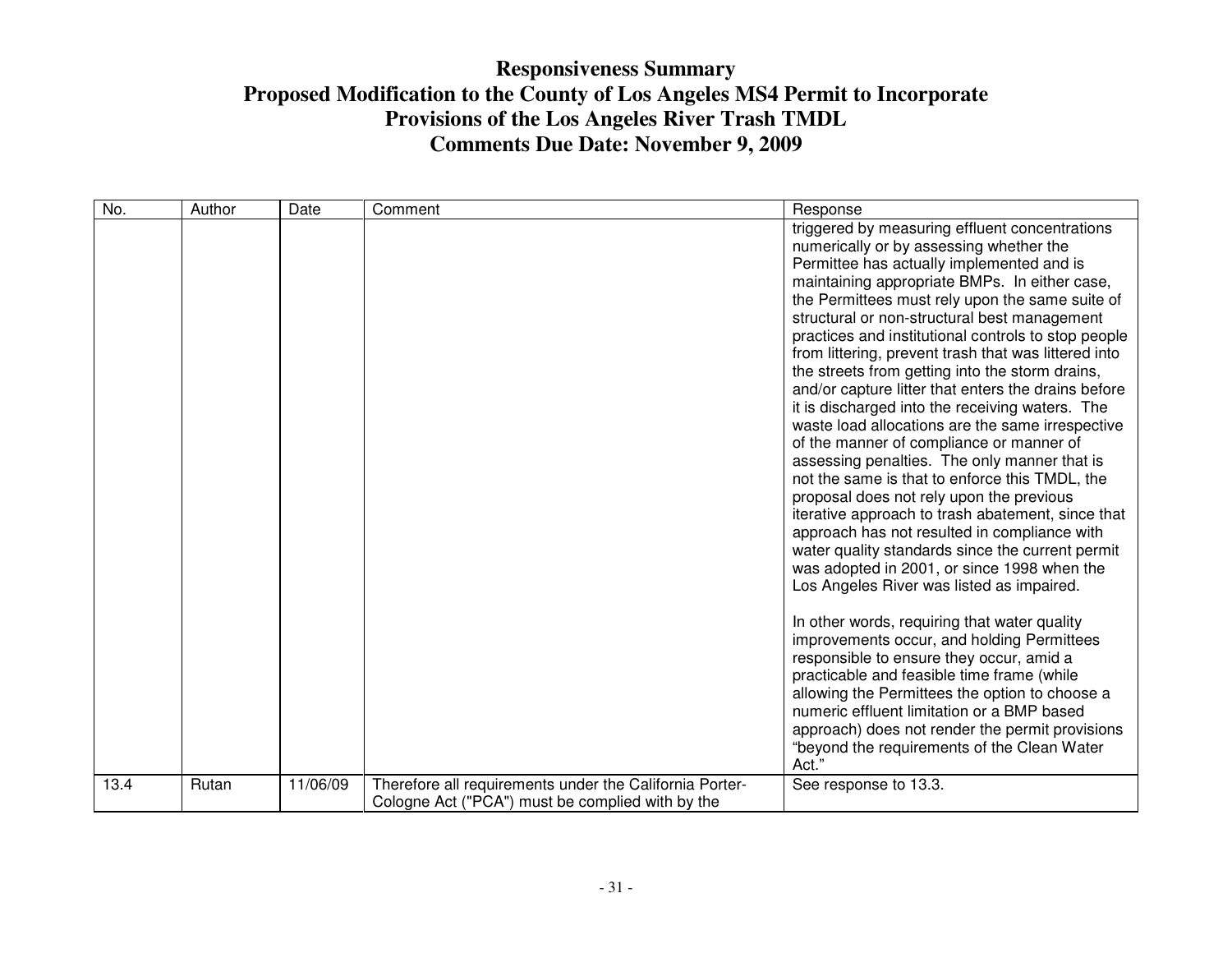| No.  | Author | Date     | Comment                                                                                                                                                                                                                                                                                                                                                                                                            | Response                                                                                                                                                                                                                                                                                                                                                                                                                                                                                                                                                                                                                                                                                                   |
|------|--------|----------|--------------------------------------------------------------------------------------------------------------------------------------------------------------------------------------------------------------------------------------------------------------------------------------------------------------------------------------------------------------------------------------------------------------------|------------------------------------------------------------------------------------------------------------------------------------------------------------------------------------------------------------------------------------------------------------------------------------------------------------------------------------------------------------------------------------------------------------------------------------------------------------------------------------------------------------------------------------------------------------------------------------------------------------------------------------------------------------------------------------------------------------|
|      |        |          | Regional Board before such new Permit terms may be<br>imposed.                                                                                                                                                                                                                                                                                                                                                     |                                                                                                                                                                                                                                                                                                                                                                                                                                                                                                                                                                                                                                                                                                            |
| 13.5 | Rutan  | 11/06/09 | Requiring strict compliance with numeric effluent limits for<br>the Trash TMDL, where the WLAs are, in fact, actually<br>unachievable (and where deemed compliant full capture<br>devices show an iterative Best Management Practices<br>"BMPs") approach is necessary), sets the wrong<br>precedent for the incorporation of other TMDLs that<br>cannot be complied with through iterative MEP-compliant<br>BMPs. | The commenter litigated and lost the claim that<br>the TMDL is not achievable. (See Cities of<br>Arcadia v. SWRCB.) Staff believes that given the<br>present attainability of the wasteload allocations,<br>the continued trash impairments in the Los<br>Angeles River Watershed despite nearly two<br>decades of the iterative approach under the MS4<br>Permit, and for the reasons set forth in the Fact<br>Sheet, the correct approach for incorporating<br>this TMDL and its WLAs is the manner proposed<br>by staff. However, with regard to other TMDLs,<br>as the State Board said in Order WQ 2009-0008,<br>the question of how to implement TMDLs in MS4<br>permits is a fact-specific inquiry. |
| 13.6 | Rutan  | 11/06/09 | The Cities request that this policy issued by US EPA<br>Headquarters in Washington, DC, be followed, and that<br>because no "findings" have been included with the<br>proposed Permit Amendment in question to support a<br>determination that the Trash TMDL is the "rare case," that<br>the Proposed Amendment not be adopted.                                                                                   | See Findings 45 and 46, and Fact Sheet pages<br>19-21. See also Response to 8.3. Staff does not<br>believe it necessary or appropriate to adopt<br>findings prejudging how future TMDLs should be<br>incorporated into the MS4 permit. Notably, the<br>only other TMDLs in the LA MS4 permit were not<br>implemented with numeric effluent limitations,<br>but with receiving water limitations.                                                                                                                                                                                                                                                                                                           |
| 13.7 | Rutan  | 11/06/09 | Any incorporation of a TMDL into the MS4 Permit in<br>question is premature at this time in light of the Orange<br>County Superior Court's recent decision in City of Arcadia<br>v. State Board, OCSC Case No. 06CC02974 (the "Arcadia<br>Case").                                                                                                                                                                  | The Cities of Arcadia case is currently under<br>appeal and is therefore not final. The plaintiffs'<br>request for a prohibitory injunction was rejected<br>by the Orange County Superior Court. Further,<br>the TMDL has already been litigated, and the<br>commenters' challenge predicated on Water<br>Code section 13241 was rejected. The TMDL<br>deadlines necessitate taking this action at this                                                                                                                                                                                                                                                                                                    |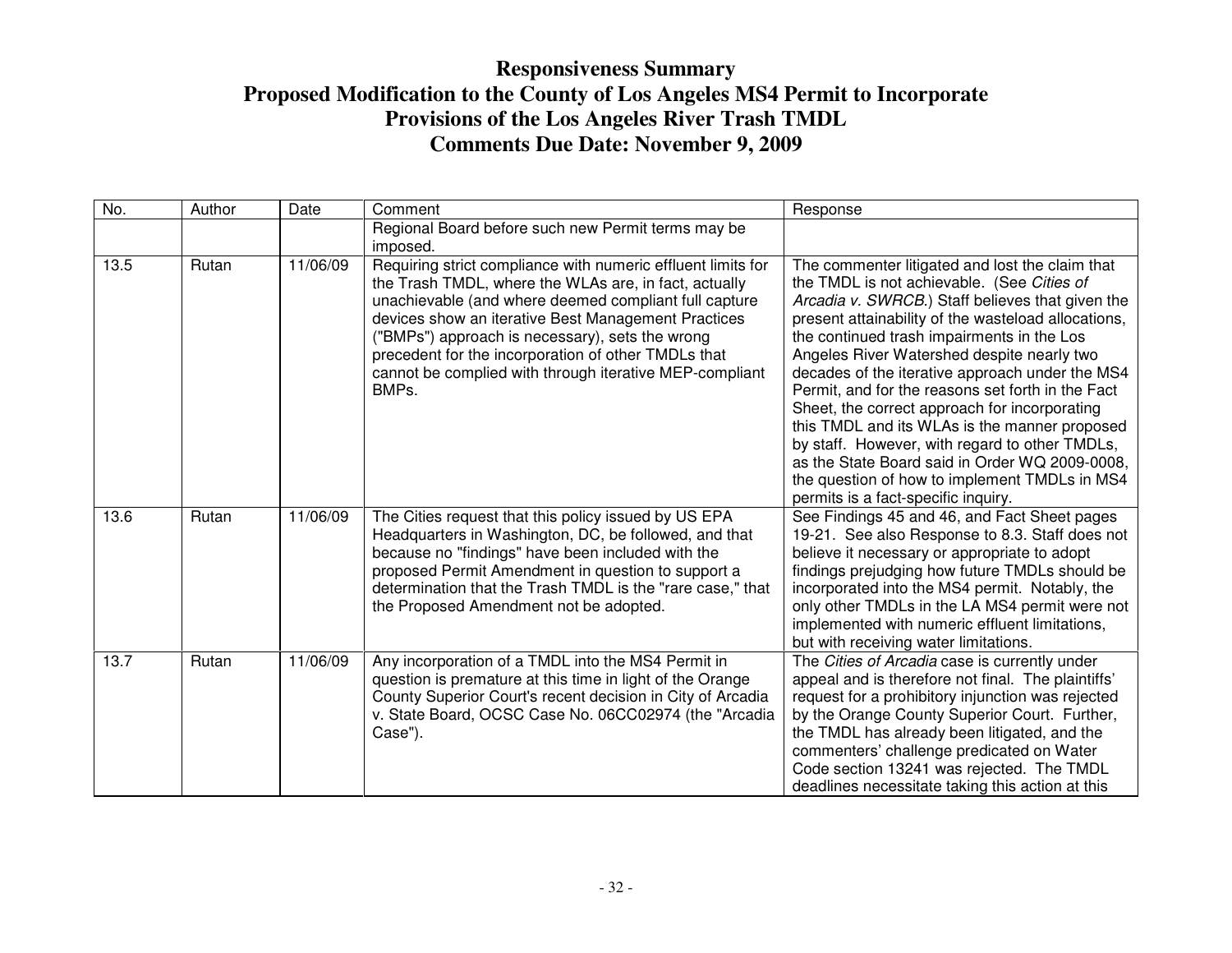| No.   | Author | Date     | Comment                                                                                                                                                                                                                                                                                                                                                                                                                                                                                                                                                                                           | Response                                                                                                                                                                                                                                                                                                                                                                                                                                                                                                                                                                                                                                                                                                                                                                                                                                                          |
|-------|--------|----------|---------------------------------------------------------------------------------------------------------------------------------------------------------------------------------------------------------------------------------------------------------------------------------------------------------------------------------------------------------------------------------------------------------------------------------------------------------------------------------------------------------------------------------------------------------------------------------------------------|-------------------------------------------------------------------------------------------------------------------------------------------------------------------------------------------------------------------------------------------------------------------------------------------------------------------------------------------------------------------------------------------------------------------------------------------------------------------------------------------------------------------------------------------------------------------------------------------------------------------------------------------------------------------------------------------------------------------------------------------------------------------------------------------------------------------------------------------------------------------|
|       |        |          |                                                                                                                                                                                                                                                                                                                                                                                                                                                                                                                                                                                                   | time.                                                                                                                                                                                                                                                                                                                                                                                                                                                                                                                                                                                                                                                                                                                                                                                                                                                             |
| 13.8  | Rutan  | 11/06/09 | Developing Standards in accordance with law before<br>enforcing them is particularly important in connection with<br>the subject Trash TMDL because not only has the Water<br>Code section 13241/13000 analysis never been<br>conducted vis-à-vis Stormwater for any of the Standards<br>upon which the Trash TMDL is based, it is also clear from<br>the face of the Trash TMDL Report that the TMDL was<br>developed, in part, to protect improperly designated<br>"potential" beneficial uses.                                                                                                 | See response to 13.7                                                                                                                                                                                                                                                                                                                                                                                                                                                                                                                                                                                                                                                                                                                                                                                                                                              |
| 13.9  | Rutan  | 11/06/09 | All other adopted TMDLs must be reevaluated and<br>readopted before being incorporated in any fashion into<br>the subject NPDES Permit.                                                                                                                                                                                                                                                                                                                                                                                                                                                           | See response to 13.7                                                                                                                                                                                                                                                                                                                                                                                                                                                                                                                                                                                                                                                                                                                                                                                                                                              |
| 13.10 | Rutan  | 11/06/09 | Incorporation of the Trash TMDL into the subject NPDES<br>Permit is further premature and inappropriate at this time<br>given that all Permittees have already submitted timely<br>applications to renew the existing MS4 NPDES Permit.<br>Rather than modify the existing NPDES Permit to<br>incorporate a single TMDL, the Cities respectfully request<br>that their renewal applications be finally processed, and<br>that any incorporation of the subject TMDL be conducted<br>at such time as the existing NPDES Permit is renewed<br>and after the Arcadia Case decision has become final. | While the expiration date of the permit was<br>December 12, 2006, as provided for in federal<br>and state regulation, the "terms and conditions"<br>of the permit have been administratively<br>extended. Those terms and conditions include<br>the reopeners identified in Part 6.I.<br>The provisions of federal and state regulation<br>recognize and provide for the fact that often<br>resource constraints prevent the permitting<br>authority from reissuing permits immediately<br>upon expiration (23 Cal. Code Reg. 2235.4 and<br>40 CFR 122.41(f) and 122.62). That is the case<br>with the Los Angeles County MS4 permit. In its<br>response to the 2006 ROWDs, the Regional<br>Board stated that, "[p]ursuant to 40 CFR 122.6,<br>Order 01-182 shall remain in effect and<br>enforceable until a replacement MS4 Permit is<br>adopted by the Board." |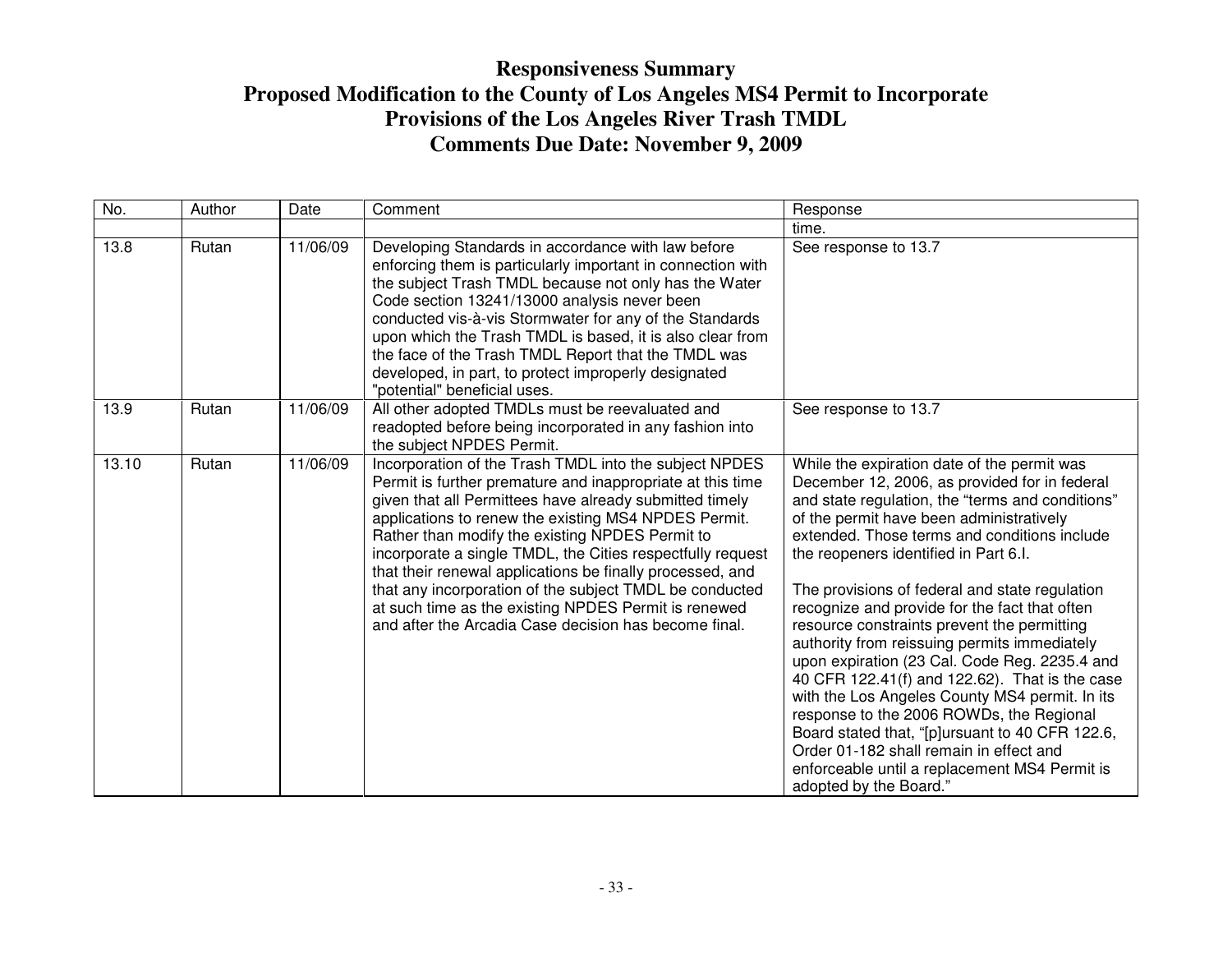| No. | Author | Date | Comment | Response                                                                                                                                                                                                                                                                                                                                                                                                                                                                                                                                                                                                                                                                                                                                                                                                                                                                      |
|-----|--------|------|---------|-------------------------------------------------------------------------------------------------------------------------------------------------------------------------------------------------------------------------------------------------------------------------------------------------------------------------------------------------------------------------------------------------------------------------------------------------------------------------------------------------------------------------------------------------------------------------------------------------------------------------------------------------------------------------------------------------------------------------------------------------------------------------------------------------------------------------------------------------------------------------------|
|     |        |      |         | The Los Angeles River Watershed Trash TMDL<br>is a regulation adopted by the Regional Board,<br>and compliance with certain provisions of the<br>TMDL, including WLAs, is required prior to the<br>time that the LA County MS4 permit can be<br>reissued. The only way to ensure compliance is<br>to incorporate the relevant provisions into the<br>MS4 permit. Moreover, federal regulations<br>require that NPDES permits incorporate<br>provisions consistent with the assumptions and<br>requirements of available wasteload allocations.<br>While reissuing the permit would be preferable, it<br>cannot be accomplished in time to ensure<br>compliance with interim WLAs established in the<br>TMDL. Accordingly, reopening the permit is the<br>only option that would timely implement federal<br>regulations, and the Regional Board's<br>regulations (the TMDLs). |
|     |        |      |         | To fulfill the purposes of the Clean Water Act,<br>the regulations authorize an agency to modify a<br>permit at an interim time if certain<br>circumstances, applicable here, exist. These<br>include implementing newly adopted basin plan<br>provisions (including TMDLs). 40 CFR 122.62<br>discusses the circumstances under which a<br>permit may be reopened. Notably, the permit<br>contains a specific reopener to incorporate<br>modifications to the basin plan. Since the<br>proposed modification is based upon a reopener<br>provided in the permit, either subdivision (a)(7)<br>or (a)(3) provides authority for the modification.                                                                                                                                                                                                                              |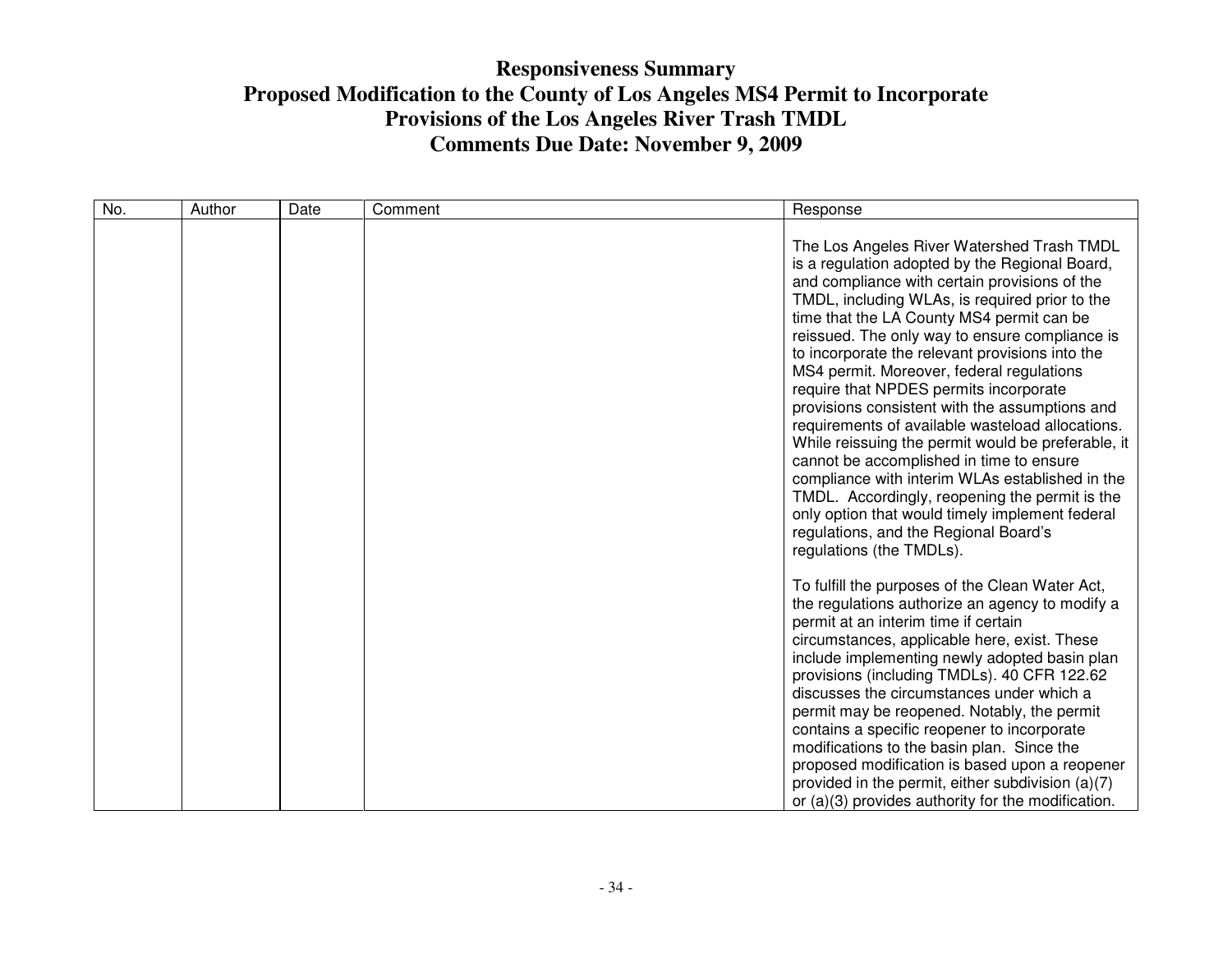| No.   | Author | Date     | Comment                                                                                                                                                                                                                                                                                                                   | Response                                                                                                                                                                                                                                                                                                                                                                                                                                                                                                                                                |
|-------|--------|----------|---------------------------------------------------------------------------------------------------------------------------------------------------------------------------------------------------------------------------------------------------------------------------------------------------------------------------|---------------------------------------------------------------------------------------------------------------------------------------------------------------------------------------------------------------------------------------------------------------------------------------------------------------------------------------------------------------------------------------------------------------------------------------------------------------------------------------------------------------------------------------------------------|
|       |        |          |                                                                                                                                                                                                                                                                                                                           | Reopening the permit at this time is wholly<br>appropriate given that compliance with interim<br>WLAs of the TMDL was required beginning in<br>September 2008. All Permittees under the LA<br>County MS4 Permit have been on notice since<br>2001 that the Fact Sheet of the Los Angeles<br>County MS4 Permit anticipated the incorporation<br>of TMDLs. Additionally, the implementation<br>provisions of the TMDL state that the regulatory<br>mechanism for implementing the TMDL will be<br>through the MS4 Permit (Basin Plan Table 7-<br>$2.1$ ). |
| 13.11 | Rutan  | 11/06/09 | The implication with the new definition of "Drainage" under<br>the Permit that "urban runoff" is not "stormwater," is<br>contrary to the plain language of the federal regulations to<br>the CWA, as well as prior State Board Orders and<br>representations of State and Regional Boards' counsel in<br>the Arcadia Case | Without responding to the commenters'<br>assertions, the definition of the term "drainage"<br>has been removed because the word is not used<br>in the context of the definition. See response to<br>13.25.                                                                                                                                                                                                                                                                                                                                              |
| 13.12 | Rutan  | 11/06/09 | Also contrary to the plain language of the CWA is the<br>statement in the Fact Sheet (p.11-12) that the "maximum<br>extent practicable" ["MEP"] standard under the Clean<br>Water Act only applies to discharges of pollutants "from<br>storm water."                                                                     | Since section $402(p)(3)(B)(ii)$ requires that non-<br>storm water discharges into the MS4 be<br>effectively prohibited, the MEP language<br>contained in 402(p)(B)(iii) can only refer to<br>pollutants in storm water. MEP does not apply<br>to section $402(p)(3)(B)(ii)$ .                                                                                                                                                                                                                                                                          |
| 13.13 | Rutan  | 11/06/09 | No Permit modification requiring additional monitoring and<br>reporting requirements may lawfully be adopted at this<br>time until the requirements of Water Code sections 13225<br>and 13267 have been met.                                                                                                              | Monitoring and reporting requirements under this<br>permit are issued pursuant to Water Code<br>section 13383, not 13225 or 13267.                                                                                                                                                                                                                                                                                                                                                                                                                      |
| 13.14 | Rutan  | 11/06/09 | Because the Proposed Amendment requires the Trash<br>TMDL WLAs to be incorporated into the subject NPDES<br>Permit as strict "numeric effluent limits," i.e., requires                                                                                                                                                    | Without responding to the commenters'<br>assertions with respect to federal law and<br>unfunded mandates, staff agrees that the                                                                                                                                                                                                                                                                                                                                                                                                                         |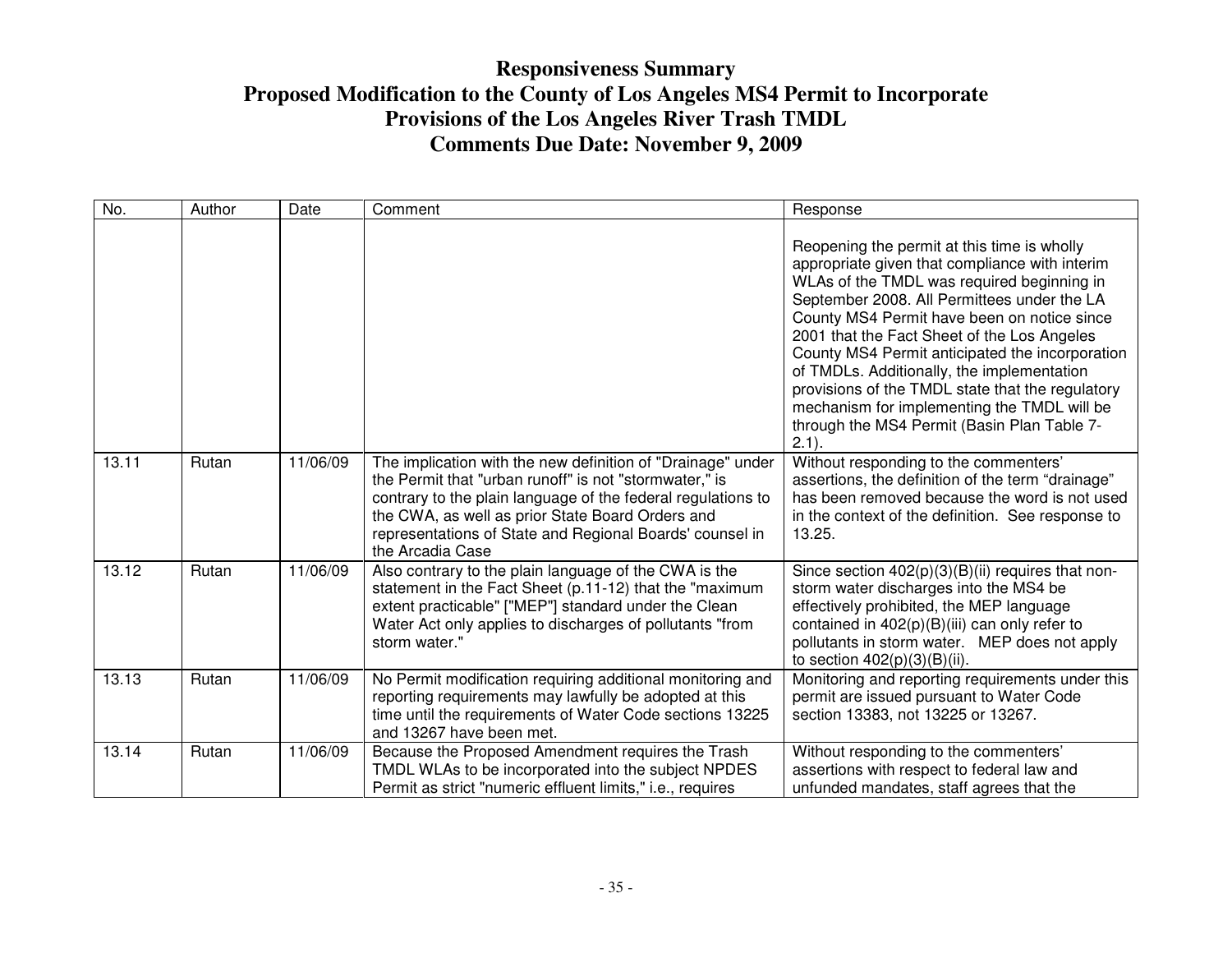| No.   | Author | Date     | Comment                                                                                                                                                                                                                                                                                                                                                                                                                                                                                                                                                           | Response                                                                                                                                                                                                                                                                                                                                                                                                                                                                                                                                              |
|-------|--------|----------|-------------------------------------------------------------------------------------------------------------------------------------------------------------------------------------------------------------------------------------------------------------------------------------------------------------------------------------------------------------------------------------------------------------------------------------------------------------------------------------------------------------------------------------------------------------------|-------------------------------------------------------------------------------------------------------------------------------------------------------------------------------------------------------------------------------------------------------------------------------------------------------------------------------------------------------------------------------------------------------------------------------------------------------------------------------------------------------------------------------------------------------|
|       |        |          | incorporation in a manner that is not required by federal<br>law, and because the Proposed Amendment continues to<br>require the Cities to install and maintain trash receptacles<br>at all transit stops within their jurisdictions, such<br>requirements constitute unfunded State mandates which<br>may not be imposed upon the Cities without the State first<br>providing funding in accordance with the requirements of<br>the California Constitution and the implementing<br>Legislation thereunder.                                                      | proposed modifications to Part 4 are redundant<br>with the provisions of Part 7. Staff will therefore<br>propose withdrawing the modifications to Part 4,<br>except to clarify that it no longer applies to the<br>Permittees subject to the Los Angeles River<br><b>Watershed Trash TMDL.</b>                                                                                                                                                                                                                                                        |
| 13.15 | Rutan  | 11/06/09 | As in part reflected (although not entirely accurately) in the<br>proposed new Findings to the subject Permit, this Trash<br>TMDL has a storied past                                                                                                                                                                                                                                                                                                                                                                                                              | The commenters' perspective is noted.                                                                                                                                                                                                                                                                                                                                                                                                                                                                                                                 |
| 13.16 | Rutan  | 11/06/09 | The claim that the Regional Board "is not aware" of other<br>mechanisms to achieve compliance with the WLAs is, of<br>course, not a legitimate "finding" that can rightfully be<br>used to support applying "numeric effluent limitations" to<br>Stormwater discharges, and specifically is not an<br>appropriate finding to support the "rare instance" noted by<br>EPA as to when "numeric effluent limits" may<br>appropriately be applied to Municipal Stormwater<br>dischargers                                                                              | The quoted language is taken out of context.<br>The quoted language in the finding speaks to the<br>appropriate basis in support of the modifications<br>that given the history of trash impairment in the<br>watershed, staff concludes that alternatives to<br>actual enforceable requirements with firm<br>deadlines for compliance will not result in<br>attainment of water quality standards.                                                                                                                                                   |
| 13.17 | Rutan  | 11/06/09 | The fact that "actual compliance" with the zero WLA is<br>never referenced anywhere in the Permit Amendment as<br>being achievable (with the Permit Amendment instead<br>providing that compliance with the Permit Amendment is<br>"practicable" because of the availability of deemed full-<br>capture BMPs), confirms that "strictly" complying with the<br>"zero" trash limit is unreasonable and not economically<br>achievable, and that "strict compliance" with the WLAs is<br>only possible through an iterative deemed-compliance<br><b>BMP</b> approach | See response to 13.5. Notably, Desi Alvarez,<br>speaking on behalf of the Gateway Region<br>Integrated Regional Water Management Joint<br>Powers Authority, testified to the Regional Board<br>during public comments at its November 5, 2009<br>board meeting, about the member cities'<br>compliance with the Trash TMDL, specifically<br>that "it looks like we will be complete with the<br>project [installation of full capture devices in<br>approximately 11,000 catch basins in 16 cities<br>that drain to the Los Angeles River] by the end |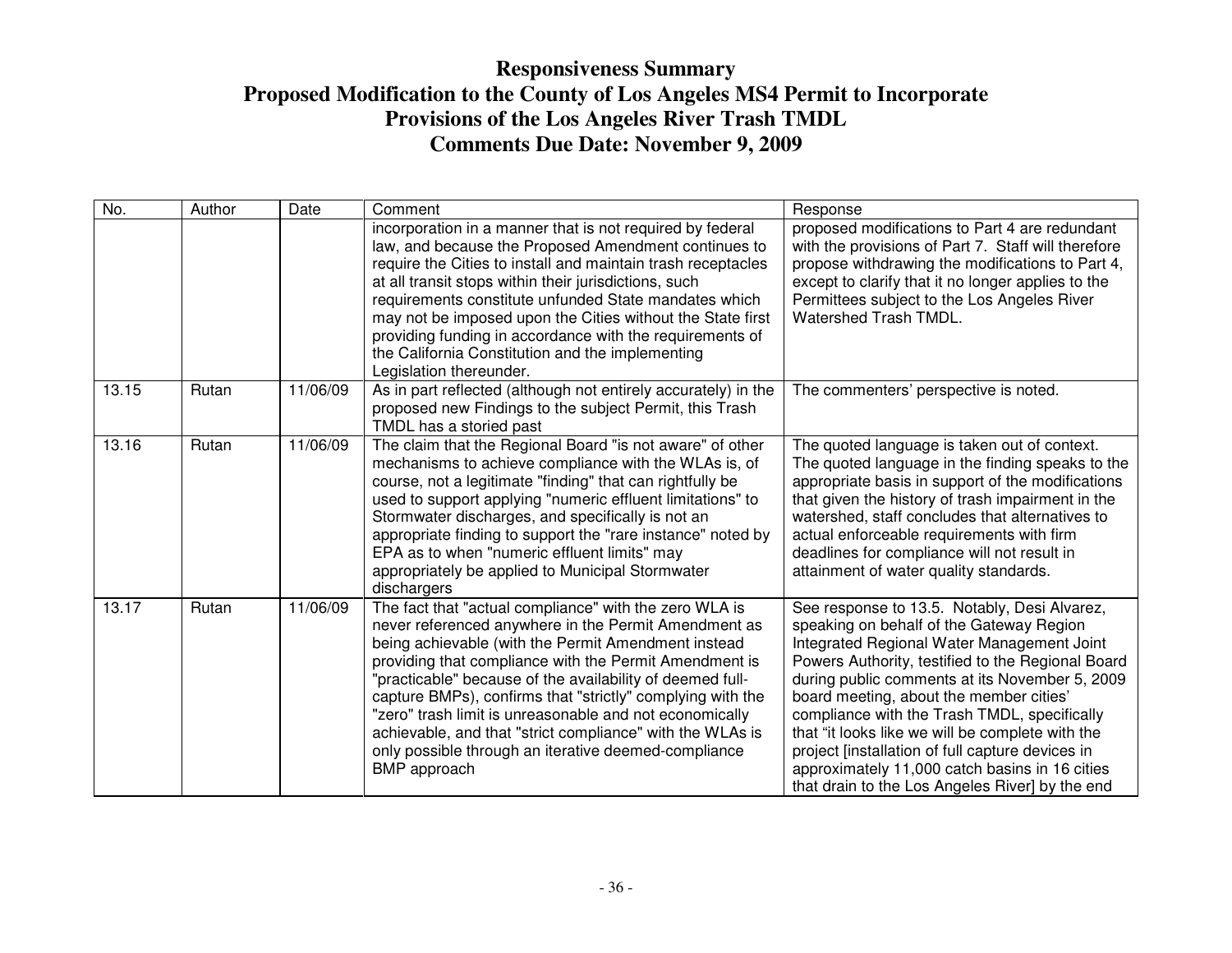| No.   | Author | Date     | Comment                                                                                                                                                                                                                                                                                                                                                                                                                                                                  | Response                                                                                                                                                                                                                                                                                                                                                                                                                                                                                                                                                                                                                                                                                                                                                                                                                                                                                                                     |
|-------|--------|----------|--------------------------------------------------------------------------------------------------------------------------------------------------------------------------------------------------------------------------------------------------------------------------------------------------------------------------------------------------------------------------------------------------------------------------------------------------------------------------|------------------------------------------------------------------------------------------------------------------------------------------------------------------------------------------------------------------------------------------------------------------------------------------------------------------------------------------------------------------------------------------------------------------------------------------------------------------------------------------------------------------------------------------------------------------------------------------------------------------------------------------------------------------------------------------------------------------------------------------------------------------------------------------------------------------------------------------------------------------------------------------------------------------------------|
|       |        |          |                                                                                                                                                                                                                                                                                                                                                                                                                                                                          | of next year, and at that point everybody will be<br>in compliance." The comment submitted by the<br>commenters' attorney is therefore contradicted<br>by the testimony of the clients themselves.<br>Deemed compliance is an appropriate regulatory<br>tool, affirmed by the court of appeal in Cities of<br>Arcadia, and was initially adopted in consultation<br>with the City and County of Los Angeles to<br>ensure a safe harbor to compliance.<br>Nevertheless, the Permittees are entitled to<br>comply with the waste load allocations in any<br>lawful manner, and the Regional Board supports<br>their efforts in that regard.                                                                                                                                                                                                                                                                                    |
| 13.18 | Rutan  | 11/06/09 | The litigation history described above and the iterative<br>development of the various full-capture devices to be<br>utilized as "deemed" compliance with the TMDL,<br>reinforces the fact that that TMDL is not the "rare case"<br>where numeric effluent limits must be applied to achieve<br>strict compliance with the. WLAs, and that the opposite is<br>the case here, i.e., that compliance is only "reasonably<br>achievable" through the use of iterative BMPs. | Staff is unclear why the commenters appear to<br>be arguing against the proposal to allow a<br>variety of compliance options, in favor of an<br>approach that mandates a single specific<br>compliance approach. Staff believes that<br>allowing Permittees to determine which<br>compliance approach or approaches is best to<br>achieve compliance given their particular<br>topography, geography and demographics<br>provides the greatest flexibility to the Permittees<br>to ensure timely compliance with the interim and<br>final waste load allocations while leaving<br>available the opportunity for innovation.<br>EPA's guidance memorandum, which is not a<br>regulation but is suggestive of approaches, did<br>not specifically address a trash TMDL (or any<br>specific TMDL) and clearly indicates that a case-<br>by-case assessment of the appropriate<br>approach is necessary. Moreover, page 2 of the |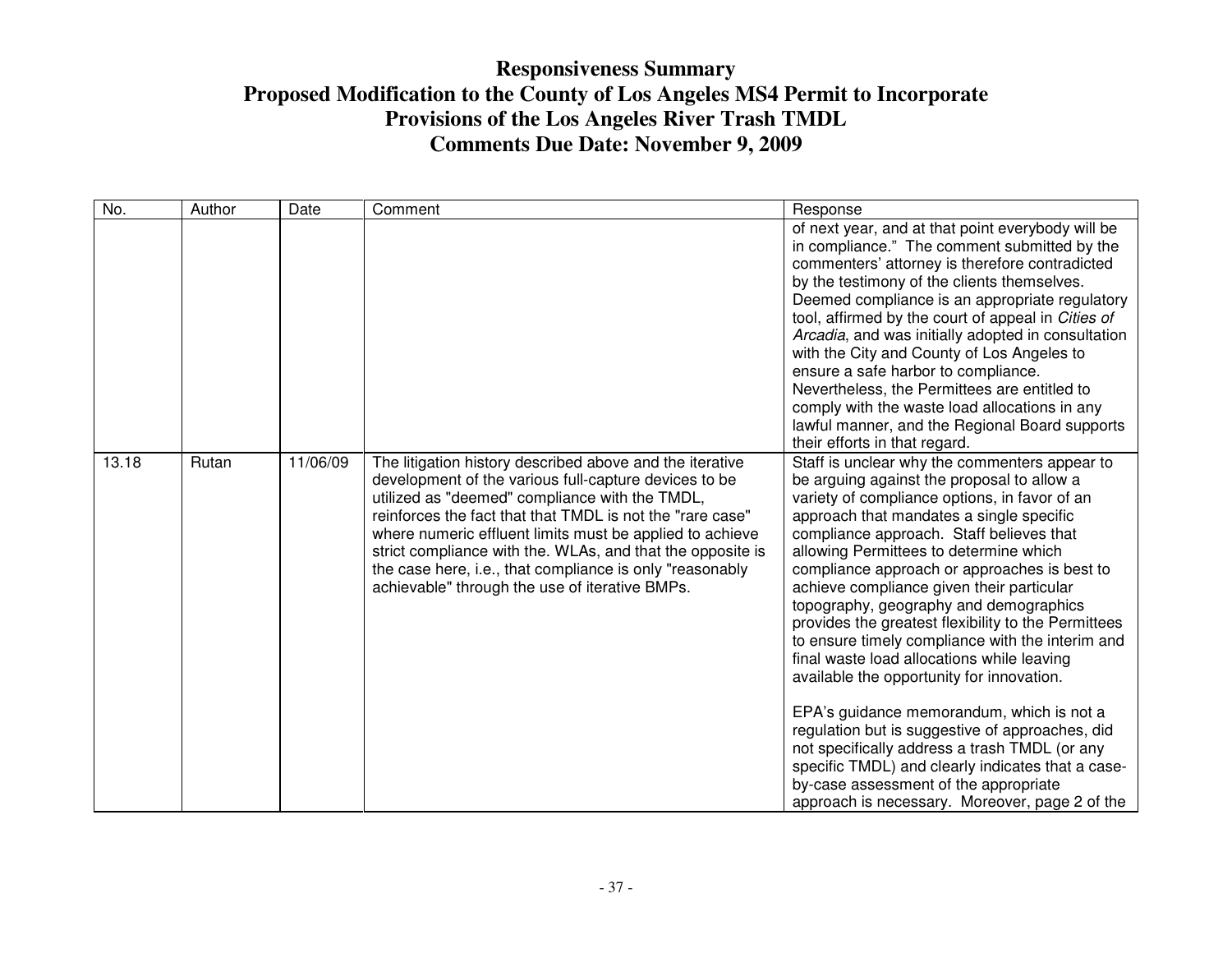| No.   | Author | Date     | Comment                                                                                                                                                                                                                                                                                                                                                                            | Response                                                                                                                                                                                                                                                                                                                                                                                                                                                                                                                                                               |
|-------|--------|----------|------------------------------------------------------------------------------------------------------------------------------------------------------------------------------------------------------------------------------------------------------------------------------------------------------------------------------------------------------------------------------------|------------------------------------------------------------------------------------------------------------------------------------------------------------------------------------------------------------------------------------------------------------------------------------------------------------------------------------------------------------------------------------------------------------------------------------------------------------------------------------------------------------------------------------------------------------------------|
|       |        |          |                                                                                                                                                                                                                                                                                                                                                                                    | 11/22/02 memorandum states that "[w]hen a<br>non-numeric water quality-based effluent limit is<br>imposed, the permit's administrative record,<br>including the fact sheet when one is required,<br>needs to support that the BMPs are expected to<br>be sufficient to implement the WLA in the TMDL.<br>See 40 CFR §§ 124.8, 124.9, and 124.18."<br>Except with respect to those BMPs certified as<br>full capture, staff lacks the evidence to make<br>appropriate findings that other BMPs will result<br>in attainment of the WLAs in any or all<br>circumstances. |
| 13.19 | Rutan  | 11/06/09 | The incorporation of the Trash TMDL into the NPDES<br>Permit must now itself still be conducted in accordance<br>with applicable State and federal law, specifically<br>including, but not limited to, the need to develop<br>"reasonably achievable" and "economically" defensible<br>Permit requirements                                                                         | Without responding to the commenters'<br>assertions with respect to the legal<br>requirements, the evidence in the administrative<br>record demonstrates that the permit<br>requirements are reasonably and economically<br>achievable.                                                                                                                                                                                                                                                                                                                                |
| 13.20 | Rutan  | 11/06/09 | The Proposed Permit Amendment continues to mandate<br>that the Permittees place and maintain such trash<br>receptacles. Accordingly, this provision, along with the<br>requirement to strictly comply with the Trash TMDL's<br>WLAs, may only be required of the Cities where the State<br>has committed appropriate funding to the Cities to comply<br>with these State mandates. | See response to 13.14.                                                                                                                                                                                                                                                                                                                                                                                                                                                                                                                                                 |
| 13.21 | Rutan  | 11/06/09 | No TMDL Should Be Incorporated Into The NPDES Permit<br>Until The Arcadia Case Has Been Resolved And The<br>Review And Necessary Revisions Of The Water Quality<br>Standards Ordered Therein, Completed                                                                                                                                                                            | See Response to 13.7                                                                                                                                                                                                                                                                                                                                                                                                                                                                                                                                                   |
| 13.22 | Rutan  | 11/06/09 | The Term Of The Existing NPDES Permit Expired On<br>December 12, 2006, And The Incorporation Of This Or<br>Any Other TMDL Should Be Addressed In Accordance                                                                                                                                                                                                                        | See Response to 13.10                                                                                                                                                                                                                                                                                                                                                                                                                                                                                                                                                  |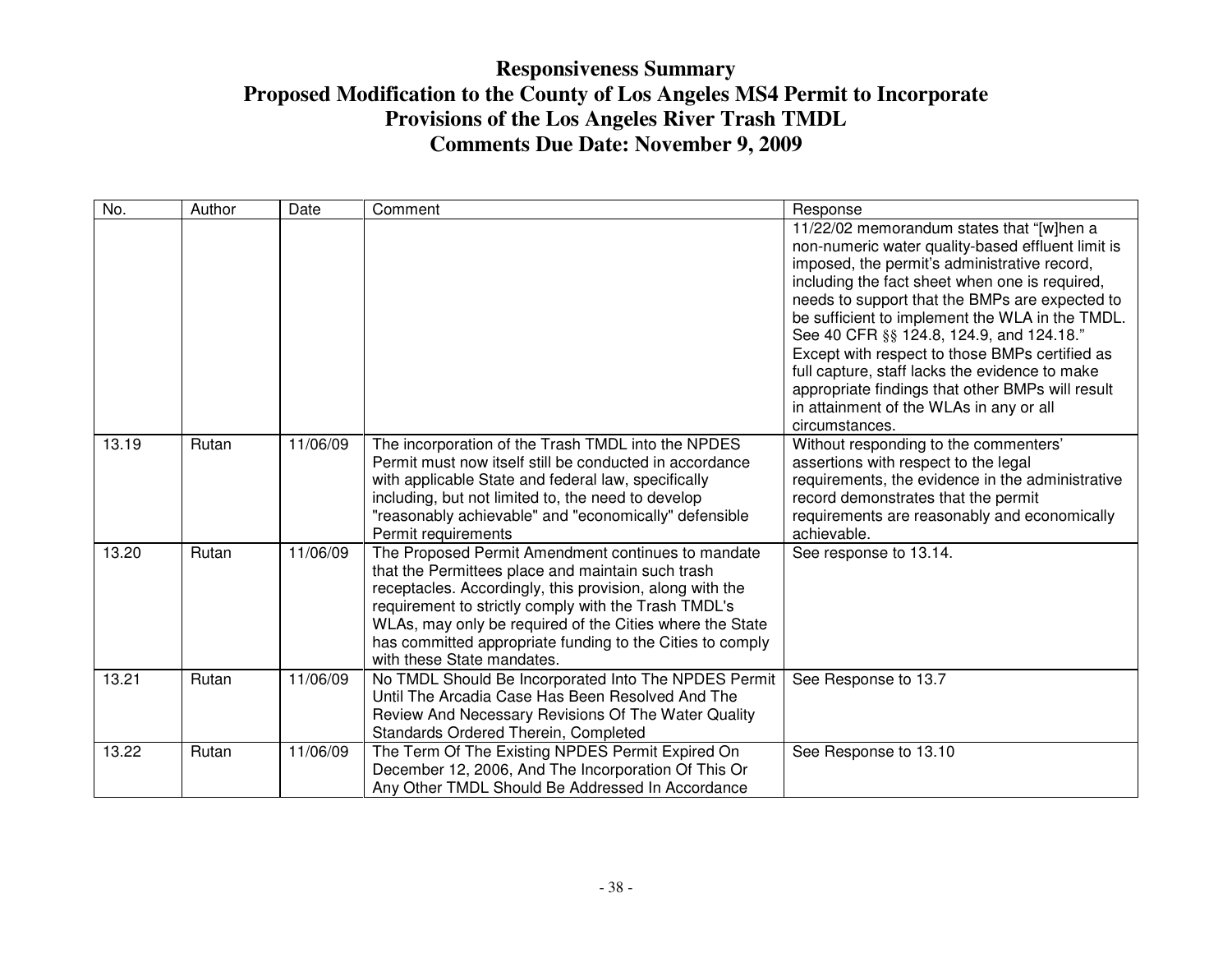| No.   | Author | Date     | Comment                                                                                                                                                                                                                                                                                                                                        | Response                                                                                                                                                                                                                                                                                                                                                                                                                                                                                                                                                                                                                                                                                                                                                                                                                                                                                                                                                                                                                                                                                                                     |
|-------|--------|----------|------------------------------------------------------------------------------------------------------------------------------------------------------------------------------------------------------------------------------------------------------------------------------------------------------------------------------------------------|------------------------------------------------------------------------------------------------------------------------------------------------------------------------------------------------------------------------------------------------------------------------------------------------------------------------------------------------------------------------------------------------------------------------------------------------------------------------------------------------------------------------------------------------------------------------------------------------------------------------------------------------------------------------------------------------------------------------------------------------------------------------------------------------------------------------------------------------------------------------------------------------------------------------------------------------------------------------------------------------------------------------------------------------------------------------------------------------------------------------------|
|       |        |          | With The Pending Permit Renewal Process                                                                                                                                                                                                                                                                                                        |                                                                                                                                                                                                                                                                                                                                                                                                                                                                                                                                                                                                                                                                                                                                                                                                                                                                                                                                                                                                                                                                                                                              |
| 13.23 | Rutan  | 11/06/09 | ANY PERMIT TERM INCORPORATING A TMDL MUST<br>BE IN COMPLIANCE WITH APPLICABLE STATE AND<br>FEDERAL LAW AND POLICIES.<br>A. Federal And State Policies Provide For The Use Of<br>Best Management Practices ("BMPs") In Lieu Of Numeric<br>Water Quality-Based Effluent Limitations, in Stormwater<br>Permits When Enforcing a TMDL Or Otherwise | See Response to 8.3                                                                                                                                                                                                                                                                                                                                                                                                                                                                                                                                                                                                                                                                                                                                                                                                                                                                                                                                                                                                                                                                                                          |
| 13.24 | Rutan  | 11/06/09 | Any Attempt To Impose Strict Compliance With WLAs In A<br>Stormwater Permit, Or To Impose Other Requirements<br>That Go Beyond Federal Law Or That Do Not Exist In<br>Federal Law, Require Compliance With Water Code<br>Sections 13241 And 13000                                                                                              | Since the provisions of the permit are in fact<br>practicable and reasonable, they are within the<br>requirements of CWA section 402(p)(3)(B)(iii),<br>and are therefore not beyond federal law.<br>Accordingly, the holding of Burbank v. SWRCB<br>is not triggered by this permit amendment. See<br>finding 52. Additionally, the narrative objectives<br>on which the TMDL numeric target and<br>associated WLAs are based are the same as the<br>narrative objectives recommended by US EPA<br>under section 304(a) of the Clean Water Act.<br>The TMDL and the WLAs established therein<br>were approved by the US EPA under CWA<br>section 303(d) as adequate to implement the<br>water quality objectives for floatable materials<br>and solid, suspended and settleable materials<br>contained in the Basin Plan.<br>In any event, in Cities of Arcadia v. SWRCB, the<br>commenters litigated and lost the claim that the<br>Water Board's compliance with Water Code<br>section 13241 was inadequate when the TMDL<br>was adopted. The analysis undertaken in that<br>proceeding is the same analysis that would be |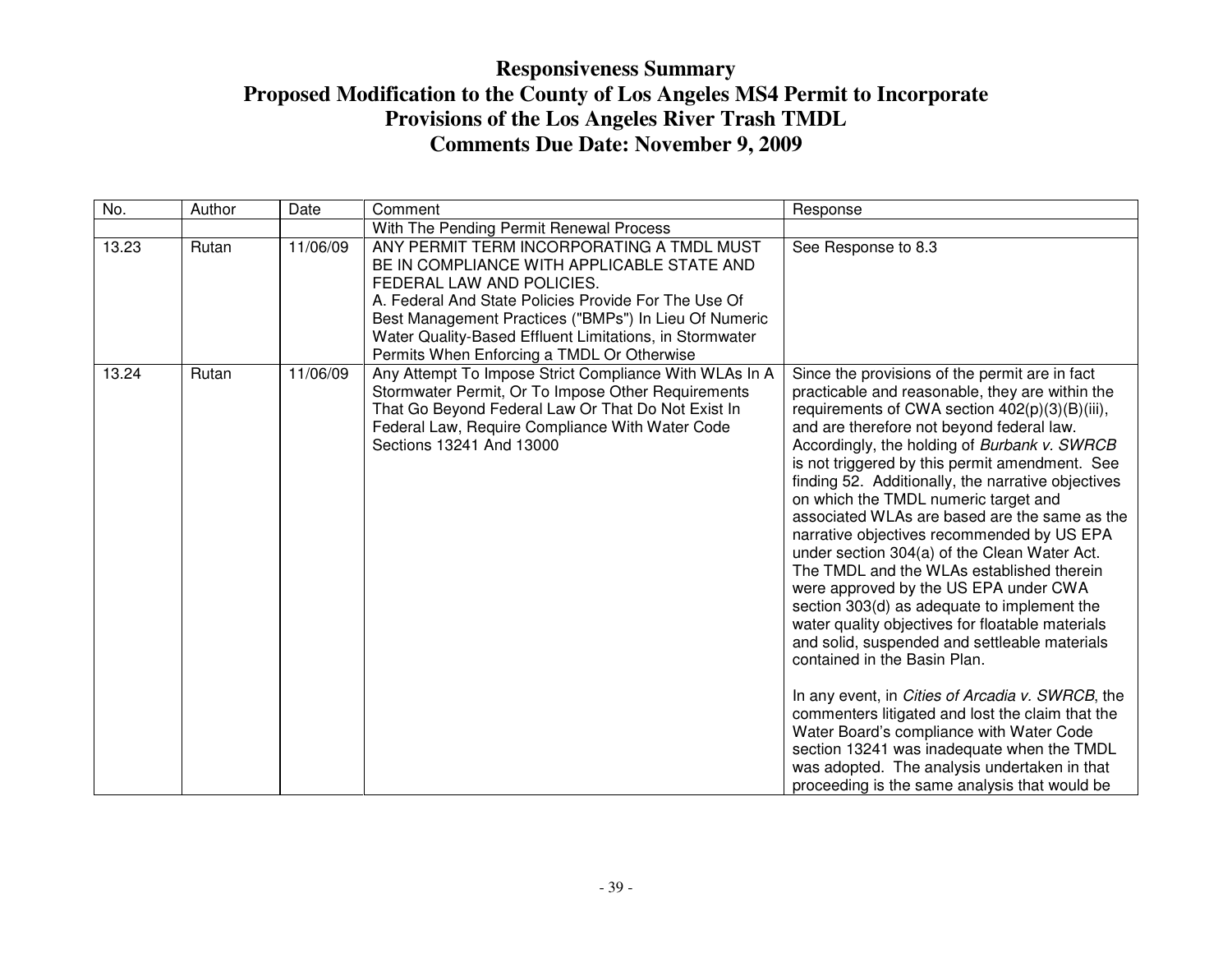| No.   | Author | Date     | Comment                                                                                                                                                                   | Response                                                                                                                                                                                                                                                                                                                                                                                                                                                                                                                                                                                                                                                                                                                                                                                                                                                                                                                                                                                                                                                                                                                                                                                            |
|-------|--------|----------|---------------------------------------------------------------------------------------------------------------------------------------------------------------------------|-----------------------------------------------------------------------------------------------------------------------------------------------------------------------------------------------------------------------------------------------------------------------------------------------------------------------------------------------------------------------------------------------------------------------------------------------------------------------------------------------------------------------------------------------------------------------------------------------------------------------------------------------------------------------------------------------------------------------------------------------------------------------------------------------------------------------------------------------------------------------------------------------------------------------------------------------------------------------------------------------------------------------------------------------------------------------------------------------------------------------------------------------------------------------------------------------------|
|       |        |          |                                                                                                                                                                           | undertaken in this proceeding, with however, the<br>benefit of several more years of development of<br>economically achievable compliance options.<br>The commenters have failed to explain how the<br>analysis undertaken during the TMDL adoption<br>is not applicable in this proceeding.                                                                                                                                                                                                                                                                                                                                                                                                                                                                                                                                                                                                                                                                                                                                                                                                                                                                                                        |
| 13.25 | Rutan  | 11/06/09 | With The Proposed Permit Terms, The Regional Board is<br>Arbitrarily Attempting To Redefine "Stormwater" To<br>Exclude "Urban Runoff"                                     | The commenters seem to suggest without legal<br>authority, that "urban runoff" is a component of<br>the federally defined term "storm water". "Urban<br>runoff" however, is not a federally defined term,<br>and the word "urban" does not appear in the<br>definition of "storm water". By introducing the<br>word "urban", the commenters apparently seek<br>to redefine the federal definition of "storm water",<br>contained in 40 CFR 122.26(b)(13) ["storm water<br>runoff, snow melt runoff, and surface runoff and<br>drainage"], to include runoff and drainage that is<br>not associated with precipitation events but with<br>activities of urban living. Their approach is not<br>supported by legal authority, and is inconsistent<br>with federal regulations which exclude drainage<br>incident of urban living, such as from water line<br>flushing, landscape irrigation, diverted stream<br>flows, rising ground waters, uncontaminated<br>ground water infiltration and pumped ground<br>water, potable water discharges, air conditioning<br>condensate, line flushing, fire fighting, and other<br>such activities, as "non-storm water." 40 CFR<br>$122.26(d)(2)(iv)(B)(1)$ . |
| 13.26 | Rutan  | 11/06/09 | Any Additional Monitoring Or Required Investigation Into<br>Water Quality Would Trigger The Need For A Cost-Benefit<br>Analysis Pursuant To Water Code Sections 13225 And | See Response to 13.13.                                                                                                                                                                                                                                                                                                                                                                                                                                                                                                                                                                                                                                                                                                                                                                                                                                                                                                                                                                                                                                                                                                                                                                              |